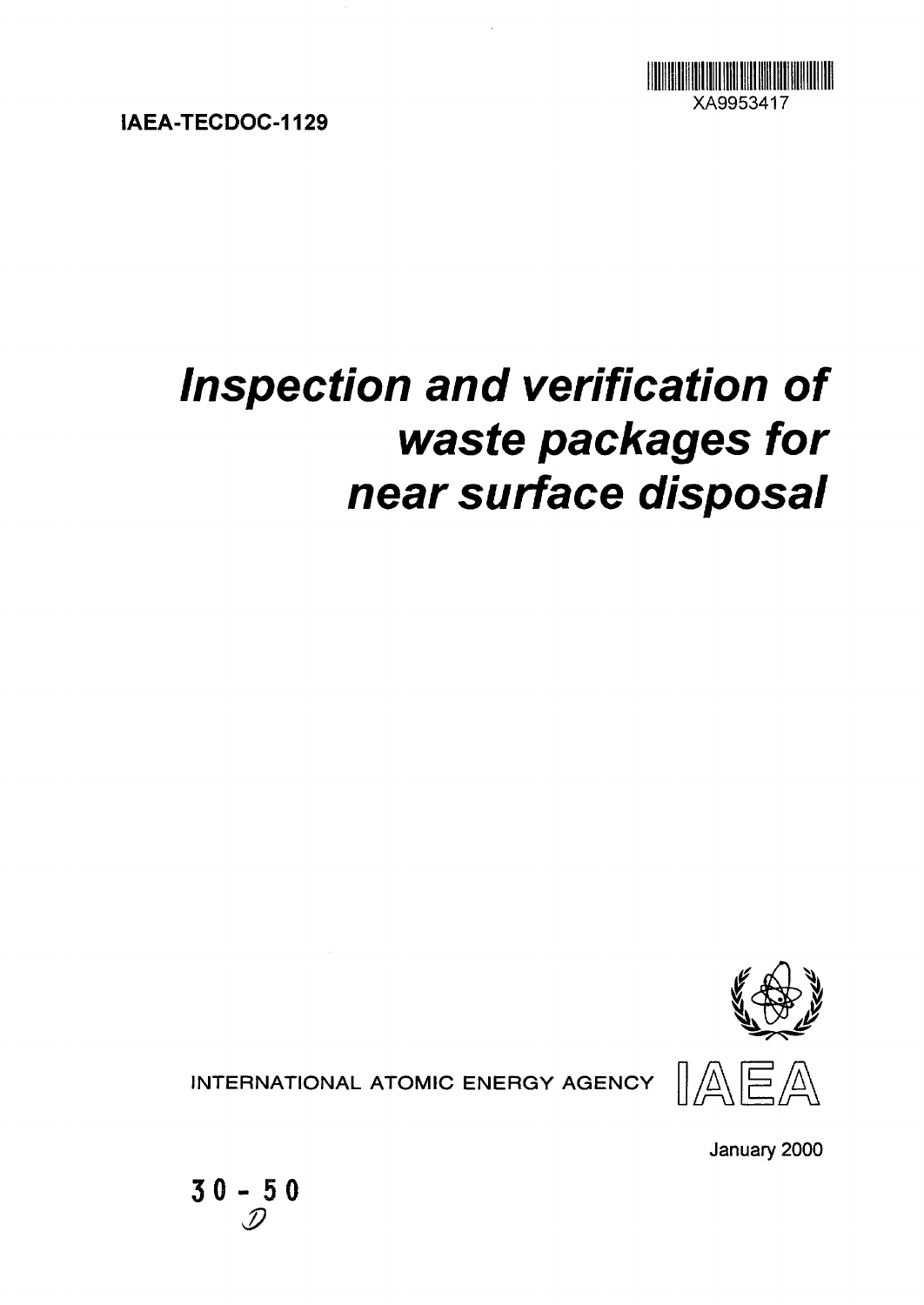The originating Section of this publication in the IAEA was:

Waste Technology Section International Atomic Energy Agency Wagramer Strasse 5 P.O. Box 100 A-1400 Vienna, Austria

The IAEA does not normally maintain stocks of reports in this series. However, electronic copies of these reports can be obtained from:

> INIS Clearinghouse International Atomic Energy Agency Wagramer Strasse 5 P.O. Box 100 A-1400 Vienna, Austria

Telephone: (43) 1 2600-22880 or 22866 Fax: (43) 1 2600-29882 E-mail: CHOUSE@IAEA.ORG Web site: http://www.iaea.org/programmes/inis/inis.htm

Orders should be accompanied by prepayment of 100 Austrian Schillings in the form of a cheque or credit card (MasterCard, VISA).

#### INSPECTION AND VERIFICATION OF WASTE PACKAGES FOR NEAR SURFACE DISPOSAL IAEA, VIENNA, 2000 IAEA-TECDOC-1129 ISSN 1011-4289

© IAEA, 2000

Printed by the IAEA in Austria January 2000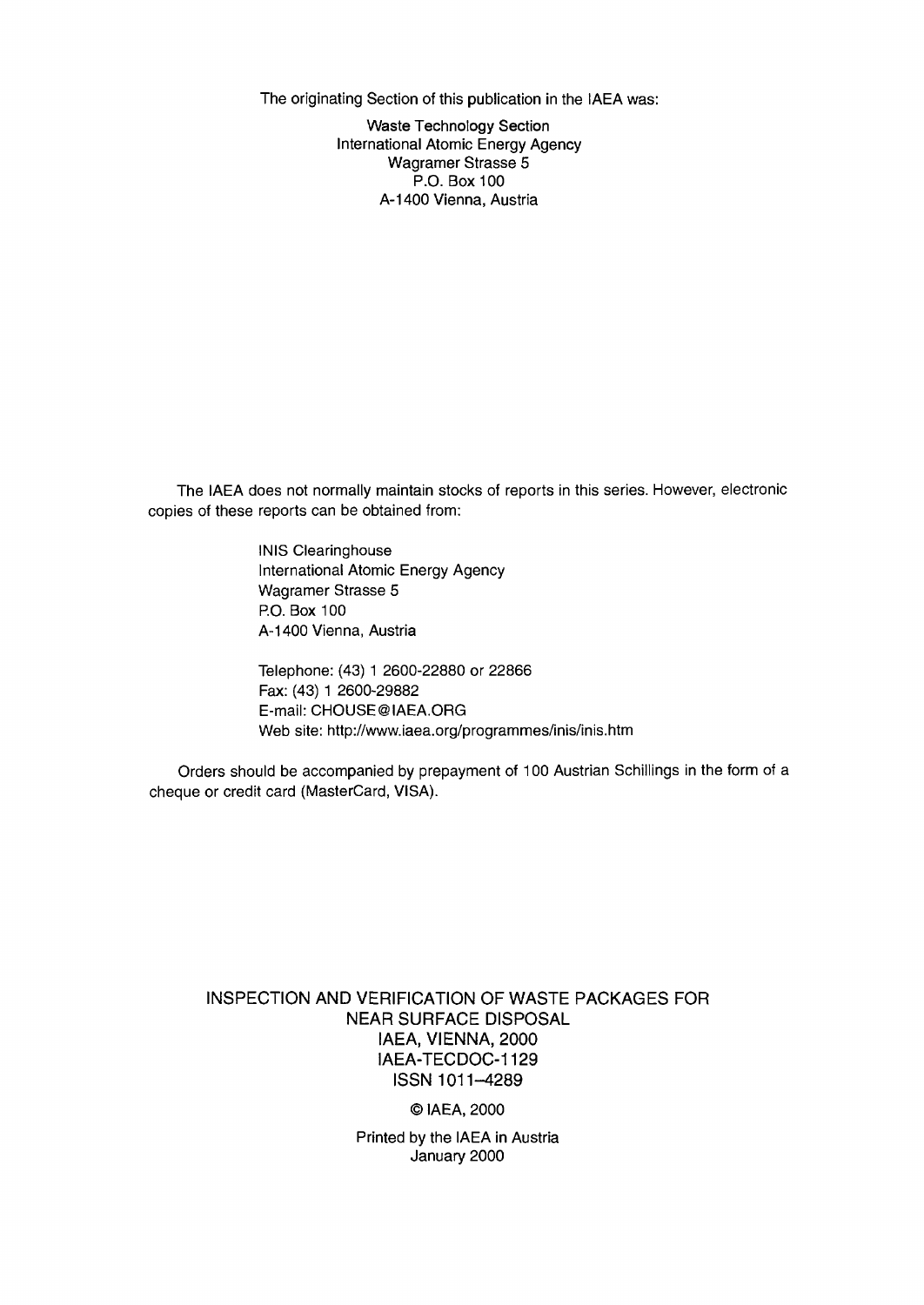#### **FOREWORD**

Extensive experience has been gained with various disposal options for low and intermediate level waste at near surface disposal facilities. Near surface disposal is based on proven and well demonstrated technologies. To ensure the safety of near surface disposal facilities when available technologies are applied, it is necessary to control and assure the quality of the repository system's performance, which includes waste packages, engineered features and natural barriers, as well as siting, design, construction, operation, closure and institutional controls. Recognizing the importance of repository performance, the IAEA is producing a set of technical publications on quality assurance and quality control (QA/QC) for waste disposal to provide Member States with technical guidance and current information. These publications cover issues on the application of QA/QC programmes to waste disposal, long term record management, and specific QA/QC aspects of waste packaging, repository design and R&D.

Waste package QA/QC is especially important because the package is the primary barrier to radionuclide release from a disposal facility. Waste packaging also involves interface issues between the waste generator and the disposal facility operator. Waste should be packaged by generators to meet waste acceptance requirements set for a repository or disposal system. However, it is essential that the disposal facility operator ensure that waste packages conform with disposal facility acceptance requirements.

Demonstration of conformance with disposal facility acceptance requirements can be achieved through the systematic inspection and verification of waste packages at both the waste generator's site and at the disposal facility, based on a waste package QA/QC programme established by the waste generator and approved by the disposal operator. However, strategies, approaches and the scope of inspection and verification will be somewhat different from country to country depending upon the individual Member State's QA/QC system for waste management. In this context, this publication is a collection of current information about various Member States' QA/QC programmes. It reviews them in terms of common approaches and technical procedures as well as applicable technologies. This TECDOC will benefit Member States, especially developing countries, that are planning, establishing or upgrading existing near surface repository systems.

This publication is intended to provide technical guidance and current technical information about assuring compliance of waste packages with near surface disposal facility acceptance requirements by means of inspection and verification. It, therefore, discusses concepts of waste package inspection and verification, waste acceptance requirements, establishment of a waste package QA/QC programme, technical activities, inspection and verification procedures, and waste generator/disposal facility operator interface issues.

The report was developed with the help of consultants and through an Advisory Group meeting held in 1996. K.W. Han of the Division of Nuclear Fuel Cycle and Waste Technology was the responsible IAEA officer.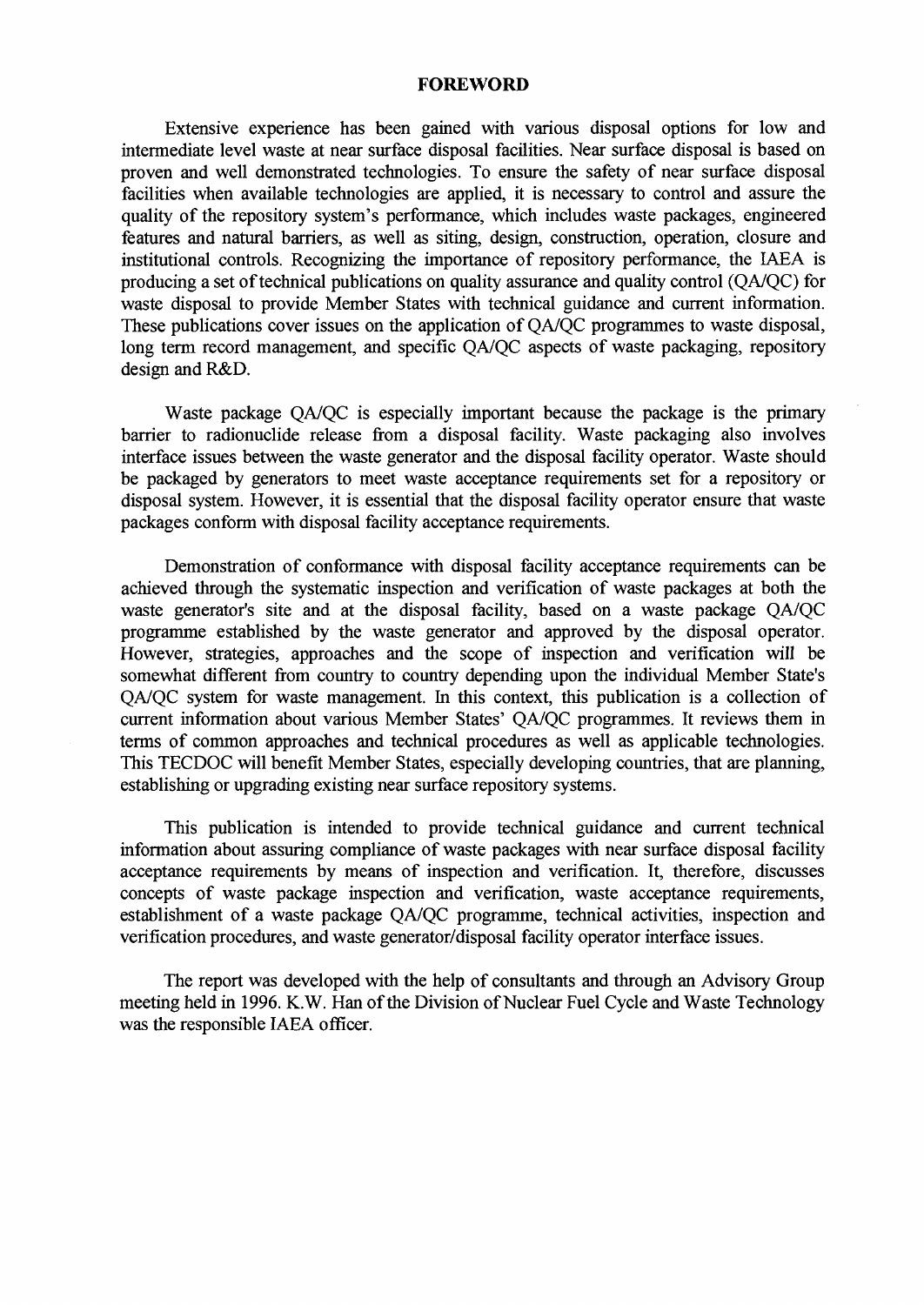#### *EDITORIAL NOTE*

*This publication has been prepared from the original material as submitted by the authors. The views expressed do not necessarily reflect those of the IAEA, the governments of the nominating Member States or the nominating organizations.*

*The use of particular designations of countries or territories does not imply any judgement by the publisher, the IAEA, as to the legal status of such countries or territories, of their authorities and institutions or of the delimitation of their boundaries.*

*The mention of names of specific companies or products (whether or not indicated as registered) does not imply any intention to infringe proprietary rights, nor should it be construed as an endorsement or recommendation on the part of the IAEA.*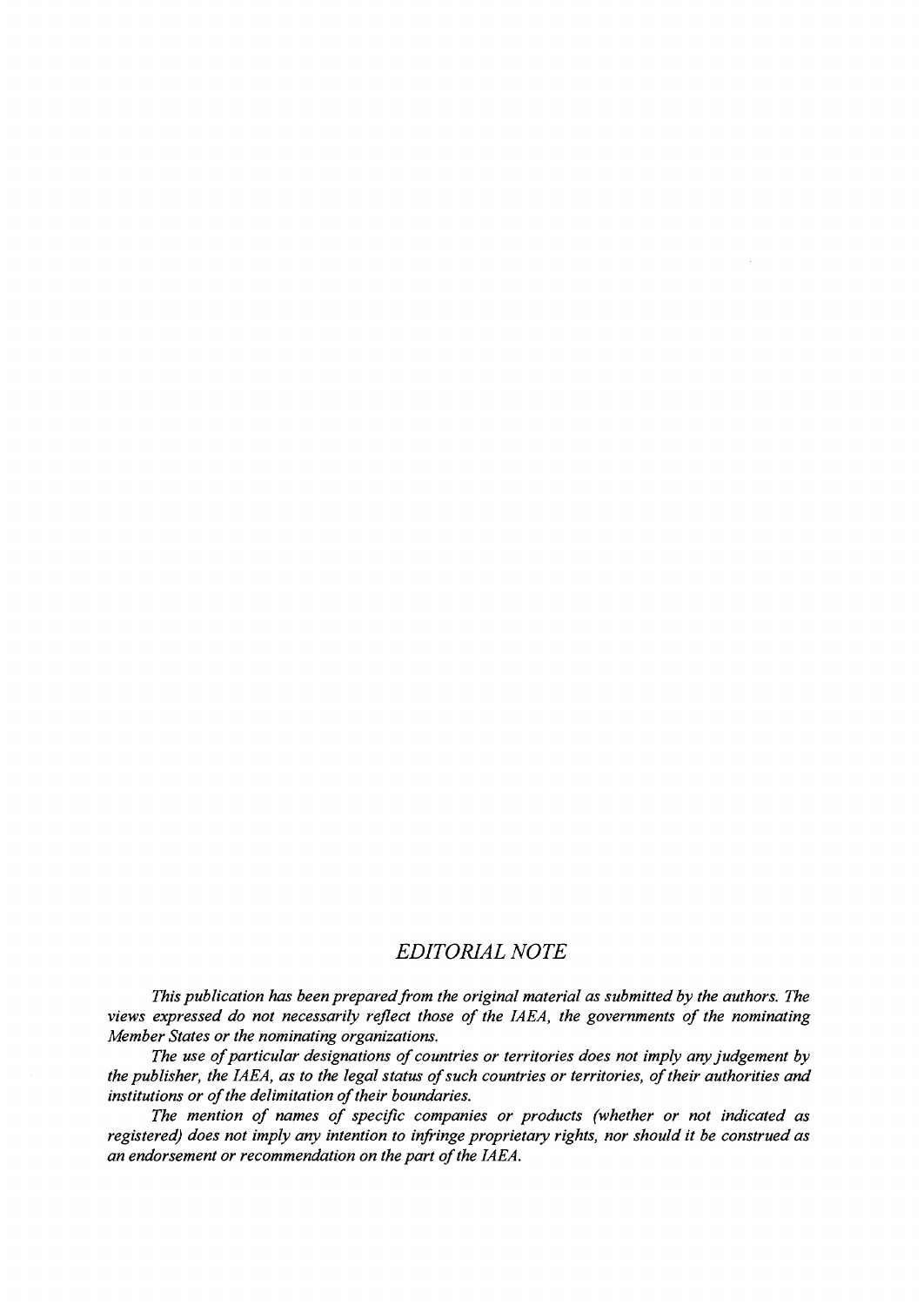# **CONTENTS**

 $\sim$ 

| 1.             |                      |                                                           |  |
|----------------|----------------------|-----------------------------------------------------------|--|
|                | 1.1.<br>1.2.<br>1.3. |                                                           |  |
|                | 1.4.                 |                                                           |  |
| 2.             |                      | NEEDS, PURPOSE AND RESPONSIBILITIES FOR                   |  |
|                |                      |                                                           |  |
|                |                      |                                                           |  |
|                | 2.1.                 |                                                           |  |
|                | 2.2.                 |                                                           |  |
|                |                      |                                                           |  |
|                |                      |                                                           |  |
|                | 2.3.                 |                                                           |  |
|                |                      |                                                           |  |
|                |                      |                                                           |  |
|                |                      |                                                           |  |
| 3 <sub>1</sub> |                      |                                                           |  |
|                | 3.1.                 |                                                           |  |
|                | 3.2.                 |                                                           |  |
| 4 <sub>1</sub> |                      |                                                           |  |
|                |                      |                                                           |  |
|                | 4.2.                 |                                                           |  |
|                |                      |                                                           |  |
|                |                      |                                                           |  |
|                | 4.3.                 |                                                           |  |
| 5.             |                      | INSPECTION AND VERIFICATION BY THE REPOSITORY OPERATOR 12 |  |
|                | 5.1.                 |                                                           |  |
|                |                      |                                                           |  |
|                |                      |                                                           |  |
|                |                      |                                                           |  |
|                |                      |                                                           |  |
|                | 5.2.                 |                                                           |  |
|                |                      |                                                           |  |
|                |                      |                                                           |  |
|                |                      |                                                           |  |
| 6.             |                      |                                                           |  |
|                | 6.1.                 |                                                           |  |
|                |                      |                                                           |  |
|                |                      |                                                           |  |
|                |                      |                                                           |  |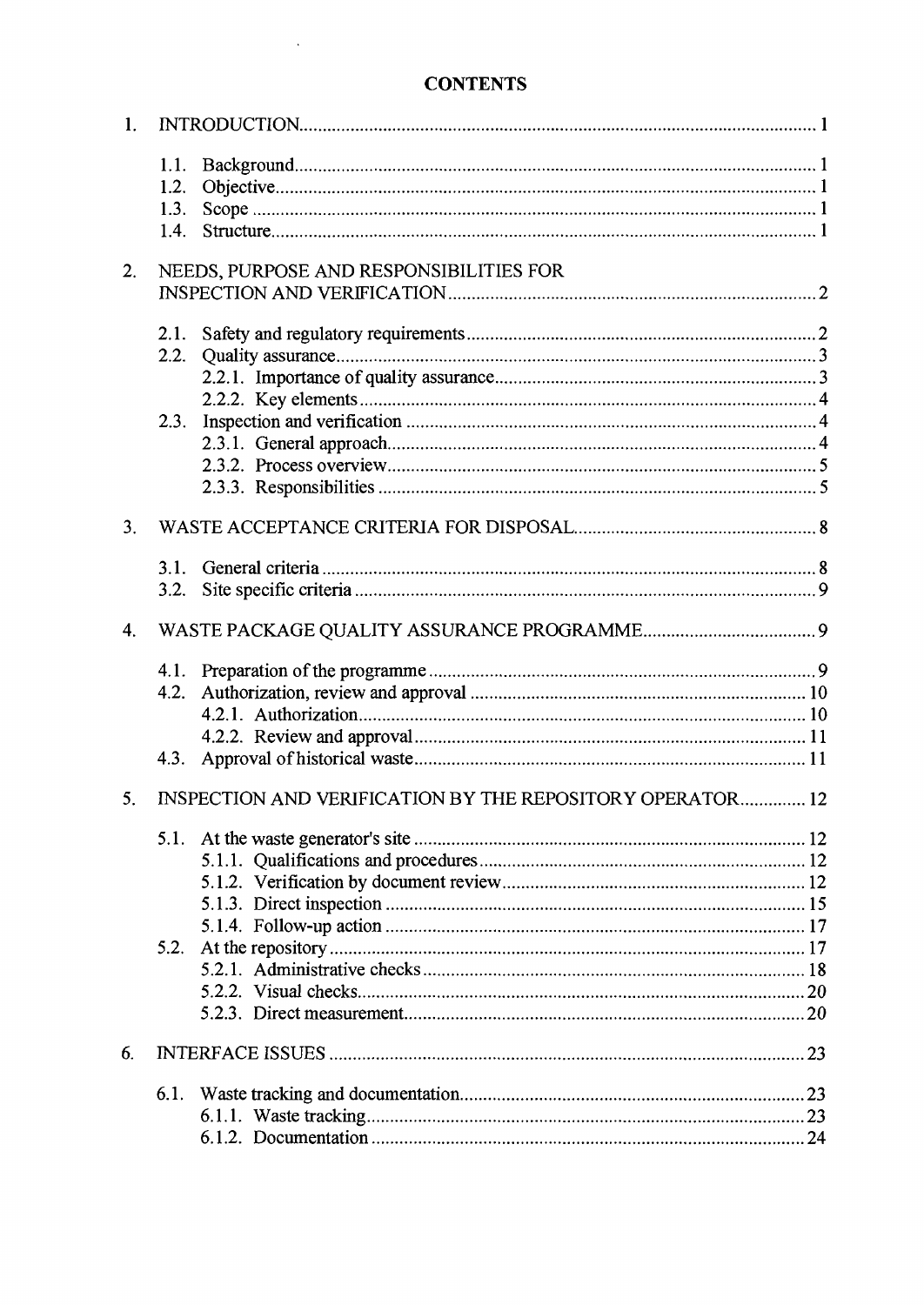#### ANNEX

 $\sim 10^{11}$  km  $^{-1}$ 

 $\label{eq:2.1} \frac{1}{\sqrt{2\pi}}\int_{\mathbb{R}^3}\frac{1}{\sqrt{2\pi}}\int_{\mathbb{R}^3}\frac{1}{\sqrt{2\pi}}\int_{\mathbb{R}^3}\frac{1}{\sqrt{2\pi}}\int_{\mathbb{R}^3}\frac{1}{\sqrt{2\pi}}\int_{\mathbb{R}^3}\frac{1}{\sqrt{2\pi}}\int_{\mathbb{R}^3}\frac{1}{\sqrt{2\pi}}\int_{\mathbb{R}^3}\frac{1}{\sqrt{2\pi}}\int_{\mathbb{R}^3}\frac{1}{\sqrt{2\pi}}\int_{\mathbb{R}^3}\frac{1$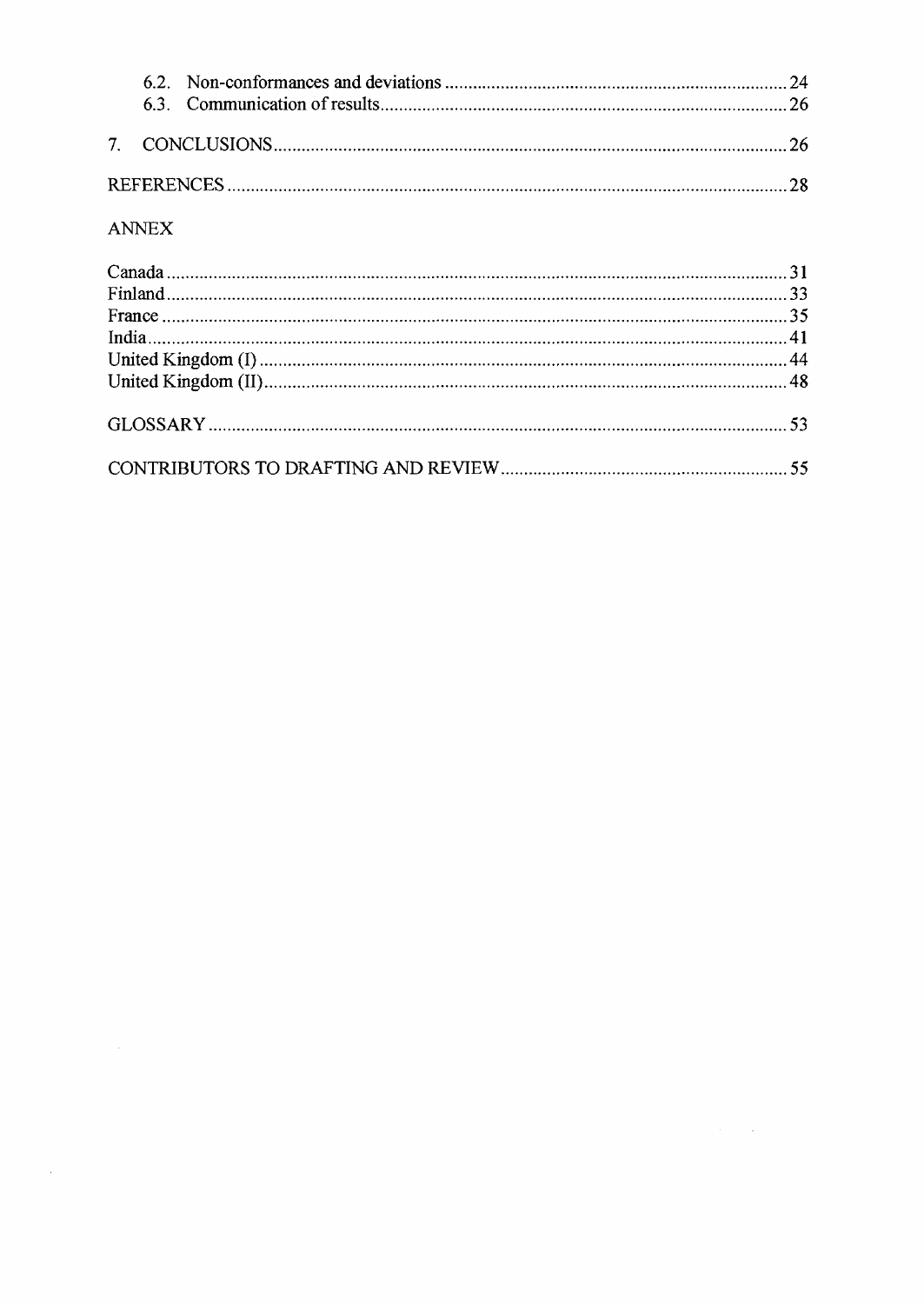#### **1. INTRODUCTION**

#### 1.1. BACKGROUND

The IAEA is producing a set of technical reports covering important issues related to disposal activities in order to assist Member States, especially developing countries, in their planning and implementation of near surface disposal of radioactive waste. Near surface disposal is defined as the disposal of waste, with or without engineered barriers, on or below the ground surface where the final protective covering is of the order of a few meters thick, or in caverns a few tens of meters below the Earth's surface. Typically short lived, low and intermediate level wastes (LILW) are disposed of in this manner.

As part of the IAEA's series of reports, siting and design issues have been dealt with to cover the principal elements of a multi-barrier concept for disposal, that is, the geological and engineered barriers. The waste package itself, a component of a multi-barrier concept, is dealt with in detail in this publication. A waste package is defined [1] as the product of conditioning that includes the waste form and any container(s) and internal barriers (e.g. absorbing materials and liner), as prepared in accordance with requirements for handling, transportation, storage and/or disposal. Waste should be packaged by generators to meet waste acceptance requirements set for a repository or disposal system [2, 3]. However, it is essential that the disposal facility operator ensure that waste packages conform with disposal facility acceptance requirements.

Assurance can be achieved through a systematic inspection and verification of waste packages (checking documents, assaying waste packages, other means) based on a set of detailed specifications derived from waste acceptance requirements. However, the strategies, approaches and scope of such inspections will be somewhat different from country to country depending upon the individual Member State's regulatory and quality assurance systems applied to waste packages in their production, storage, transport and disposal. Thus, this publication summarizes common technical issues for inspection and verification as well as practices in Member States, and provides practical guidance to Member States.

#### 1.2. OBJECTIVE

The objective of this report is to provide technical guidance to demonstrate compliance of waste packages with acceptance criteria for a near surface repository by means of inspection and verification procedures.

#### 1.3. SCOPE

This report identifies general procedures, practices and technical issues involved in the inspection and verification of packages containing short lived, LILW by near surface disposal facility operators. It also refers to the responsibilities of parties involved to support inspection and verification, as well as technical and administrative interface issues.

#### 1.4. STRUCTURE

This report outlines safety and regulatory requirements for waste packages. It discusses the importance of quality assurance as a tool to ensure that waste packages are compliant with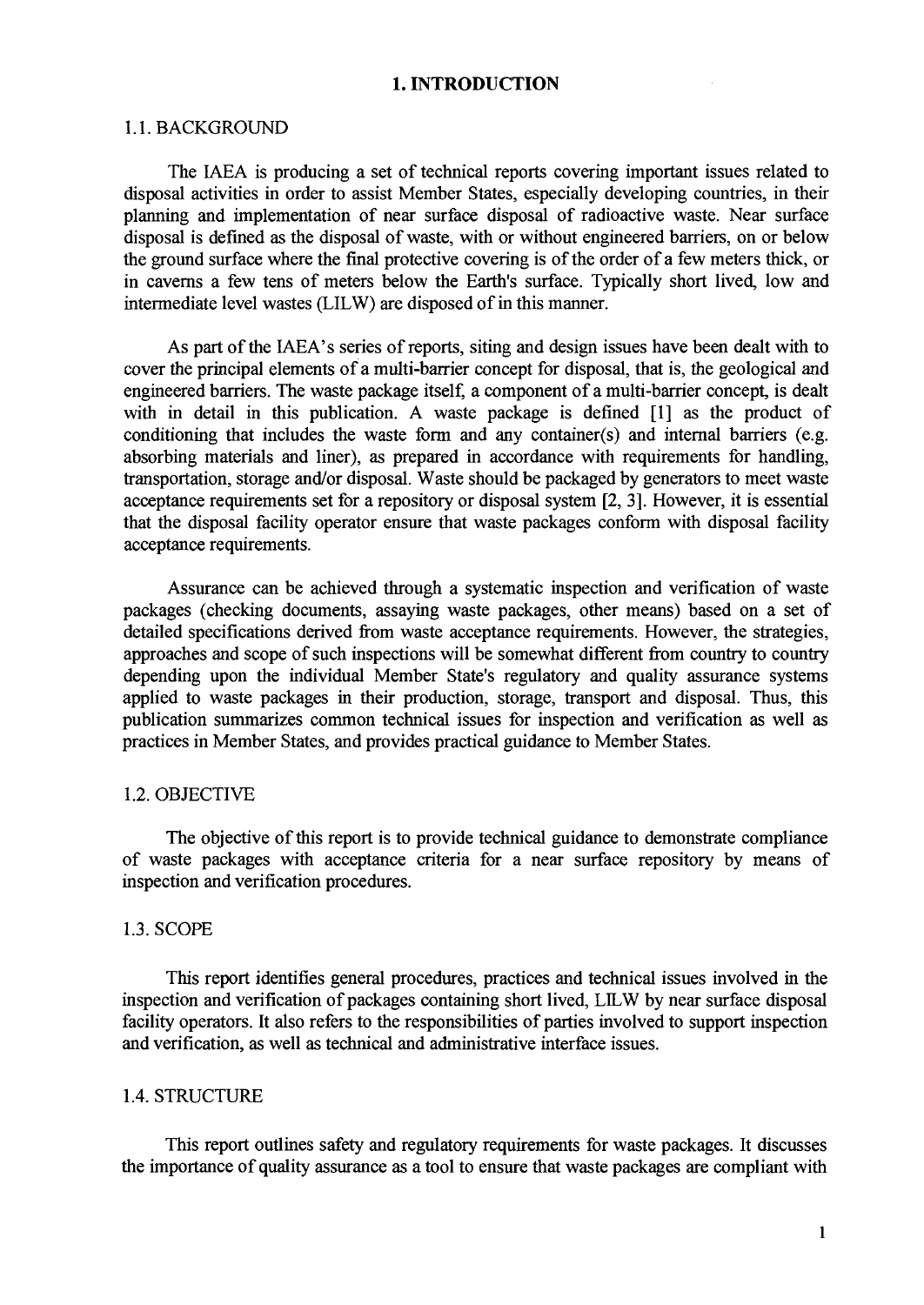disposal facility acceptance requirements, it lays out the key elements of a waste package quality assurance system and it provides some insight into how compliance is achieved through waste package inspection and verification (Section 2).

In more detail, the report describes waste acceptance requirements considered during inspection and verification activities for waste packages (Section 3).

The report outlines the essential features of a waste package quality assurance programme including authorization, review and approval (Section 4). Further issues associated with historical wastes are also addressed.

The report then provides further guidance to inspect and verify the generator's waste package quality assurance programme. It provides several examples of how inspection and verification can be undertaken of waste received by the repository operator (Section 5).

Finally, the report discusses interface issues such as waste tracking and documentation and the critical issues of non-conformances and corrective actions, i.e. how the repository operator and waste generator should interact to resolve non-conformances and to prevent further production of unacceptable waste packages (Section 6).

Examples of policies and practices of Member States are provided in the Annex.

#### **2. NEEDS, PURPOSE AND RESPONSIBILITIES FOR INSPECTION AND VERIFICATION**

The objective of waste package inspection and verification is to ensure confidence in the acceptability of packages for subsequent disposal at a chosen repository. As such, the programme of inspection must satisfy the needs of a range of audiences including those of regulators, the repository operator and the waste generator.

#### 2.1. SAFETY AND REGULATORY REQUIREMENTS

There are three phases associated with repositories, i.e. pre-operational, operational and post-closure, which all have an impact on quality requirements of waste packages [4]. The pre-operational phase includes site selection, facility design, safety studies and construction. The operational phase includes waste disposal itself and those aspects necessary to prepare the site for closure. The post-closure phase will concentrate on monitoring the integrity of the repository. During the last two phases, the safety of the repository relies to some extent on waste packages (for example, on their integrity and durability), including their associated quality management system. However, it is during the first phase that waste acceptance criteria will be established although these may be reviewed and updated as necessary from time to time.

The safety and regulatory requirements for packages therefore must address: (a) the safety of workers during the management and emplacement of the wastes and during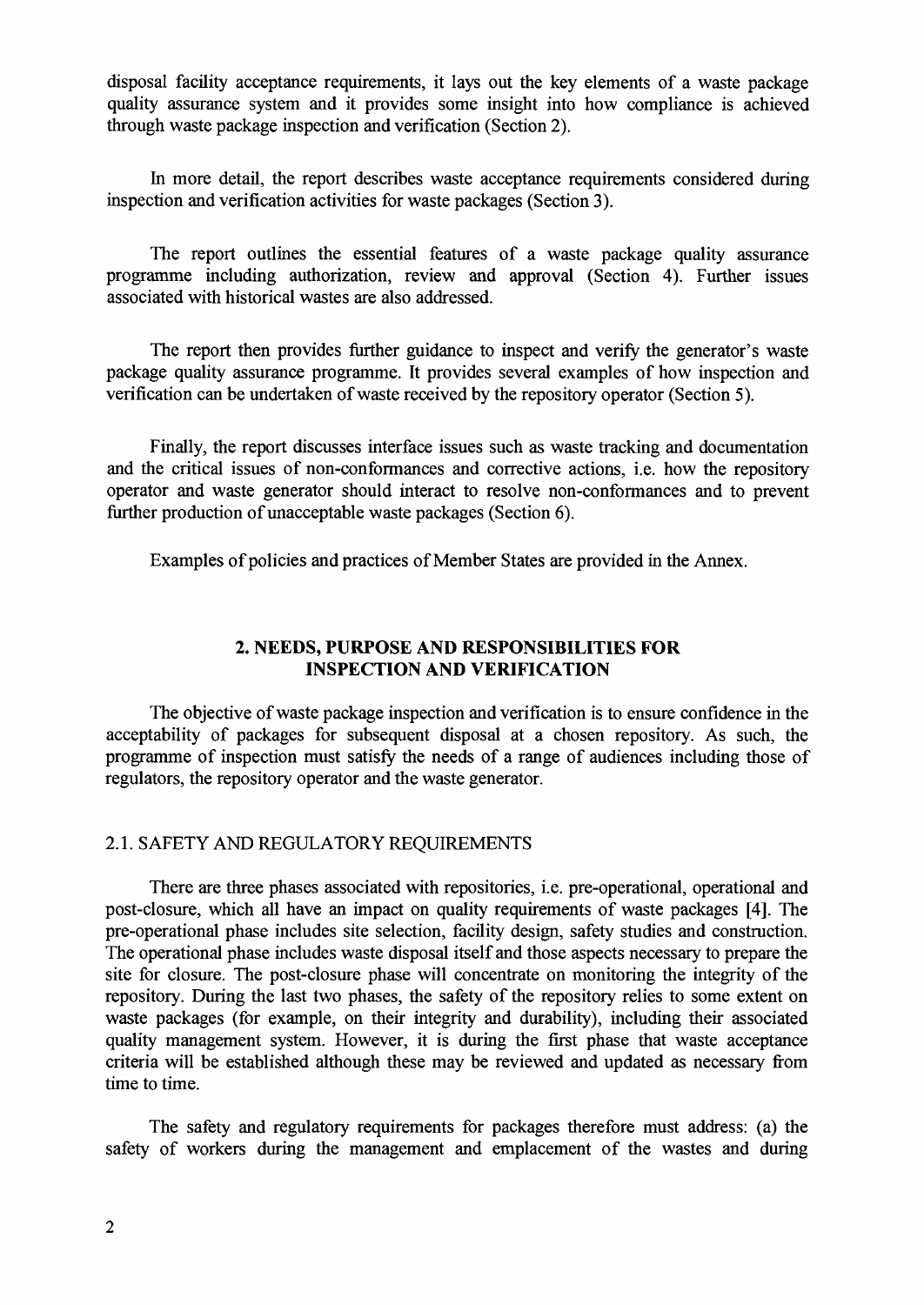installation of site closure measures and (b) the safety of members of the general public during both the operational and post-closure phases. Safety must include both radiological and nonradiological aspects. Radiological safety will include radiation and contamination levels associated with the waste packages and, in particular, the performance of the total waste package in terms of potential release of activity into the environment. Non-radiological safety aspects will include both conventional safety issues associated with mechanical handling and the safety of the package and its contents in terms of exclusion of dangerous materials such as explosives and significant levels of toxic wastes (the definition of significant levels would be Member State specific).

Waste acceptance criteria will take into account either generic studies or site-specific safety assessments and will address all the aspects identified above. Safety standards against which to judge these assessments exist at the international level [4] and may require adaptation at a national level. Typically, waste acceptance criteria will include aspects on radionuclide content, the physical, chemical and biological properties of the wastes and on the nature of the waste containers. These are discussed in more detail in Section 3 of this publication.

If the repository site is located away from the generator site, transport of the waste from the waste generator to the repository may impose certain additional requirements on waste packages. This may depend on whether the disposal package is itself adequate to meet the required safety standards for waste transport [5] and appropriate national standards or whether some form of reusable overpack is used for compliance with transport requirements. In particular, transport requirements should be consistent with the IAEA transport regulations [5]. The extent to which the repository operator wishes involvement in these aspects will vary from operator to operator, but compliance with these requirements for transport has to be included in a waste generator's overall waste management quality assurance programme and in many cases is also likely to be required by the repository operator.

#### 2.2. QUALITY ASSURANCE

#### **2.2.1. Importance of quality assurance**

The establishment of a quality assurance system is an important requirement of the IAEA's safety standards for radioactive waste management [6, 7].

In principle, the quality assurance requirements for design, construction and operation of repositories will be similar to those for other nuclear facilities [4].

Quality assurance systems have to be developed and implemented by both waste generators and repository operators. The quality assurance system for a repository needs to define, to a large extent, the activities undertaken by the waste generators. Therefore, the repository operator will require the waste generator to provide the documentation necessary to comply with the repository operator's quality assurance requirements. With respect to the nature and the proper performance of any treatment, the determination of radionuclides, toxic and other materials subjected to concentration limitations [3], consignment documentation or any other actions that could affect the safety of disposal [4] will also be required.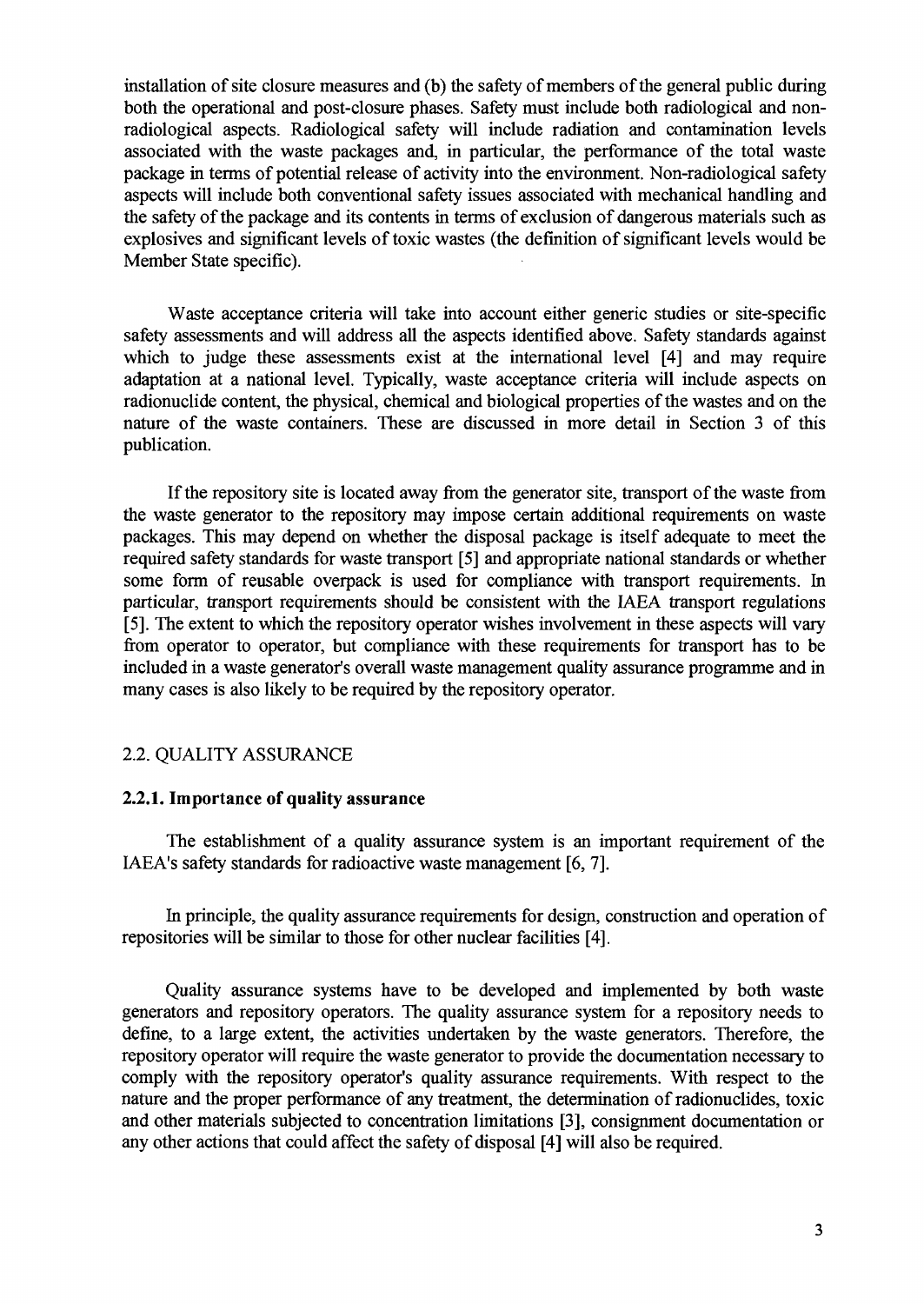#### 2.2.2. Key elements

The repository operator should issue:

- formalized waste package design and manufacturing requirements to be complied with by the waste generator;
- standard format sheets listing all the information to be provided by the waste generator for each waste package.

The repository operator should review the quality of information supplied by the waste generator to provide an adequate level of assurance concerning the acceptance characteristics of the waste [4].

In any case, this information will cover proper definition of the nature and content of radionuclides, toxic materials and other materials subjected to concentration limitations in the waste.

Generally, conditioning of waste and preparation of waste packages is the responsibility of the waste generator. Sometimes, conditioning activities are achieved by the repository operator or by a third party. In any case, a quality assurance programme needs to be prepared detailing the arrangements to ensure the effective management and control of waste from its generation through to acceptance by the repository operator. (Refer to Section 4 for details).

#### 2.3. INSPECTION AND VERIFICATION

#### **2.3.1. General approach**

Safe disposal of LILW is in the interest of the regulatory body, the repository operator and the waste generator.

The waste package is a key component for assuring the safety of the repository during operations and containment of waste to meet safety requirements established by the Member State regulatory body and after disposal operations cease and the facility is closed.

Assurance that waste package quality meets the waste acceptance criteria is the responsibility of the waste generator.

Independent and adequate inspection and verification of the waste generator's data for waste to be disposed of should be the responsibility of the repository operator.

Inspection of waste packages must be understood as an integrated activity giving suitable assurance of waste package quality and waste generator compliance with the repository waste acceptance criteria.

There are several approaches for waste package inspection and verification, depending on the policies of individual Member States. The Annex gives descriptions of some national policies and practices. In the following paragraphs, the most widely applied approach for waste package inspection and verification is given.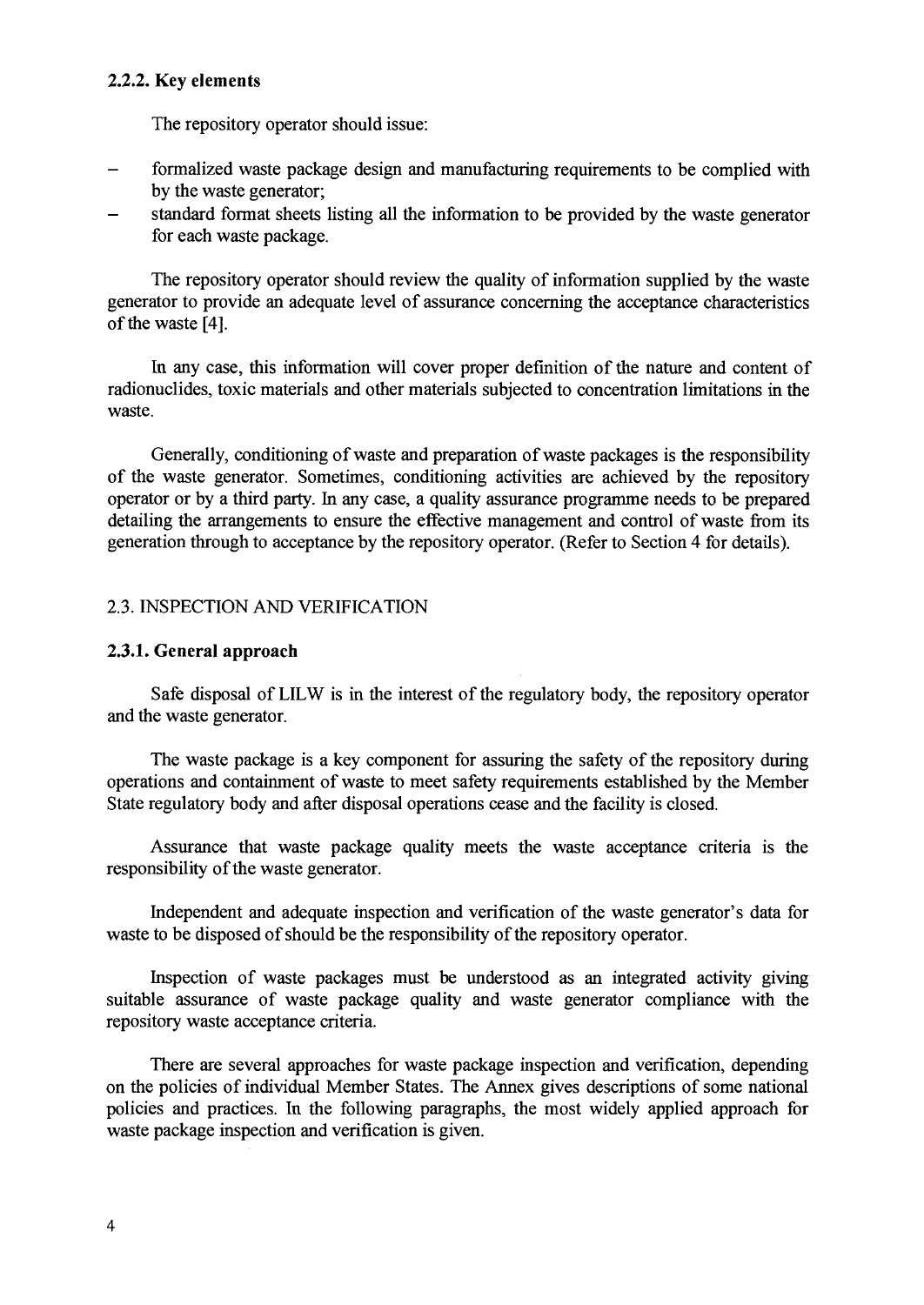#### **2.3.2. Process overview**

Requirements on waste acceptance criteria for waste packages may be derived from the regulatory body and other national or international standards. These requirements, as well as specific conditions that may be determined from the safety analysis for the repository, would be documented in the site specific waste acceptance criteria.

Figure 1 provides an example of a process to achieve waste package quality reflecting the establishment of site specific waste acceptance criteria and the responsibilities of the waste generator and repository operator. It has to be noted that further waste conditioning may be performed by either the waste generator or the repository operator.

#### **2.3.3. Responsibilities**

In carrying out work between different organizations it is always necessary to be clear about their respective responsibilities and the nature and management of the interfaces. The responsibilities within each organization will be documented within the appropriate management systems. It is therefore valuable to jointly review the interfaces identified in each system and ensure that they are compatible and that a common understanding exists on how the interfaces will be managed. It is preferable that the repository operator has a document describing the management of interfaces which can be accepted by and be common to all or at least many of the waste generators.

In terms of responsibilities, as shown in Figure 1, three main areas could be identified as follows:

- regulatory body, to define safety regulations and general waste acceptance criteria;
- repository operator, to define site specific waste acceptance criteria and authorize acceptance of waste packages for disposal;
- waste generator, to ensure that waste packages are produced under a waste package quality assurance programme and within waste acceptance criteria.
- (a) Regulatory body

The regulatory body has overall responsibility in a Member State to ensure compliance with safety requirements in any nuclear facility. Similarly for a radioactive waste repository, the regulatory body oversees the overall safety affecting workers, public and the environment. The waste package is an important component of a multi-barrier approach to achieve the desired level of safety during operation and closure of the repository and the subsequent postclosure phase. The regulatory body may provide guidance on:

- general waste acceptance criteria under a national waste management policy;
- site specific waste acceptance criteria;
- licence conditions for various activities at different stages (design, construction, operation, closure);
- compliance methodology by periodic returns, visits, reviews, audits;
- review and approval of systems for non-conformances, modifications, unusual occurrences, etc.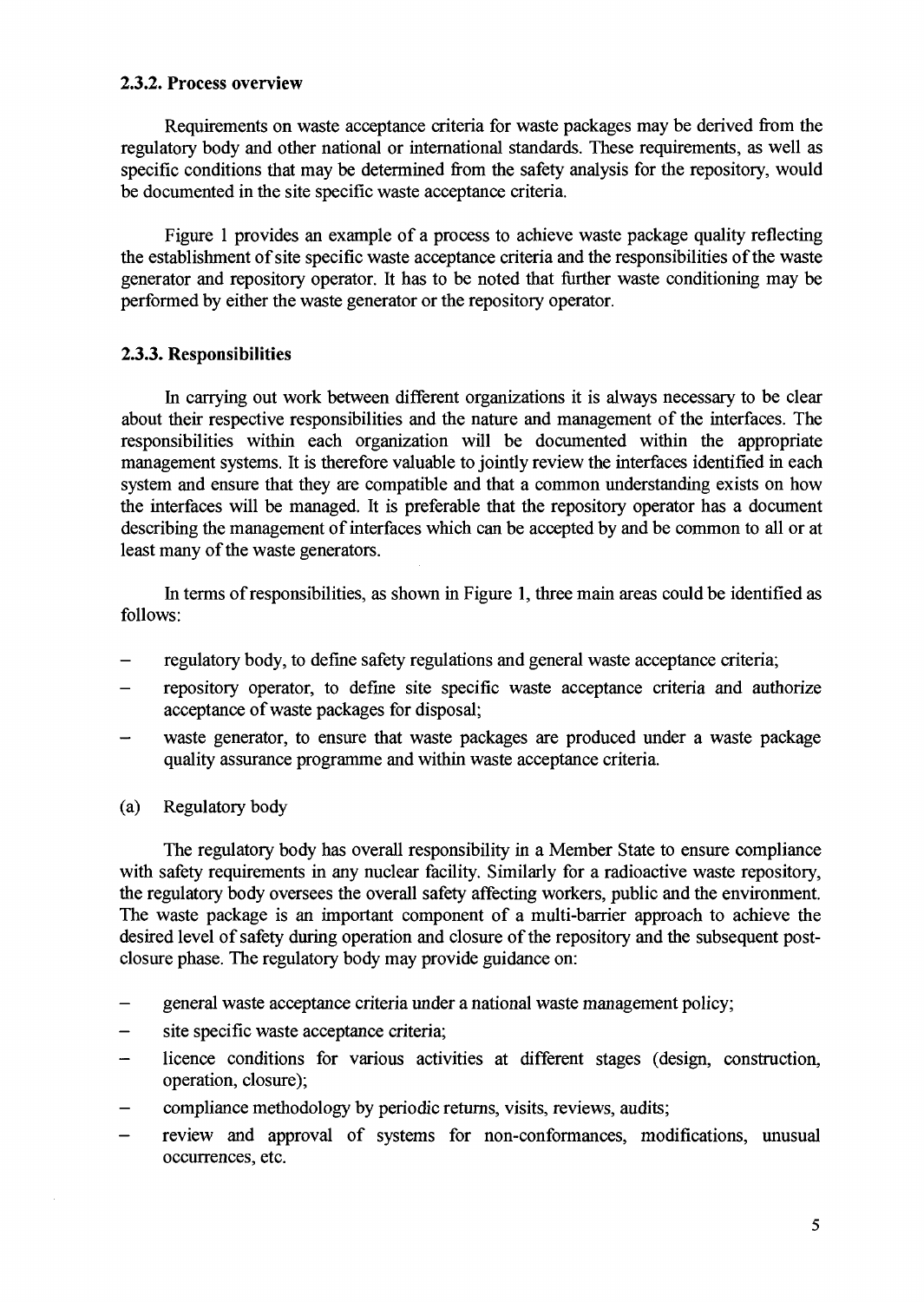

*Fig. 1. Involved parties' major responsibilities for waste package process.*

#### (b) Repository operator

The repository operator should establish site-specific waste acceptance criteria that encompass requirements of the regulatory body and the repository. Confirmation of compliance with the site-specific waste acceptance criteria is through inspection and verification, performed by suitably qualified personnel at the waste generator site, the repository or a combination of both.

The criteria affecting waste packages should include requirements addressing:

- package contents (radiological and non-radiological);
- acceptable waste form and container parameters;
- quality assurance;
- reporting and documentation; and
- record keeping.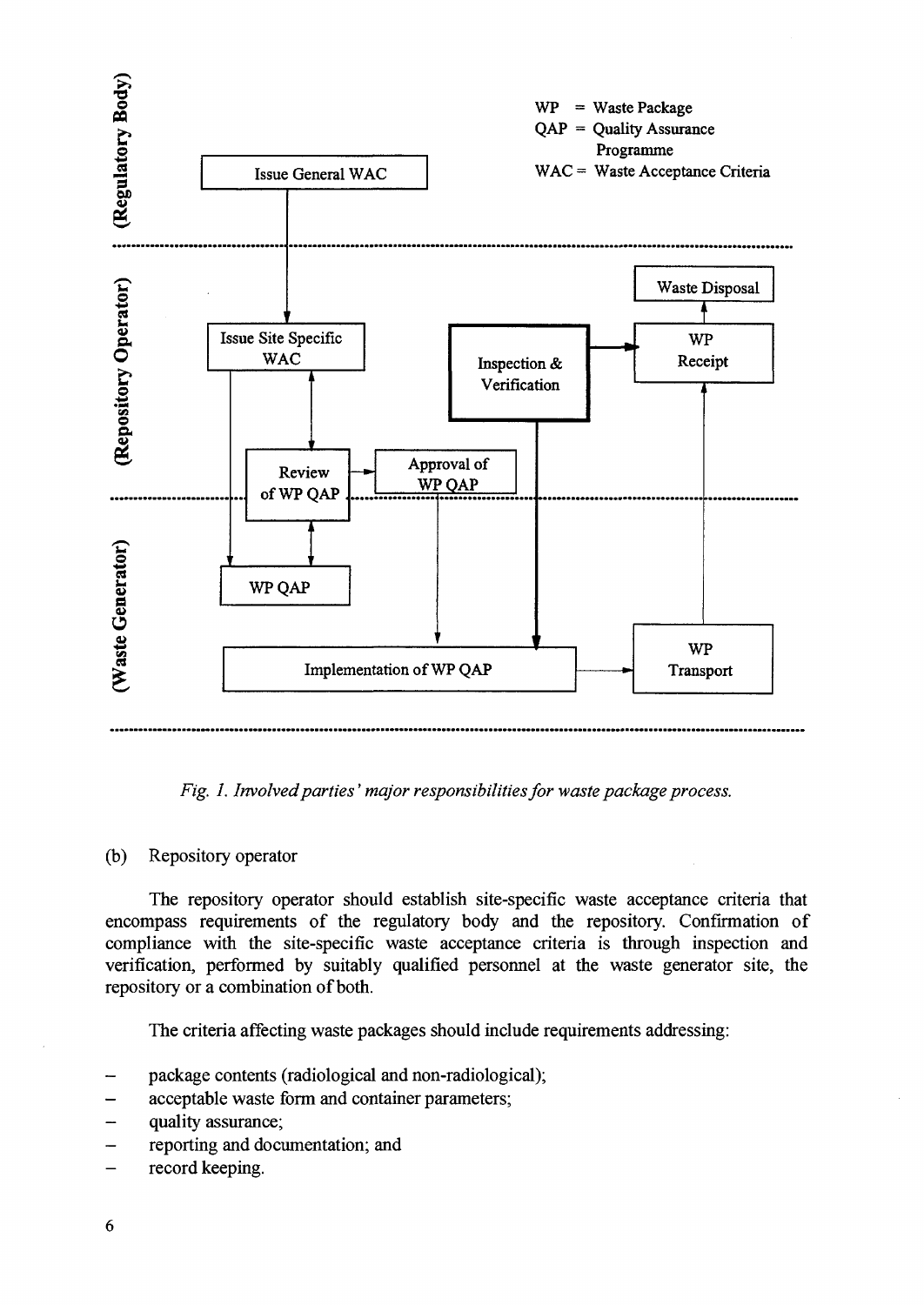Inspection and verification conducted at the waste generator site could include:

- review of waste container procurement records including manufacturing certification statements and testing results;
- evaluation of operating procedures affecting waste packaging;
- evaluating test results from conditioning activities; and
- evaluating results of quality assurance programme oversight activities (surveillance, audits).

Inspection and verification conducted upon receipt of generator-certified waste packages at the repository, prior to final acceptance by the repository operator, could include:

- administrative review of shipping papers to verify compliance with weight restrictions, package handling and size limitations, radiation dose and contamination limits;
- conducting standard waste package verifications (radiation fields, external contamination, and weight);
- use of non destructive examination (e.g. radiography) and assay techniques to perform a limited verification of selected waste packages;
- destructive examination and sampling of selected waste packages.

Detailed discussion on inspection and verification methods and procedures is provided in Section 5.

(c) Waste generator

The generator of the waste has the primary responsibility to meet waste acceptance criteria established by the repository operator and transportation requirements. Additionally, the waste generator may be financially responsible for actions that must be taken to correct deficiencies identified during inspection processes.

Each waste generator has to establish a quality assurance programme describing his overall plan, approach, methodologies, and quality assurance methods that will be implemented to meet the repository operator's waste acceptance criteria. This programme, discussed further in Section 4.1, should require approval by the repository operator prior to acceptance of waste.

Each waste generator has to establish internal inspection procedures [2] to provide confidence that conditions that may affect the quality of the final waste package are monitored and controlled. In general, these internal inspection procedures should address:

- evaluation of raw waste, adequate inventory assessment and control of materials subjected to concentration limitations;
- control of materials used to condition wastes;
- quality of waste containers;
- control of conditioning procedures;
- measurements made during waste loading or conditioning activities;
- verification of the waste package documentation prior to transportation to the repository;
- non-conformance control and corrective action (e.g. with respect to an operating process envelop [8]).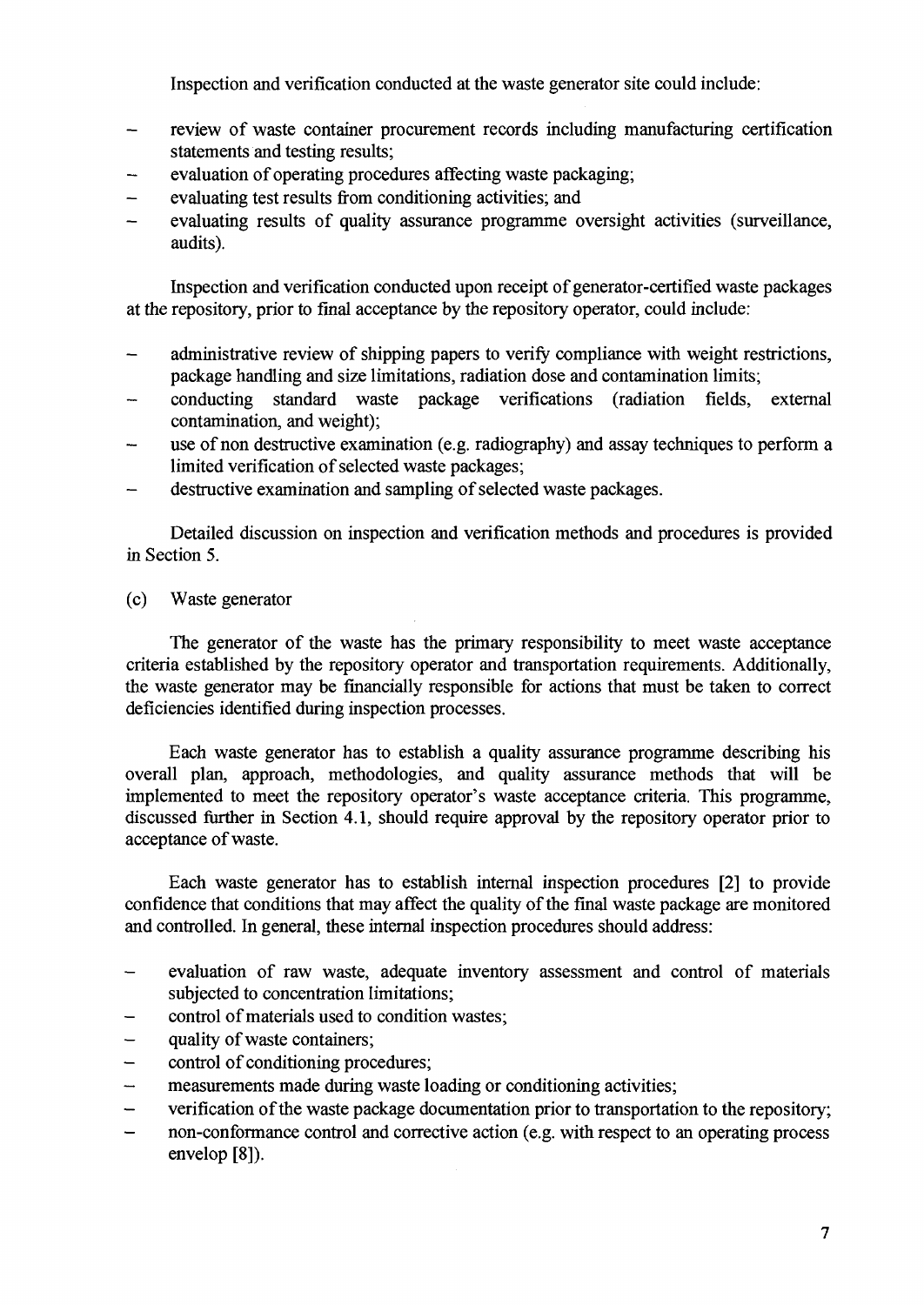Such inspection should only be performed by persons that have been properly trained and qualified for the task. Appropriate documentation (procedures, checklists, surveillance reports, audits, results of independent samples) must be maintained for inspection by the repository operator.

#### **3. WASTE ACCEPTANCE CRITERIA FOR DISPOSAL**

The overall safety of a near surface repository depends on the combined characteristics of the site, the repository and the waste package and is of concern to the regulatory body, waste generator, repository operator and also to the public. Waste acceptance criteria may include general criteria issued by the regulatory body and site specific criteria identified by the repository operator [4]. Important features of the general and site specific criteria are given below.

#### 3.1. GENERAL CRITERIA

The regulatory body should provide guidance to ensure safety of the entire repository system. Over the life of the repository, short- and long-term isolation of the repository inventory from the environment has to be provided by the repository system. The general criteria provide guidance in technical areas related to waste acceptance, for which more specific criteria could be developed by the appropriate repository operator based on the safety assessment of the repository.

Important aspects of the general criteria may include but are not limited to [4, 9]:

- (a) Stabilization of waste
- solid, non-dispersible form.
- (b) Radionuclide content and associated factors
- limitation of radionuclide inventories and/or concentrations;
- identification of the type, characteristics and contents of radionuclides;
- limitation of external radiation field;
- control of surface contamination.
- (c) Physical, chemical and biological properties
- sufficient mechanical strength for handling and to bear design loads in the repository;
- control of the physical and chemical characteristics of materials that can cause chemical, biological or radiolytic processes giving rise to gas and/or heat generation, corrosion and accumulation of degradation products, and swelling of materials;
- limitation of free liquids;
- control of materials that may represent chemical or biological hazards.
- (d) Fire hazard properties
- control of the combustible, pyrophoric and other fire hazard properties of waste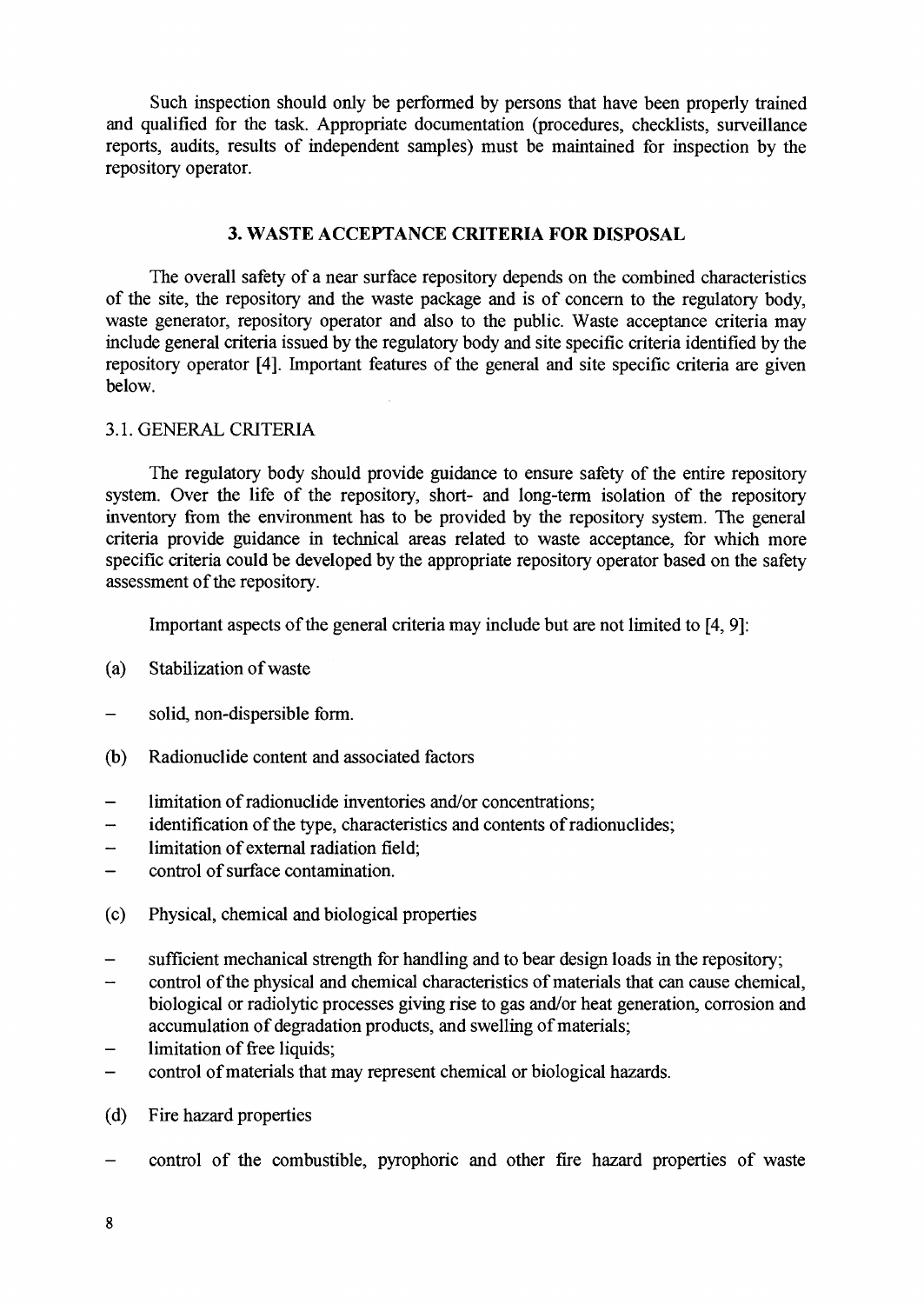packages,

- (e) Configuration and identification
- compatibility with handling, transport and emplacement systems;
- package identification.

#### 3.2. SITE SPECIFIC CRITERIA

Site specific criteria may be needed to augment and/or quantify general criteria defined by the regulatory body or international standards [4]. Site specific criteria may be determined based on results of repository safety assessments, considerations due to the design of the repository, environmental considerations and requirements for protection of the general public. Some examples of the need for site specific criteria that may need to be established by the repository operator could include:

(a) Enhancement of repository safety

Since waste packages will be placed in a near surface repository, the repository operator could require that the waste packages are capable of supporting several meters of overburden upon closure of the repository. This could require the waste generator to place this waste into a container designed to support the additional weight of the cover. The lack of this additional criterion could lead to a compromise of the repository system through the collapse of the protective cover.

(b) Standardised operation

To provide a cost-effective service, the repository operator may require all waste generators to adhere to specific waste package designs to minimize handling requirements and equipment, improve operational safety, utilize repository space and minimize exposure.

(c) Radionuclide concentration limits

The repository layout may require on the concentration of specific radionuclides within waste packages. For instance, heat release from radioactive decay may affect the engineered barrier after closure of the repository. To avoid such degradation, the repository operator could set upper limits of radionuclides in specific waste packages.

#### **4. WASTE PACKAGE QUALITY ASSURANCE PROGRAMME**

#### 4.1. PREPARATION OF THE PROGRAMME

Guidance on the establishment of a quality assurance programme has already been published by the IAEA [2, 6, 7].

Each waste generator has to implement a quality assurance programme (a separate program could be implemented for each waste package category). The objective of this programme is to enable the waste generator to certify waste packages and to provide the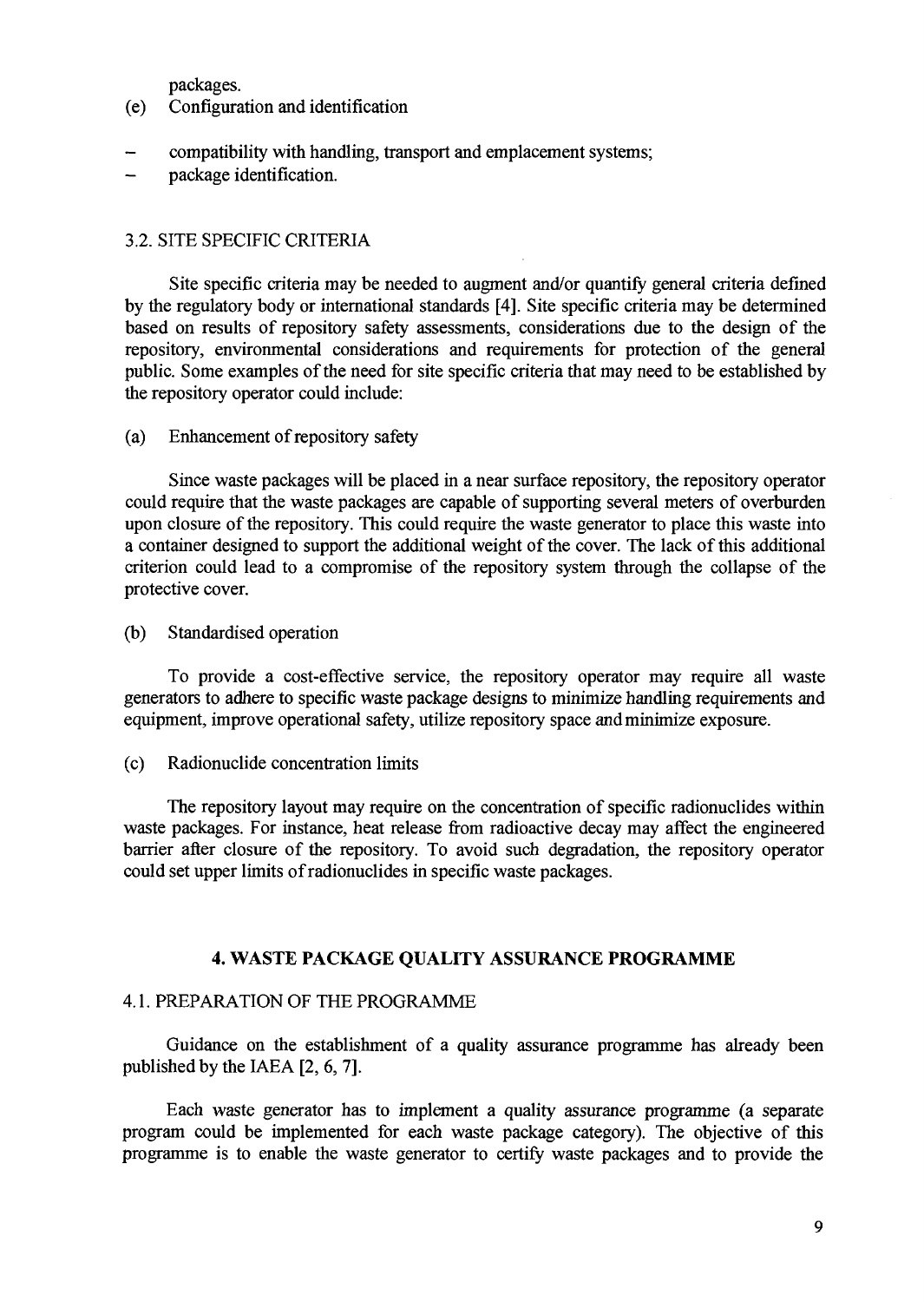repository operator with a complete plan of the approach, methods and quality assurance measures used by the waste generator to meet waste acceptance criteria. The programme forms the auditable baseline against which the repository operator can evaluate compliance with waste acceptance criteria.

Key elements addressed in the waste package quality assurance programme need to include:

- strategy and quality assurance methods used to verify compliance with repository waste acceptance criteria;
- organizational and management structure including roles and responsibilities of key personnel involved with waste generation, packaging, and compliance activities,
- overview of processes generating the waste requiring disposal, including conditioning that will be performed to meet the repository waste acceptance criteria;
- description of the waste generator quality assurance system and controls to be implemented (internal surveillance, audits, calibration programmes, reporting of deficiencies) to meet the waste acceptance criteria and other operational requirements of the repository;
- description of methods used to characterize the final waste form for disposal (characterization tests on non-radioactive mockups, sample collection methodologies, laboratory methods, data interpretation, record keeping);
- description of methods used to assess the activity for each waste package;
- description of methods used for packaging waste for transport and disposal. Procedures may be written according to the general guidelines defined by the repository operator in the waste acceptance criteria;
- description of methods for transmitting data to the repository for review and approval prior to shipment;
- description of methods for records management, including retention times.

Appropriate reviews and approvals should be performed as described in Section 4.2.

#### 4.2. AUTHORIZATION, REVIEW AND APPROVAL

#### **4.2.1. Authorization**

In general, authorization for acceptance of each waste package category to the repository is the responsibility of the repository operator. Approval of the quality assurance programme has to be part of the authorization process and should cover key elements identified in Section 4.1 and any supporting documentation.

A preliminary audit must also be part of the authorization process and has to be conducted by the repository operator at the waste generator's site and, if different, at the conditioning site. This audit has to cover all the aspects that may have an effect on waste package quality. The main reference document for audit implementation will be the quality assurance programme as defined in Section 4.1. The quality assurance programme and the preliminary audit report will be used to determine whether the waste generator is authorized to consign waste packages to the repository.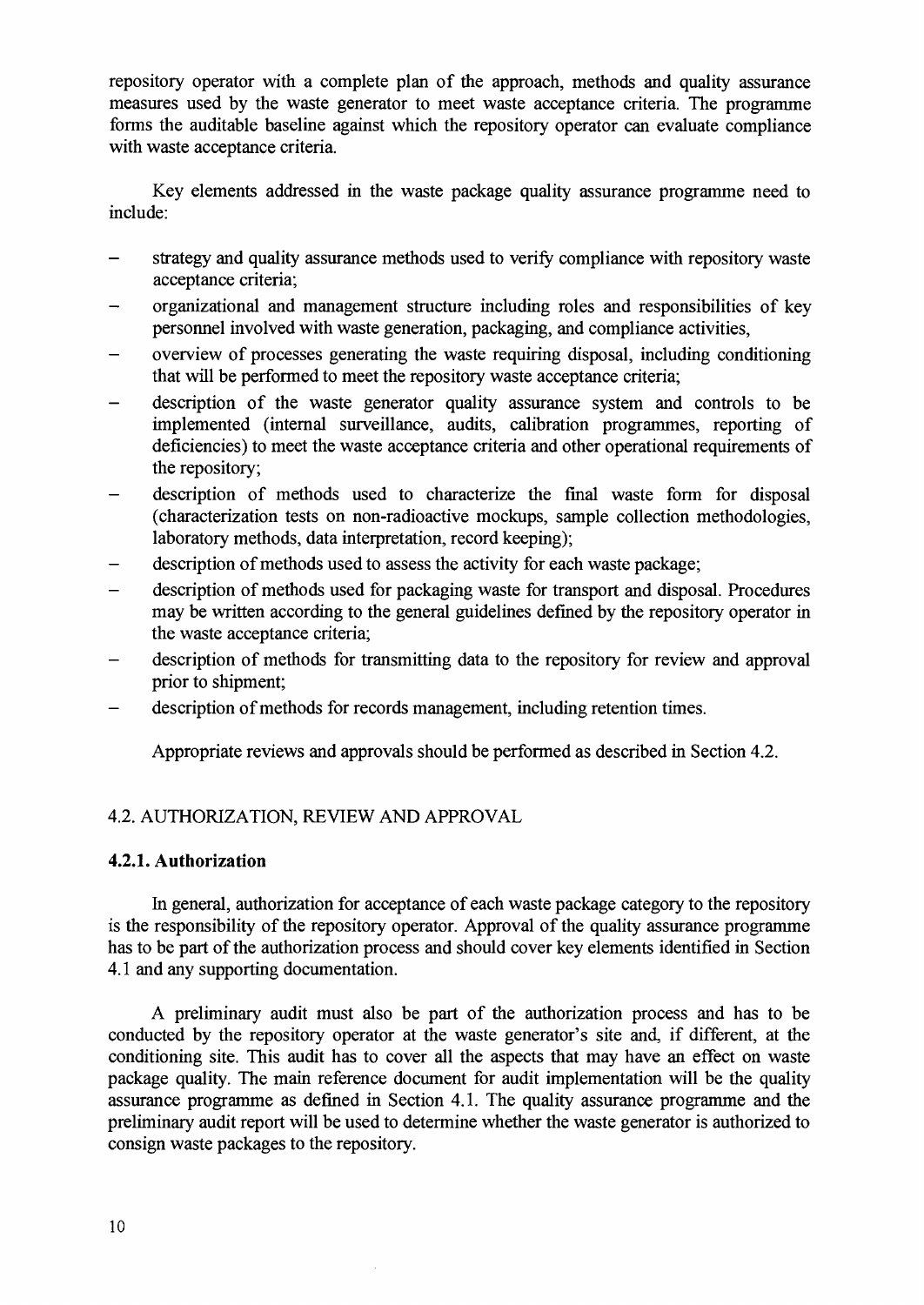#### **4.2.2. Review and approval**

To confirm continued compliance with the quality assurance programme, the waste generator has to periodically review the activities performed. Any resultant changes that may have an effect on package quality should be submitted to the repository operator for information or approval as required.

A programme of periodic audits has to be carried out by the repository operator during waste package production and shipment from the waste generator to the repository operator, to confirm the effectiveness of the quality assurance programme and to identify areas for continuous improvement. The frequency would be defined by the repository operator.

Periodic meetings need also to be held to review technical and package quality problems, and to evaluate the eventual impact of any modification that could affect the quality assurance programme.

#### 4.3. APPROVAL OF HISTORICAL WASTE

There may arise occasions when waste packages are prepared for disposal, at least in part, prior to the establishment of a fully approved waste package quality assurance programme. This is most likely to arise for historical reasons where waste has been prepared for interim storage prior to availability of the waste acceptance criteria and/or repository. It may also arise where a waste generator has processed waste without adequately considering the needs and requirements for its disposal. Clearly, in a well managed system, the latter will not occur. All efforts have to be made to identify waste generators prior to actual waste generation, and to ensure that the necessary requirements of the repository operator for acceptance of waste are adequately implemented.

However, in cases where waste does exist prior to authorization of the quality assurance programme, consideration may need to be given to assess its acceptance for disposal. Waste that does not meet the requirements of the waste acceptance criteria may need to be considered further and acceptability can only be judged on a case-by-case basis. Such reviews need to cover all the aspects of the current quality assurance programme. In addition, all available information should be reviewed and the importance of any deficiencies assessed in terms of the potential adverse consequences. The review needs to take into consideration the volume, activity and other characteristics of the waste, including regard for any potential adverse consequences on other waste in the repository and on the overall performance of the repository itself [10]. The review has also to consider the need for any further work or measurements including their practicality and the costs of such work. This will depend on the nature of the waste and the extent of any conditioning already carried out. However, such considerations must not lead to the acceptance of any waste if there are any significant uncertainties remaining.

As examples, the nature of such waste, including its activity content, may be sufficiently known or limits placed on the important properties and parameters by knowledge of the process in which the waste was generated. In other cases, the volumes may be sufficiently small that on an infrequent basis, greater levels of uncertainty on the activity assessment may be acceptable provided other aspects can be satisfied. However, in other cases, the levels of activity or non-radiologically hazardous substances may not be adequately known or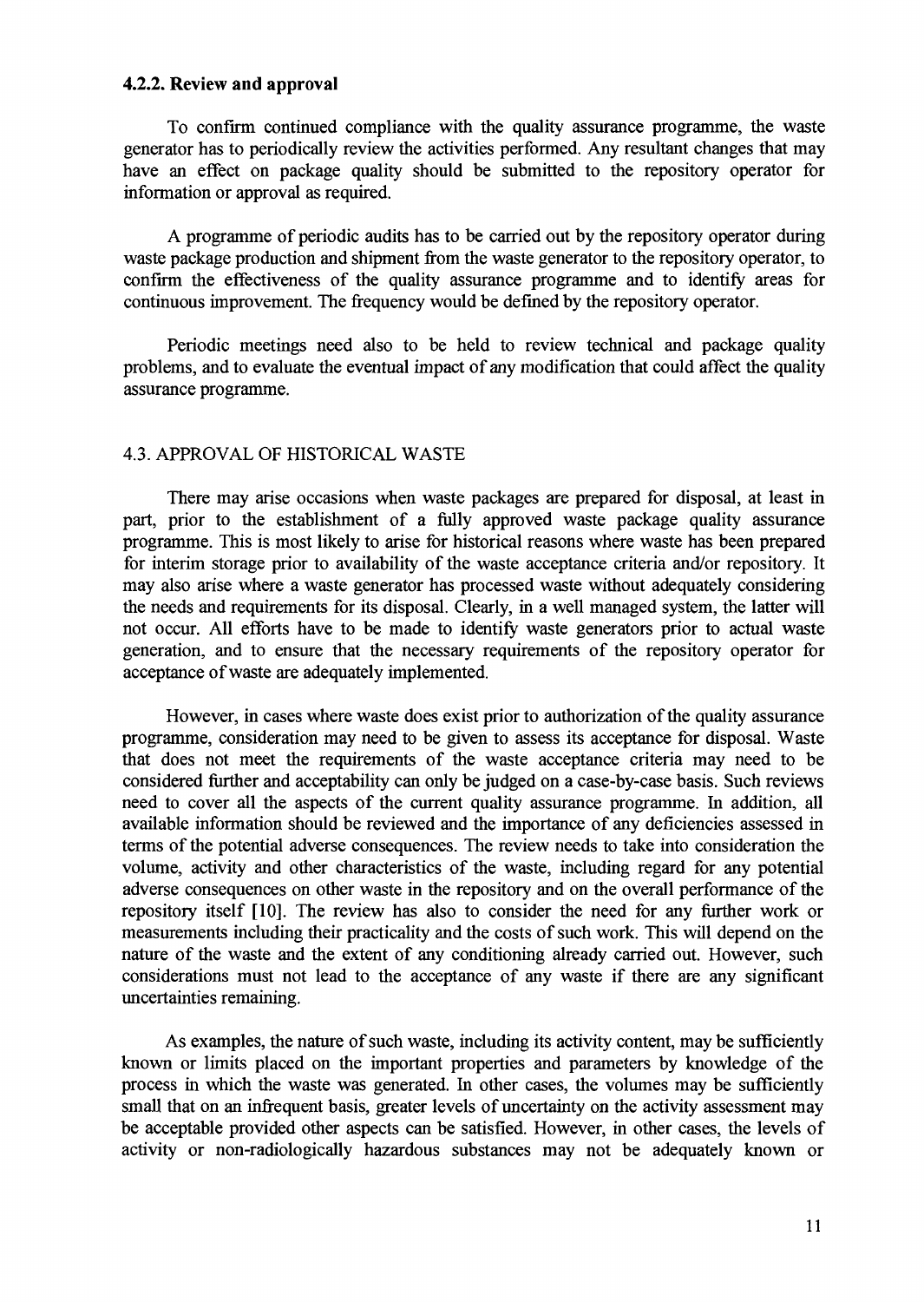estimated. In such cases, this waste can only be accepted based on an approved programme of work possibly including either non-destructive examination/assay or intrusive sampling to obtain additional information. The appropriate level of such sampling will depend on the uncertainties and associated adverse consequences and could be on a proportionate basis. The basis of such work must, however, always be discussed between the waste generator and the repository operator and agreement reached before the work commences.

It may also be necessary, depending on the circumstances and on national approaches, for the regulatory bodies to be involved.

#### **5. INSPECTION AND VERIFICATION BY THE REPOSITORY OPERATOR**

This section is written with the assumption that conditioning is implemented at the waste generator's site. The requirements identified in this section are, however, applicable if conditioning is implemented at another site or at the repository.

#### 5.1. AT THE WASTE GENERATOR'S SITE

#### **5.1.1. Qualifications and procedures**

Inspection and verification have to be carried out by suitably qualified personnel using approved procedures. Personnel need to:

- possess appropriate academic background and work experience;
- be able to get an overview of the process generating the waste package, including conditioning;
- be familiar with and understand the relevant procedures and methods to be implemented by the waste generator;
- understand demands and implement specific inquiries, as defined prior to inspection.

According to the general quality assurance programme for disposal, a specific procedure must be written to define inspection and verification at the waste generator site. The procedure will deal with:

- methodology,
- preparation (planning, programme, etc.),
- implementation,
- reporting and supporting records,
- non-conformances and corrective actions.

#### **5.1.2. Verification by document review**

Document review needs to verify that waste packages meet the requirements defined in technical documents of the waste generator in line with the waste package quality assurance programme.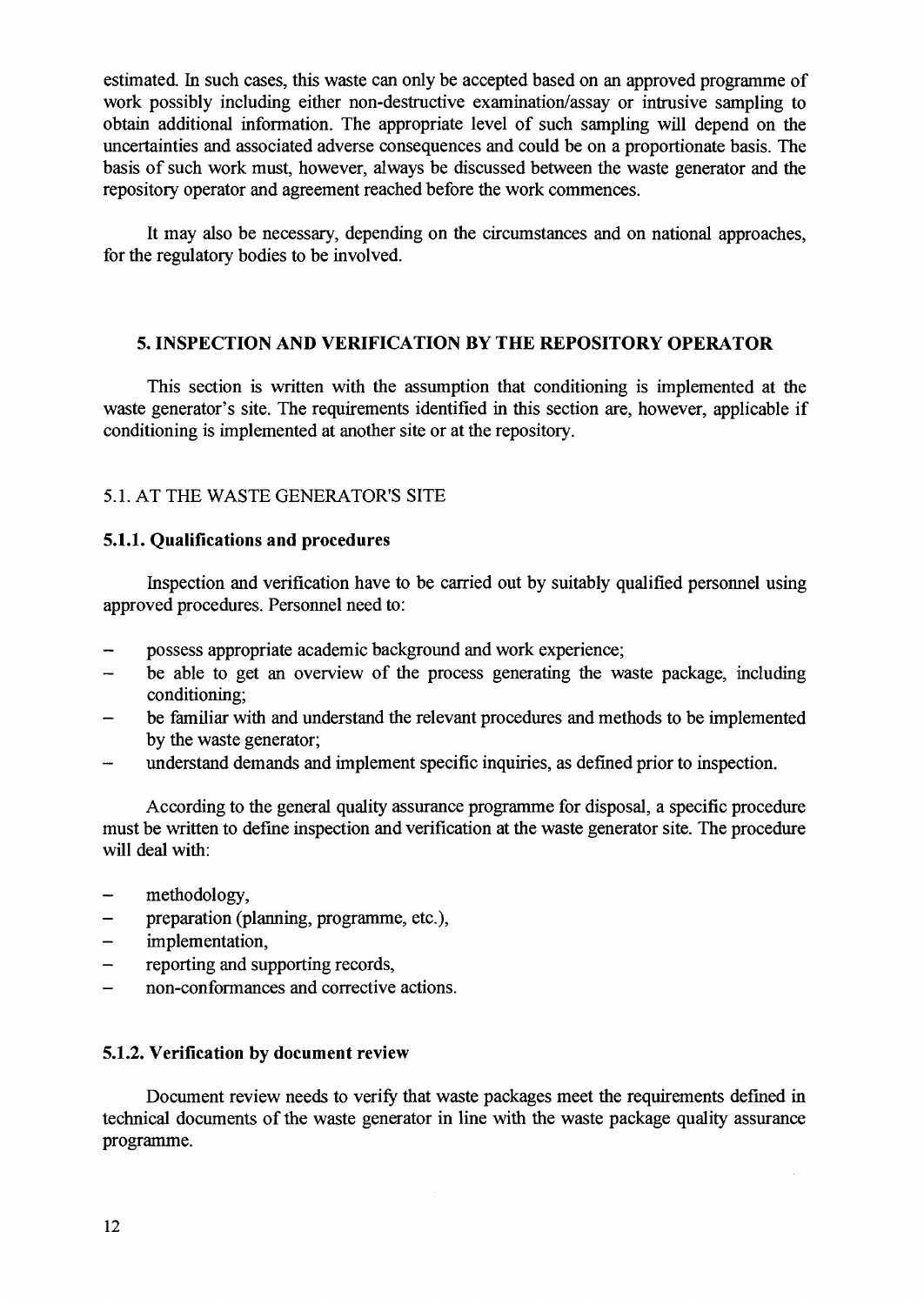These reviews need also to be carried out to a defined scope and follow an agreed plan covering the major aspects of waste conditioning.

(a) Scope

Document review may involve all documentation identified in the quality assurance programme, in particular:

- files relevant to waste packages with all the records from waste collection to packaging prior to shipment;
- operating procedures and test methods used for conditioning and checking the final waste form for disposal;
- documentation related to the control of the process parameters (calibration programmes, reporting of deficiencies, etc.).
- (b) Plan

To perform a document review, specific plans may be used, which may provide references to associated documents and reporting format. Such plans may include:

- successive operations from raw waste collection to packaging;
- requirements for each step:
- identification of waste generator applicable reference;
- reference of record relevant to operation;
- results of review (conformance, deficiencies, non-conformance, corrective actions required).
- (c) Major aspects

#### *Raw waste*

- *-* General characteristics,
- Absence of prohibited materials, such as liquid, toxic chemical, explosive, pyrophoric material, or methods used to make safe any such materials.

There should be information available on waste collection and segregation that could be supported by direct inspection.

- Activity evaluation

Activity evaluation of raw waste is generally based on indirect methods (radiation field measurement and activity calculation), and/or direct method (measurement of the whole waste package or of samples). The evaluation may consist of calculation checking and/or review of all parent documentation, such as reference spectra for the waste, calibration of equipment, etc.

- Collection and pretreatment of waste

Checking of record sheets will confirm that applicable procedures have been followed (intermediate container; prohibited mixtures; dimensional limits; activity limits; eventual treatment such as compaction, cutting, etc.).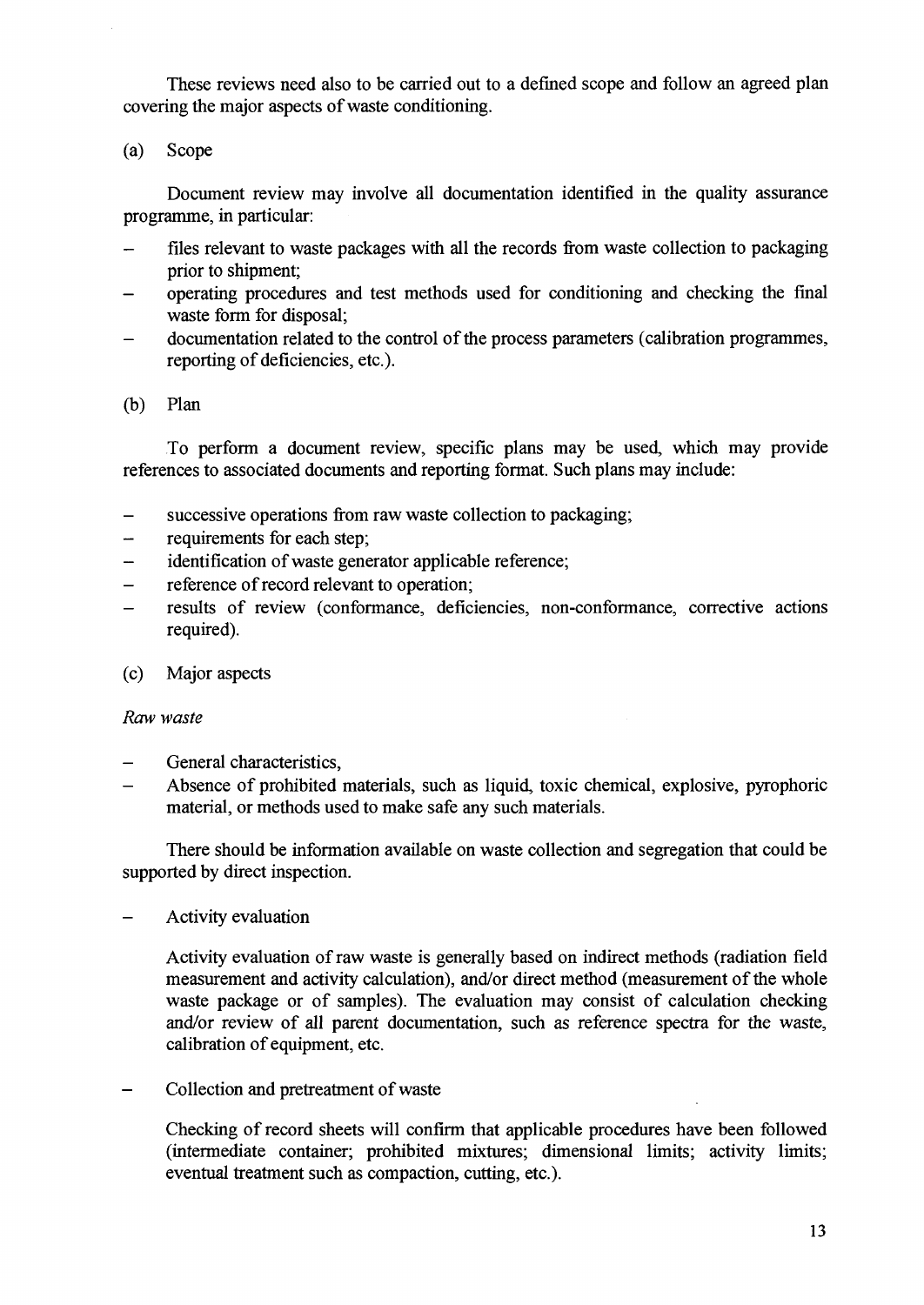### *Container*

*-* General acceptance

A check needs to be made to ensure that procedures have been implemented for containers, including minimum compliance with the container specification, for:

- dimensional control (assessment sheet);
- leak tightness test if required (assessment sheet);
- verification of specific operator's requirements (to be recorded):
- proper identification and tracking.
- Supplementary documentation

If containers have a specific function, as defined in waste acceptance criteria (i.e. containment of radionuclides, durability), supplementary documentation has to be recorded and could be checked during inspection of the container construction material. Records could be provided on:

- materials of construction (metals and coatings for metallic containers; cement and aggregates for concrete containers);
- manufacturing data (formulation, parameters, non-destructive test records).

#### *Conditioning process*

*-* General acceptance

Checking of documents may summarize all the general information relevant to conditioning (date, place, specific devices if any).

- Operating procedure

The quality assurance programme implemented by the waste generator may produce records for the conditioning procedure which could be reviewed during verification, e.g.:

- receipt of constituent materials for immobilizing matrix and for any encapsulation layer (including recording sheets, assay records if any);
- control sheet relevant to formulation;
- conditioning parameters (such as mixing time, sequence of addition, etc.).
- Control after conditioning

Review could include filling level, visual examination report (absence of liquid, specific non-conformance if any).

#### *Waste package*

General acceptance

Waste generator files need to include control sheets giving: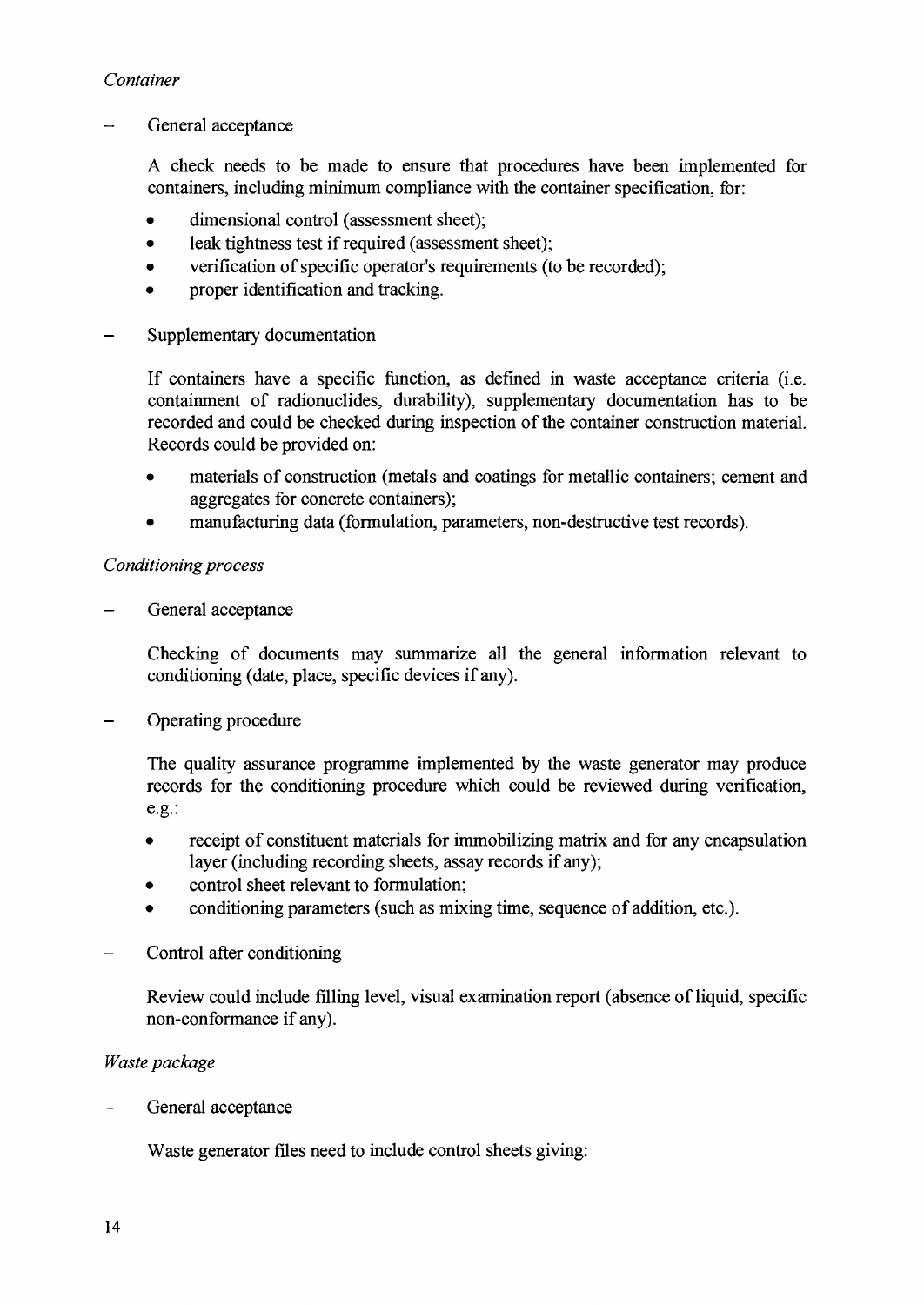- waste package weight;
- specific activity of significant radionuclides present;
- radiological control (dose rate and surface contamination);
- visual inspection report (absence of defects which could affect handling, transport and storage of waste packages);
- calibration records:
- non-conformance record sheets.

Reviews need to be carried out for all relevant documentation, including reviews of records relevant to calibration of equipment to be used for control.

Supplementary documentation

Waste acceptance may require, in some cases, supplementary inspection. Such inspection may be non-destructive, or require destructive sampling of a percentage of packages [3]. Implementation of such tests should be recorded and reviewed during documentation checking.

# 5.1.3. Direct inspection

Direct inspection provides an opportunity to ensure that relevant parameters meet the waste acceptance criteria at all stages of waste packaging. It has to be carried out within a well defined scope following a plan covering major aspects of waste package production.

- (a) Scope
- Direct inspection may cover waste package manufacturing steps from raw waste collection to segregation, conditioning and on-site storage;
- Inspection needs to be implemented in any part of waste generator facilities performing the operations listed in an inspection plan;
- The frequency of inspections will depend on various factors, such as results of previous inspections, the length of a conditioning campaign, the number of waste packages, the radionuclide content of waste packages, the past performance of packaging, etc.
- (b) Plan

At the beginning of inspection, the inspector has to review the implementation of prior corrective actions. The inspection plan needs to include key elements such as:

- processes to be reviewed,
- measurements to be taken.
- analysis and reporting of results.

Prescribed forms may be used that identify values for measurements that have to be implemented at the waste generator sites.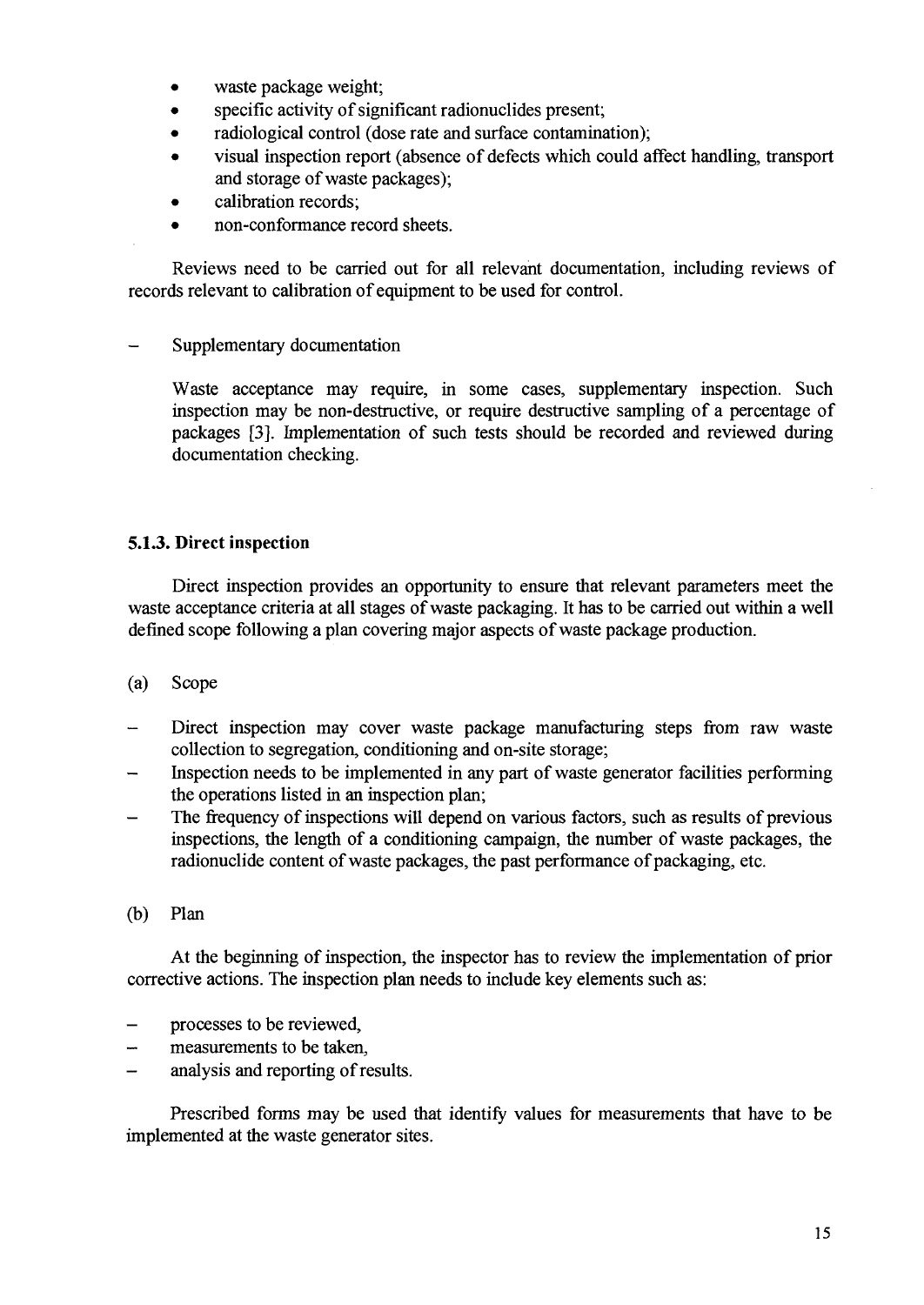#### (c) Major aspects

#### *Raw waste*

General characteristics (presence of prohibited materials)

The presence of prohibited materials needs to be checked by direct examination of primary containers used for waste collection.

Inspection will also deal with:

- effective information by posters, notices, etc.;
- specific collection of prohibited materials only in designated container and methods adopted to deal with them;
- pretreatment of waste containing moisture and solvents, including chelating agents.
- Activity evaluation

Direct measurements may be observed if performed during the visit, or indirect measurements may be performed for example radiation fields.

- Collection and pretreatment of waste

The devices and processes implemented for collection and specifically for treatment like cutting, compaction, etc. may be observed.

#### *Container*

Inspection may be implemented on selected containers to check:

- dimensional control,
- absence of defects which could affect handling, transport and storage of the waste package.

#### *Conditioning process*

Inspection has to include, as a minimum, a visit to the waste conditioning facilities and general checking of operations to verify compliance with an approved process description. Special attention needs to be given to the storage conditions of constituent materials for the immobilizing matrix and for the encapsulation layer, as necessary.

#### *Waste package*

General assessment

Inspection has to be implemented on selected waste packages to confirm:

- labelling/tags/identification marks;
- weighing (implementation of repeat measurement);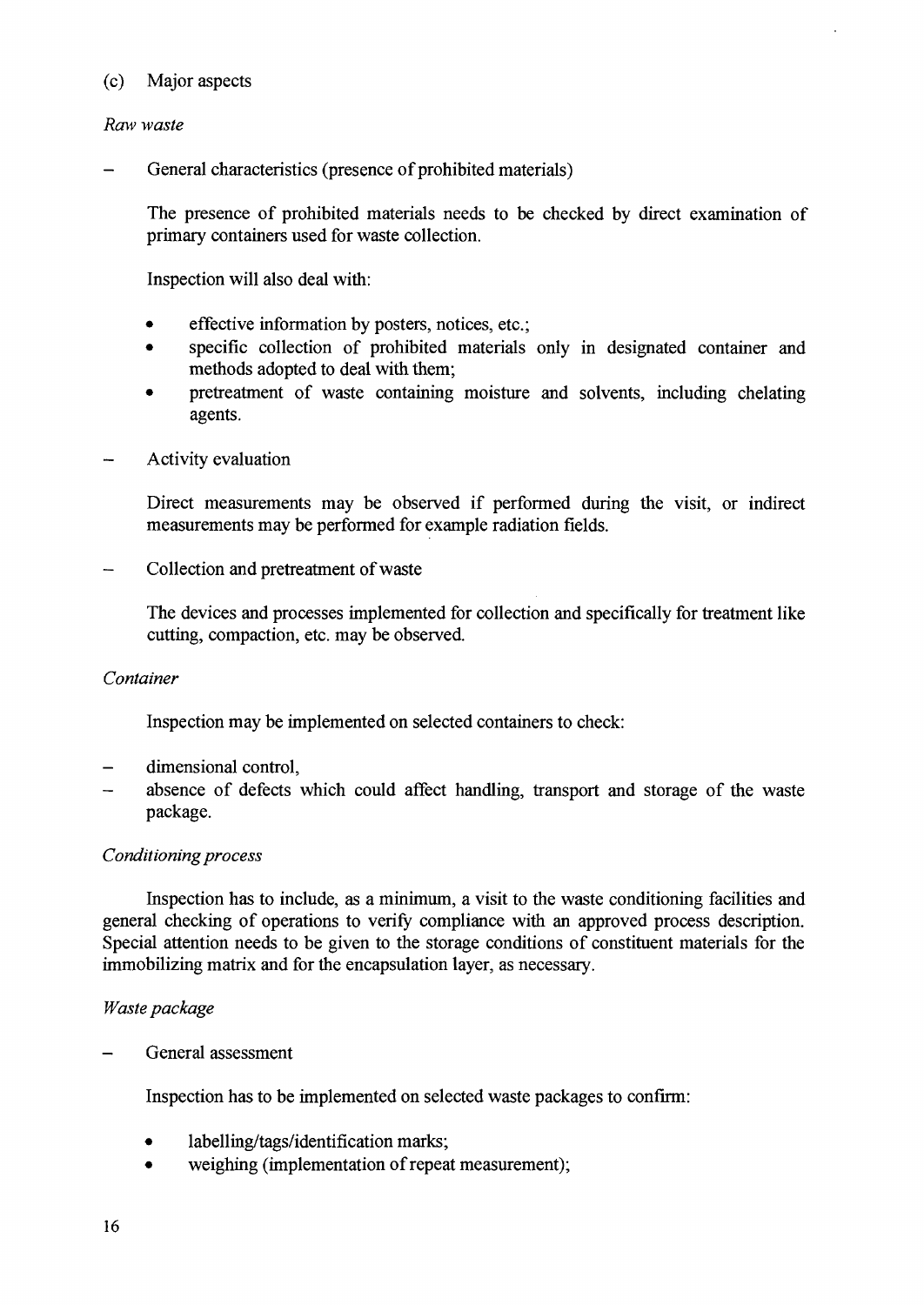- radiological measurement;
- visual inspection (i.e. absence of defects which could affect handling, transport and storage of waste packages).
- Supplementary inspection

In the case of specific non-destructive or destructive testing performed by the waste generator as defined above, inspection may also cover overseeing the tests and evaluation of results. Prior to destructive testing, consideration needs to be given to subsequent re-conditioning.

#### **5.1.4. Follow-up action**

Inspection and verification at waste generator facilities may be implemented per an established procedure and need to define follow-up of non-conformances and corrective actions.

Full and up-to-date information from inspection and verification activities need to be maintained in a database to assist with the planning and scheduling of any additional inspection and verification.

Formats have to be defined for non-conformance and corrective action and need to include waste generator replies with time limits for implementation.

#### 5.2. AT THE REPOSITORY

The majority of controls to ensure the acceptability of waste packages for disposal are generally carried out prior to receipt of the packages at the repository itself. These include those identified in the quality assurance programme (Section 4) and the inspections carried out at the waste generators' site (Section 5.1). However, it is important to carry out some inspections on receipt of waste packages at the repository, as this is the last opportunity to verify that the waste package meets the criteria for acceptance.

Inspections must be aimed at demonstrating to the repository operator and also to the regulator that the packages meet the required specifications. Some tests are to ensure that no damage or other deficiencies have occurred since dispatch of the package from the waste generator's site. Other tests add further confirmation on the suitability of the container and its contents for disposal.

The range of inspection and verification activities carried out on receipt of waste packages are:

- administrative checks,
- visual checks,
- direct measurements.

Examples of these are given in Table I and are discussed below. In practice, it is a combination of all three of these methods that is generally adopted at the repository. When the repository is not fully equipped to carry out specialized tests such as tomography, torque test,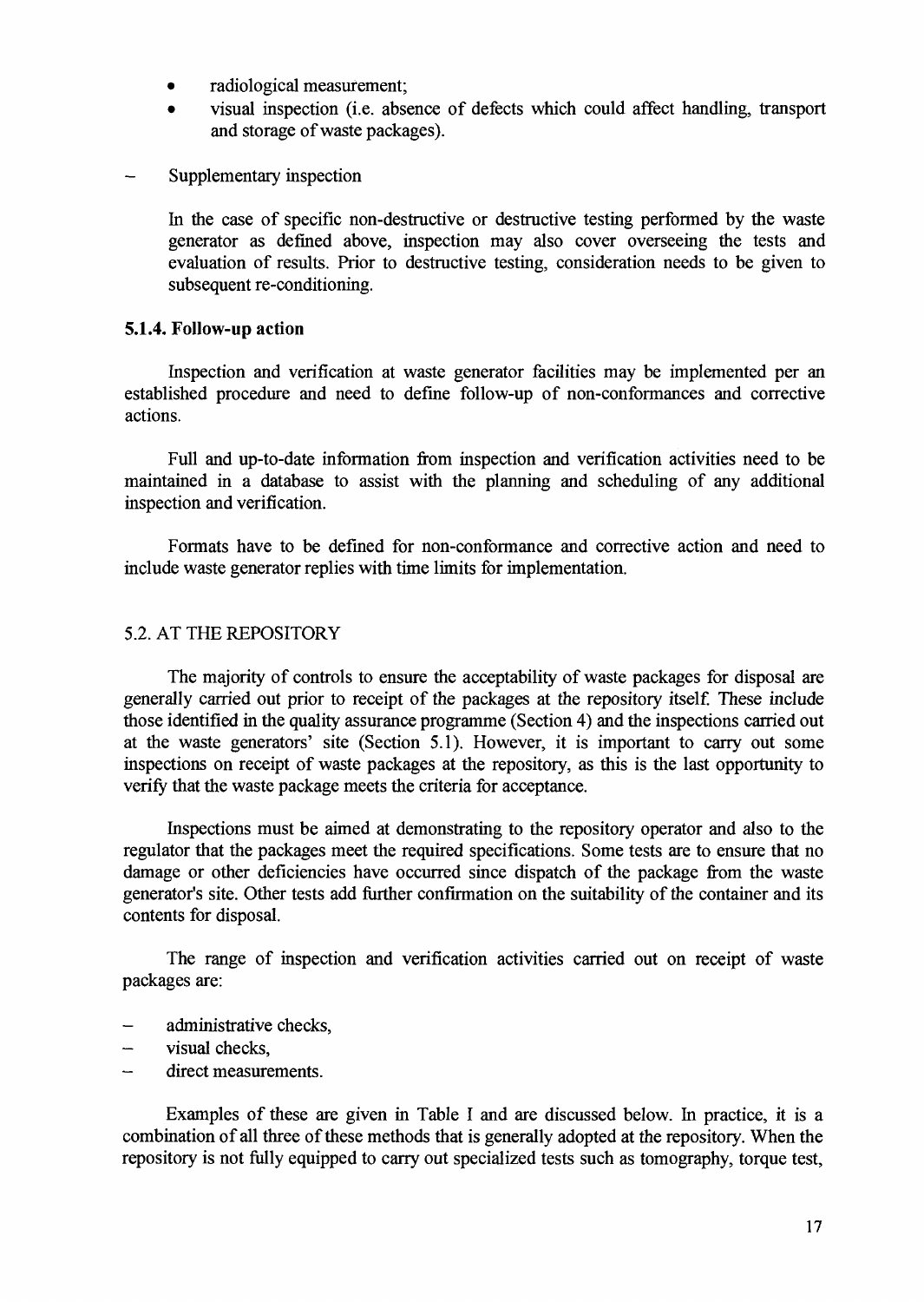destructive test, etc., expertise from other bodies may be utilized. It is likely that such tests may have to be carried out in facilities outside the repository.

| TABLE I. EXAMPLES OF WASTE PACKAGE INSPECTION AND VERIFICATION AT |  |
|-------------------------------------------------------------------|--|
| THE REPOSITORY                                                    |  |

| <b>Administrative checks</b>          | <b>Visual checks</b>                 | Direct measurements                  |
|---------------------------------------|--------------------------------------|--------------------------------------|
| Completeness of<br>consignment record | External package condition           | Weighing                             |
| Package identification                | Tamper seals                         | Radiation dose survey                |
| Weight                                | Package closure                      | Radiological contamination<br>survey |
| <b>Activity limits</b>                |                                      |                                      |
| Dose rate                             | Package labelling/<br>identification | Tightness (torque) testing           |
| Surface contamination                 |                                      | Radiography/tomography               |
| Shipment number                       |                                      | Activity measurement                 |
| Special conditions                    |                                      | Container integrity survey           |
| Container type                        |                                      | Destructive testing                  |
| Fissile mass                          |                                      |                                      |

# **5.2.1. Administrative checks**

On or prior to the receipt of waste packages, a consignment/shipment record listing the appropriate details of each package should be received. At this stage, important verification checks have to be carried out. A formal procedure for receipt and inspection of waste packages needs to be established by the repository operator. This procedure should address all verifications necessary to ensure that minimum transportation and repository requirements have been met. The procedure has to include a checklist or another appropriate record to document administrative review of shipping consignment forms. Examples of administrative verification checks include:

- (1) *Completeness of consignment record:* This is to check that all necessary parts of the form have been fully completed. If any omissions are found, no further processing of the waste package should be carried out until the situation is remedied. This might entail embargoing the waste pending receipt of new documentation. If any new data are entered onto any forms, these must be carried out only under an approved procedure.
- (2) *Package identification:* Prior to shipment, the waste generator has to notify the repository operator of the identification of packages that are certified as conforming, using a unique identification number for each package. The repository operator must verify that the packages received have the identifiers specified on the pre-shipment notification. This may be performed through a tracking system as described in Section 6.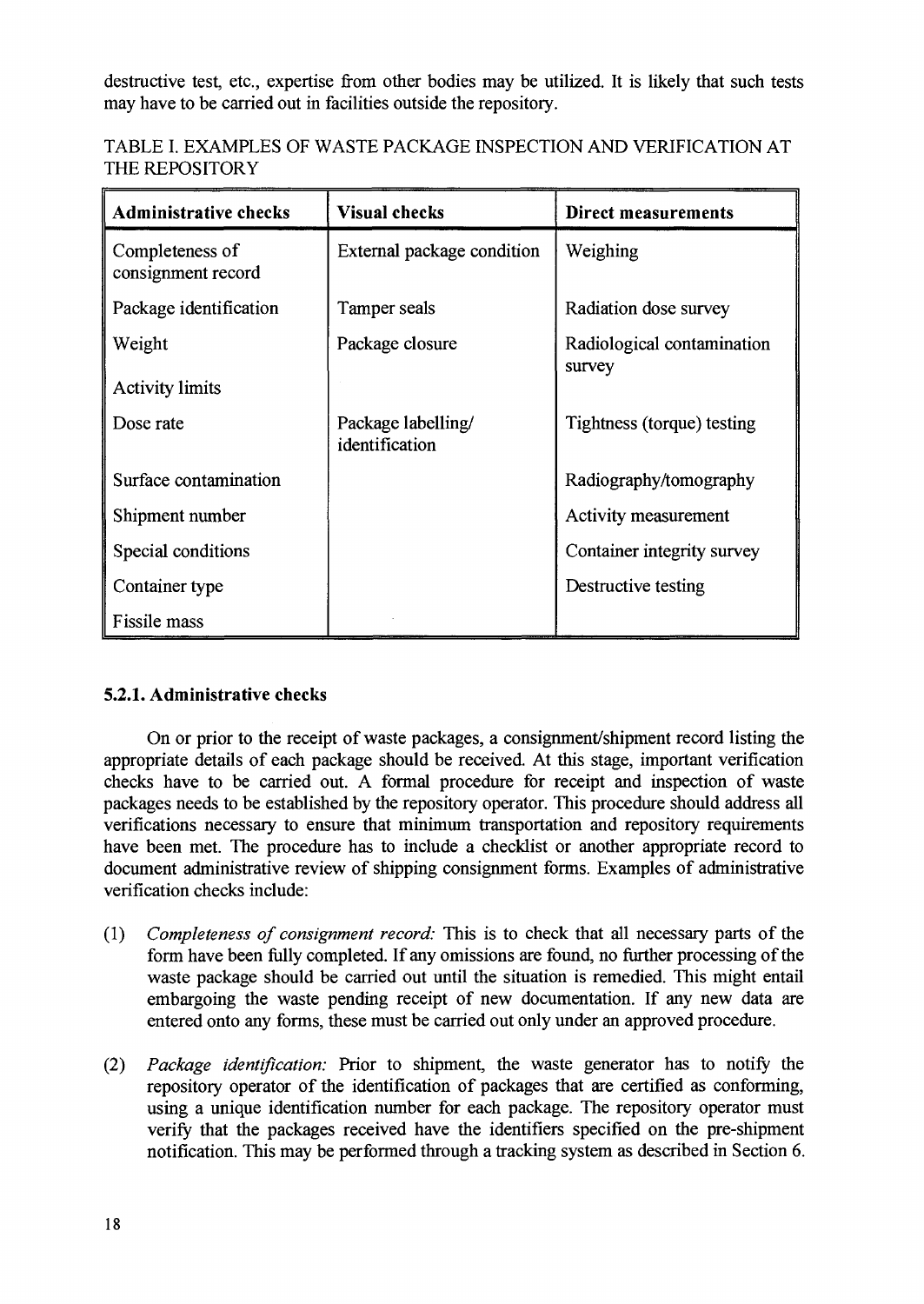- (3) *Weight:* The recorded weight of the package needs to be checked against the allowable limits for that type of container.
- (4) *Activity limits:* The recorded activity levels need to be checked against both package limits and limits for the repository site as a whole. The latter might include, for example, maximum quantities of either volume or certain activity classes, which can be disposed of in a specified period. Checks for numerical correctness of the data can be carried out, for example to ensure that summations and specific activities are correct.
- (5) *Radiation field:* The recorded radiation field information has to be reviewed to ensure that the package is within acceptable levels for safe handling and disposal.
- (6) *Surface contamination:* Waste packages will generally be expected to be free of contamination. Any significant contamination, above defined criteria, must be brought to the attention of the appropriate authority at the repository.
- (7) *Shipment number:* The unique shipment number of the waste package has to be checked against the systems used for issue of such numbers. For example, numbers may be issued centrally by the repository operator or regulator or might be issued by each waste generating site. Any deviations from the range of identification numbers expected need to be investigated. Generally, prior notification of the delivery should have been received and confirmation carried out that the documentation received relates to the delivery notified and expected.

*Special conditions:* Any deviations from standard conditions must be identified and approved by the repository operator prior to shipment of the waste package. These might, for example, relate to large or heavy packages requiring additional handling facilities at the site, sometimes with several days' notice being required for the necessary arrangements to be made. Another typical example is when waste packages also contain hazardous wastes of a non-radiological nature, in which case additional procedures and/or disposal practices may have to be used. On identification of any special conditions, appropriate checks and actions should then be carried out.

- (9) *Container type:* The type of container has to be checked against standard acceptable containers. Any differences from the listing have to be followed up appropriately.
- (10) *Fissile mass:* The fissile content of the package has to be checked against acceptable levels both for individual packages and for its intended disposal location. Secondary checks can also be made to ensure consistency with activity levels recorded elsewhere on the forms.

Completed inspection forms have to be filed and available for examination by the regulatory body. Many of the checks can be carried out with the aid of a computer to ensure consistency of checking and data recording. Computers can also be used to prompt the inspector to carry out other checks. As part of a data management system for a repository, checks need to be carried out under an approved quality assurance programme and any modifications to a checking routine must be fully documented and approved.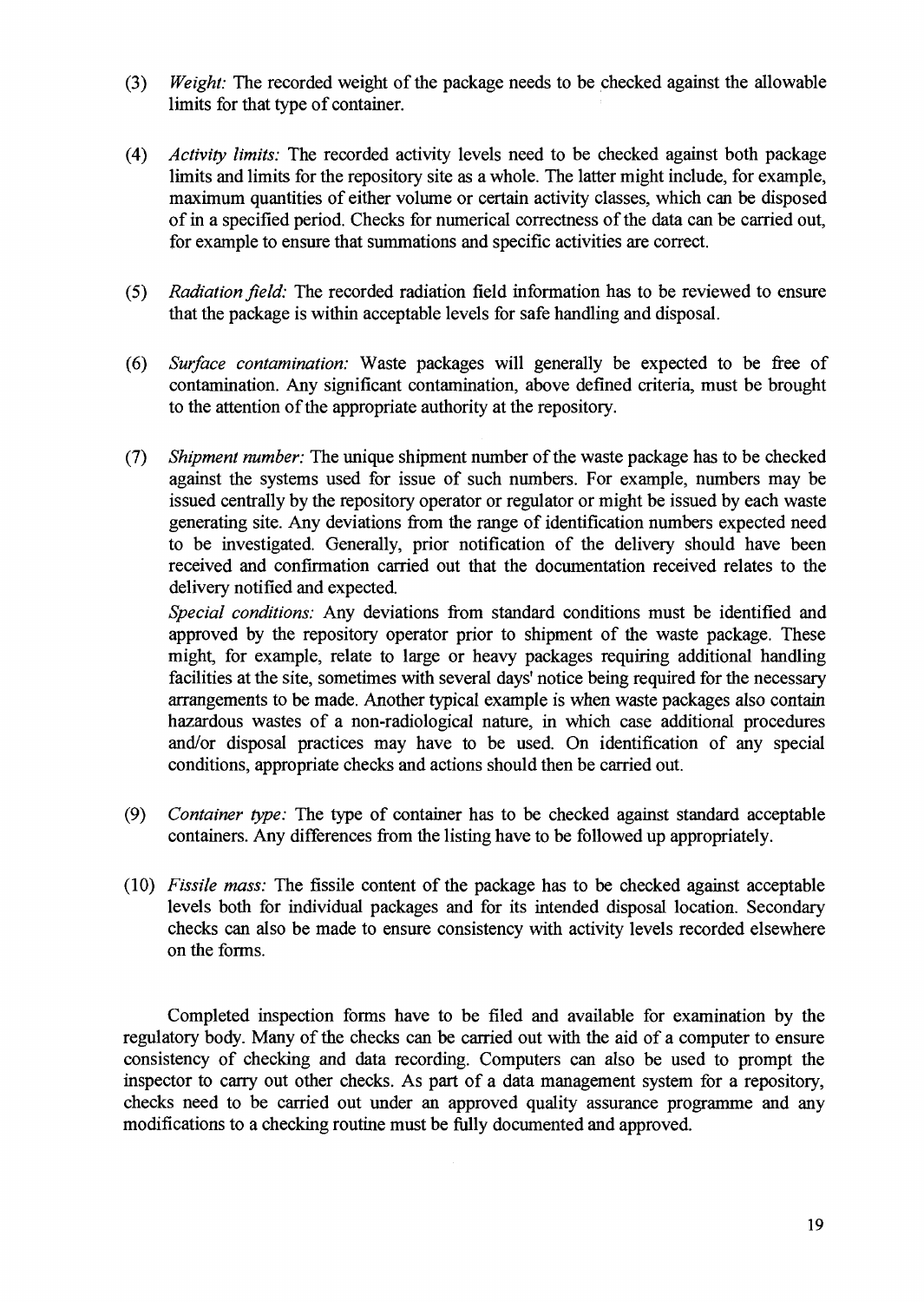#### **5.2.2. Visual checks**

Visual inspection of waste packages can provide a relatively easy and inexpensive way of increasing confidence in the suitability of the waste package for acceptance by the repository operator and enhancing the safety of operations. Such visual checks can also be carried out at the waste generator's site.

Personnel conducting visual examination have to be suitably trained and qualified. Inspections need to be conducted by use of a formal procedure and the results recorded on inspection forms. Deficient waste package conditions must be reported promptly to appropriate authorities to allow determination of corrective actions, including rejection of the waste package or shipment. Completed inspection forms have to be filed and available for examination.

Visual examination may include:

(1) *External package condition:* Examination of the external condition of the waste package can identify potential problems prior to initiating off-loading operations. Early identification of potential problems allows for remedial actions that could prevent a release or spread of contamination.

Examinations need to be conducted for evidence of waste package damage (dents, punctures, cracks, swelling, etc.), extensive corrosion, evidence of leakage from the package (discoloration, streaking), and damaged or missing waste package closure mechanisms (bolts, screws, welds).

- (2) *Tamper seals:* Use of tamper seals, or security seals, on a waste package could indicate attempts to compromise the waste package integrity. Radiological surveys should be immediately performed and corrective actions taken on discovering seals are missing or broken.
- (3) *Package labelling/identification:* All required labels and markings must be affixed to the container and in good condition (legible, not torn). Bar codes applied to the external package may also contain required information. Specific external waste package information may be determined by the regulatory body. Examples may include: weight, radiation field, package manufacturer, certification marking or plate, and name of the facility or company that generated the waste package. Comparison of external waste package labels needs to be done with shipment documentation supplied by the waste generator.

#### **5.2.3. Direct measurement** [11,12, 13]

Techniques for direct measurement and verification of compliance with waste acceptance criteria provide an increased level of confidence in waste package documentation supplied by the waste generator. These techniques can range from relatively simple and inexpensive methods (e.g. contamination surveys) to more complex methods (e.g. destructive sampling) that are more expensive due to the need for sophisticated equipment, facilities and highly trained and qualified personnel.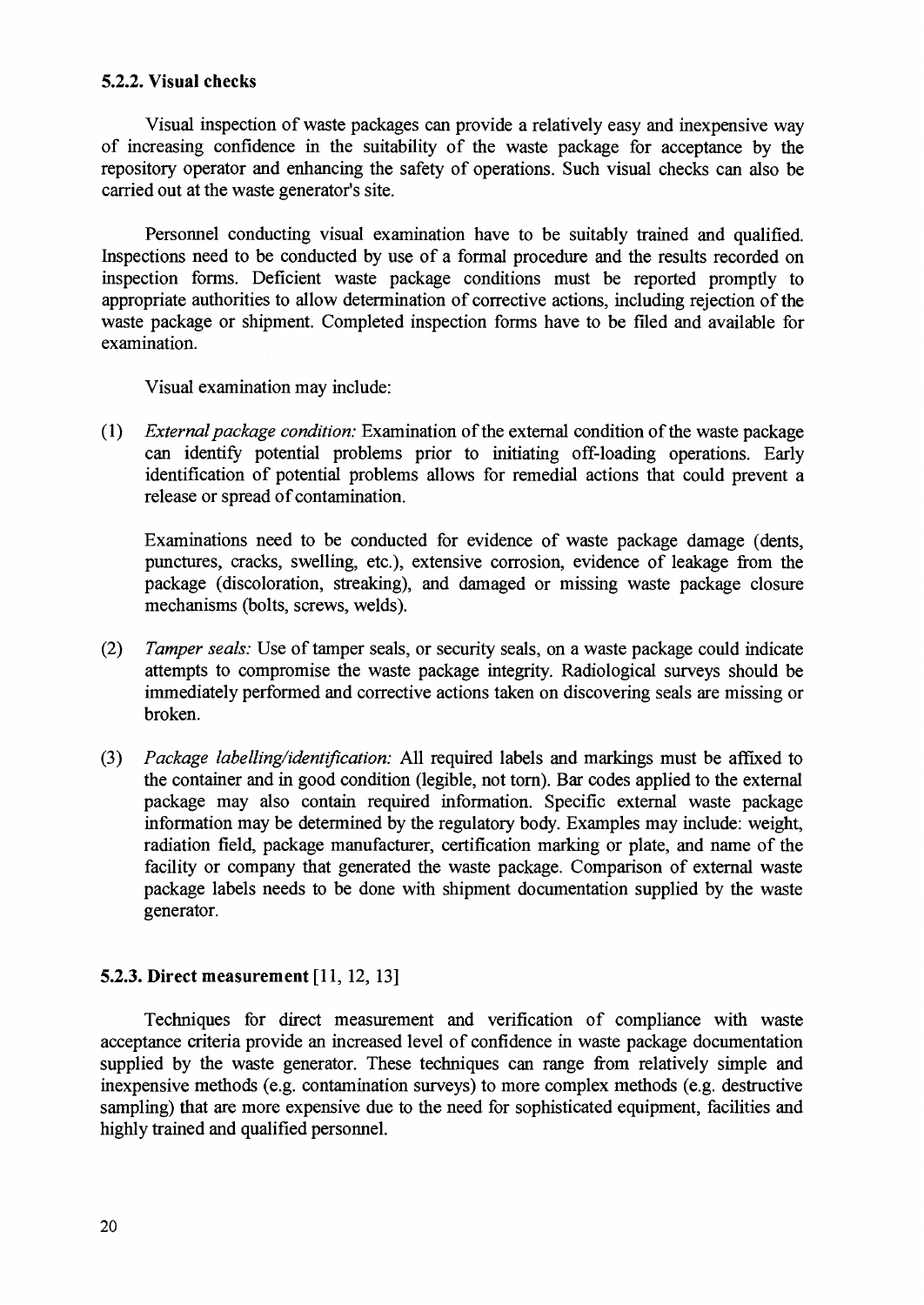Selection of direct measurement methods has to be based on:

- regulatory body requirements,
- repository operator safety considerations,
- results of other inspections at the waste generator site and repository,
- maintaining the radiation exposure of workers as low as reasonably achievable (ALARA),
- the practicality and cost associated with the implementation of the measurements.

Assay procedures have to be implemented according to specific quality assurance plans, that may include:

- $\overline{a}$ use of proper calibration standards,
- training and qualification of operators including periodical re-qualification,
- record keeping requirements, including appropriate corrective actions determined.

Inspections can either be carried out on all waste packages received or on a proportionate basis. When carrying out inspection on a proportionate basis, i.e. less than 100%, the consideration for selection of waste packages is to be specified. Typical bases for sample selection include:

- new waste generator,
- new waste stream,
- high activity consignments,
- high volume consignors,
- feedback from other inspections and audits.

In any event, a routine cycle should also be established to ensure periodic, e.g. annual, sampling of waste from each waste generator.

Use of direct measurement methods will generally require specific calibration and operating procedures, trained and qualified personnel and equipment maintenance procedures. A structured approach is necessary to ensure that data obtained from direct measurement techniques meet minimum quality objectives and can be used, with confidence, for validating information supplied by the waste generator.

Examples of direct measurement techniques include:

- (1) *Weighing:* Digital or analog scales can be used to verify selected waste package weights for comparison with waste generator reported values. Accurate weight determinations support safe handling operations and compliance with radionuclide activity limits specified by the regulatory body.
- (2) *Radiation field survey:* Hand-held or portable radiation monitors can be used for verifying waste generator conformance to radiation field limits and accurate reporting of individual waste package field levels to ensure safe repository operations and maintaining ALARA goals for personnel radiation exposure. Survey of all waste packages should be considered, unless doing so would result in unwarranted radiation exposure of personnel.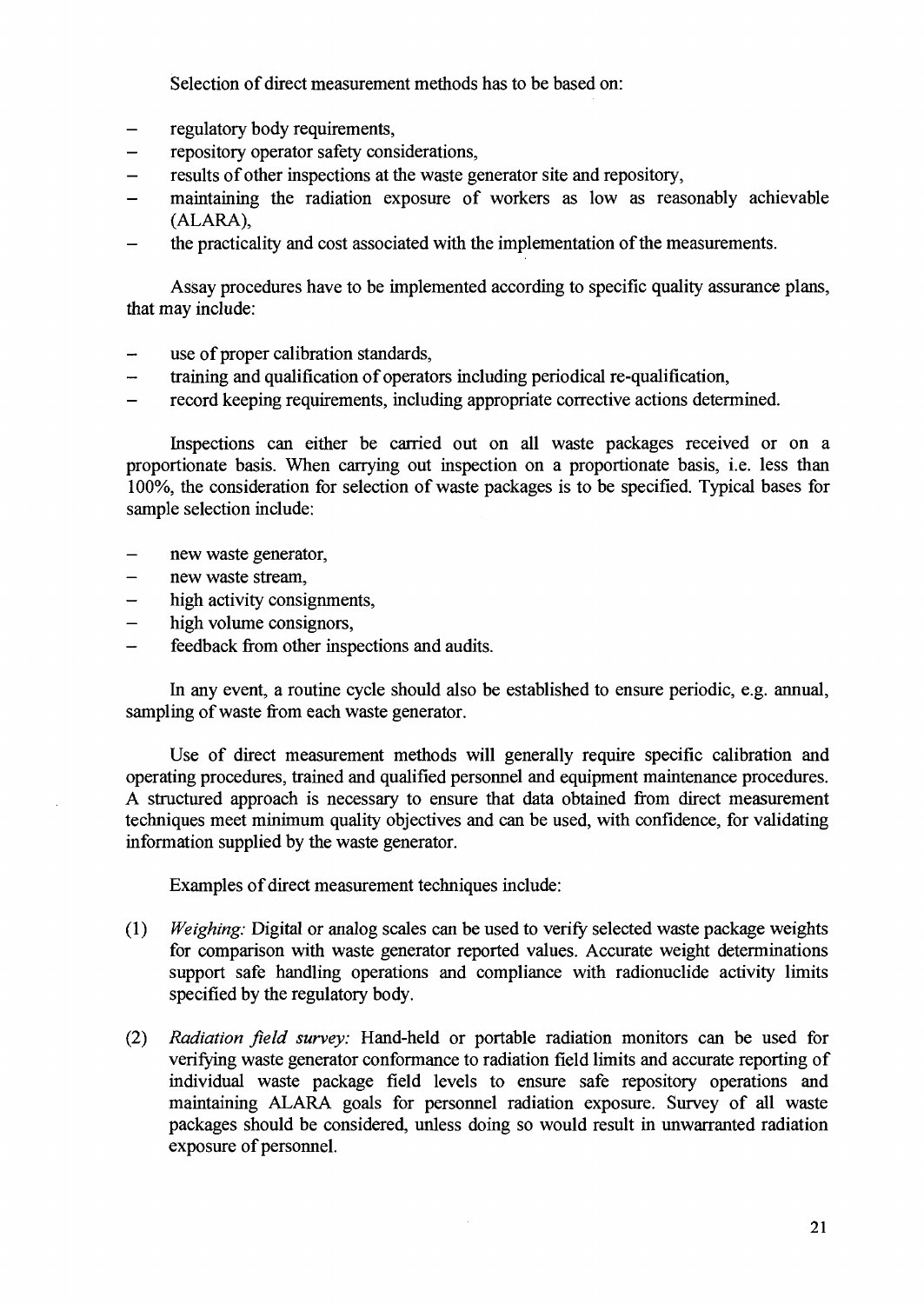- (3) *Radiological contamination survey:* Survey of external waste packages verifies compliance with acceptance criteria and transportation limits of surface contamination and can serve as an indication of loss of waste package integrity.
- (4) *Tightness (torque) testing:* Compliance with waste package closure requirements for metal containers could be verified by checking bolts with a calibrated torque wrench.
- (5) *Radiographic/tomographic examination:* Radiographic examinations could be used for verifying physical waste form, compliance with a free liquids criterion, verifying the absence of pressurized containers, and evaluating void space. A typical radiographic system consists of an X ray generation unit, camera-based imaging system, container handling system, data processing equipment, radiation enclosure and operator control system.

Tomography allows non-destructive testing like physical homogeneity, visualization of voids and cracks, and inclusion of pieces of metal by evaluation of density. For example, a source of Co-60 can send beams of gamma rays across the waste package and their attenuation is measured by a set of gamma detectors. Another application of tomography is to identify whether any biological protection is present in old packages when such information is not available.

Inspection of waste packages can be performed in "real-time" and results recorded electronically.

(6) *Activity measurement:* Non-destructive assay of waste packages could be performed to determine the types of radionuclides present in the waste and their associated activity levels to verify the values reported by the waste generator. A variety of non-destructive measurement systems exist that may meet repository assay needs. Measurement methods include: gamma ray (high resolution spectroscopy, transmission corrected methods including segmented and computed tomographic scanners) and/or neutron measurements (passive, passive/active, thermal neutron capture) of fissionable/fertile materials. Typical systems include the radiation detection package, diagnostic equipment and software, waste package handling/interface equipment, and a control system.

Considering the cost of such devices against benefit gained, the repository operator has to consider alternatives between effective implementation at the repository site or by an external agency. Selection of assay instrumentation should take into consideration the type of radionuclides contained in the waste, package geometry, etc. In any case, the repository operator needs to implement activity measurements if conditioning is performed at the repository site on certain waste for which details of activity are not available.

(7) *Container integrity survey:* For metallic waste packages, verification of the thickness of the external (outer) wall can be accomplished using hand-held ultrasonic instruments. Application of this technology would be useful if the containment properties of the waste package are important to long term performance of the repository. Radiation exposures of personnel have to be considered when conducting this type of direct measurement.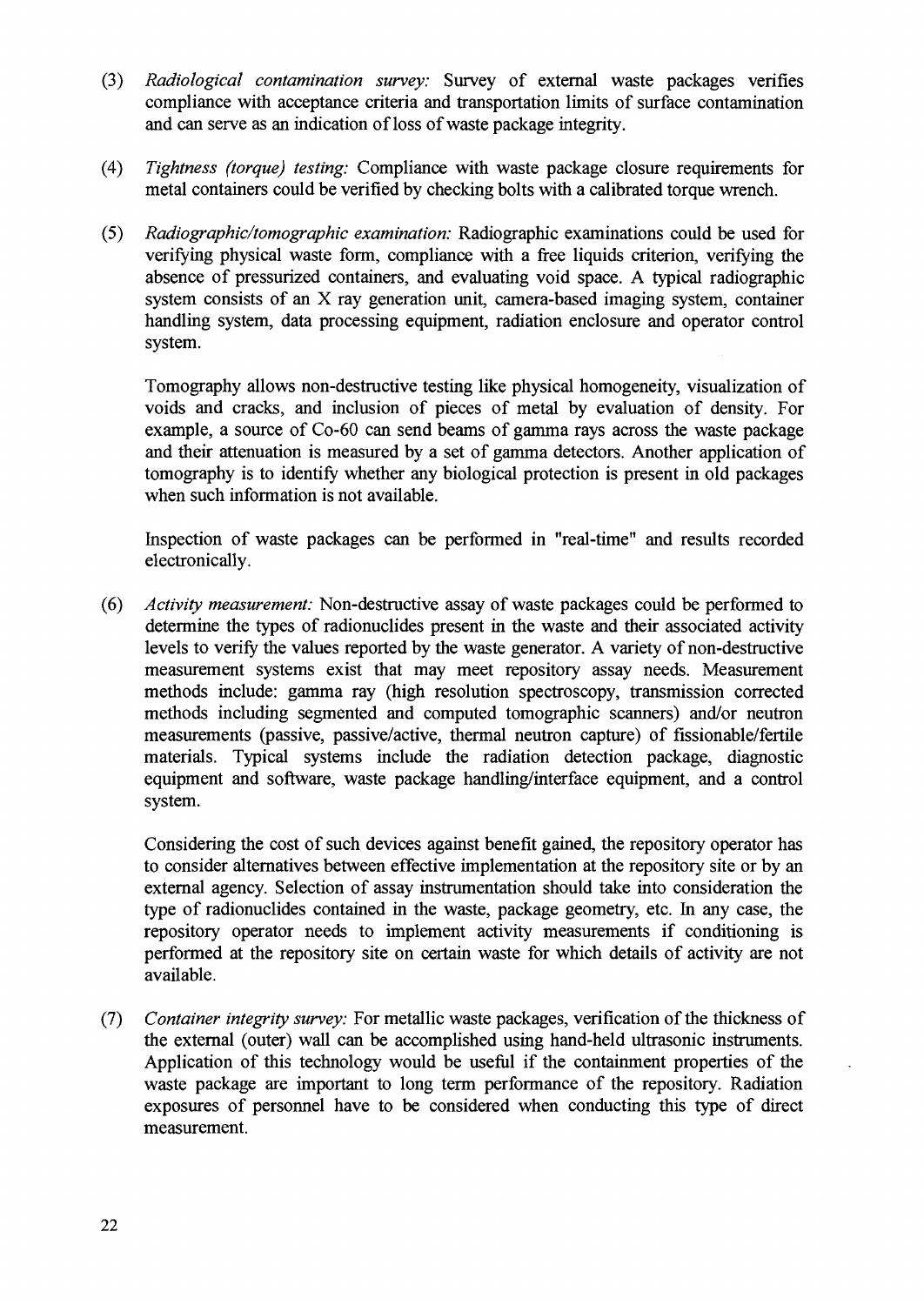(8) *Destructive testing:* Developing and implementing this method can be complex and expensive. Radiation exposure to operating personnel is also a concern. Specialized facilities for radiological containment, such as a glovebox or hot cell, may be required.

Destructive testing can be used to verify the physical contents of a waste package, the presence/absence of prohibited or restricted materials, the homogeneity of conditioned waste, properties of the conditioning matrix, the types and quantities of radionuclides present (notably those that do not emit gamma rays) and to determine the presence of hazardous chemical constituents in the waste.

Examples of situations where destructive testing may be needed include historical waste packages for which limited data exist, examination of waste packages that are suspect and cannot be returned to the generator, or as part of a routine quality assurance programme.

A sampling and analysis plan needs to be developed to document the type of sampling to be performed, the frequency of sampling and the selection method for waste packages, the analytical measurements to be performed, the data quality objectives, the process for reviewing and validating analytical results, the reporting of results and record keeping requirements.

#### **6. INTERFACE ISSUES**

Interfaces issues will be associated primarily with waste acceptance criteria and the needs of the repository operator to assure the quality of waste packages. As discussed in earlier sections, the latter may involve document review and inspection and verification carried out at the waste generator's site and at the repository. The important interface issues are related to waste tracking and documentation, non-conformances and deviations and communication of results.

In practice, more than two organizations may be involved, for example the waste may be generated at one site, further conditioned at another and disposed of at a repository. Or it may be that some of the conditioning is done elsewhere but final conditioning such as grouting, is carried out at the repository. In these cases, it is important that the respective responsibilities of the various organizations are clearly defined and the interfaces appropriately managed.

#### 6.1. WASTE TRACKING AND DOCUMENTATION

#### **6.1.1. Waste tracking** [11]

Waste tracking systems can be used to manage information associated with wastes from the point of waste generation to the final repository. Generators and repository operators may have independent or integrated tracking systems.

The waste generator has to provide documentation on approved forms with all auditable information relevant to package production (records, testing, sampling, analytical batch data reports, checklists, certificates, etc.). Package labelling has to be implemented for checking,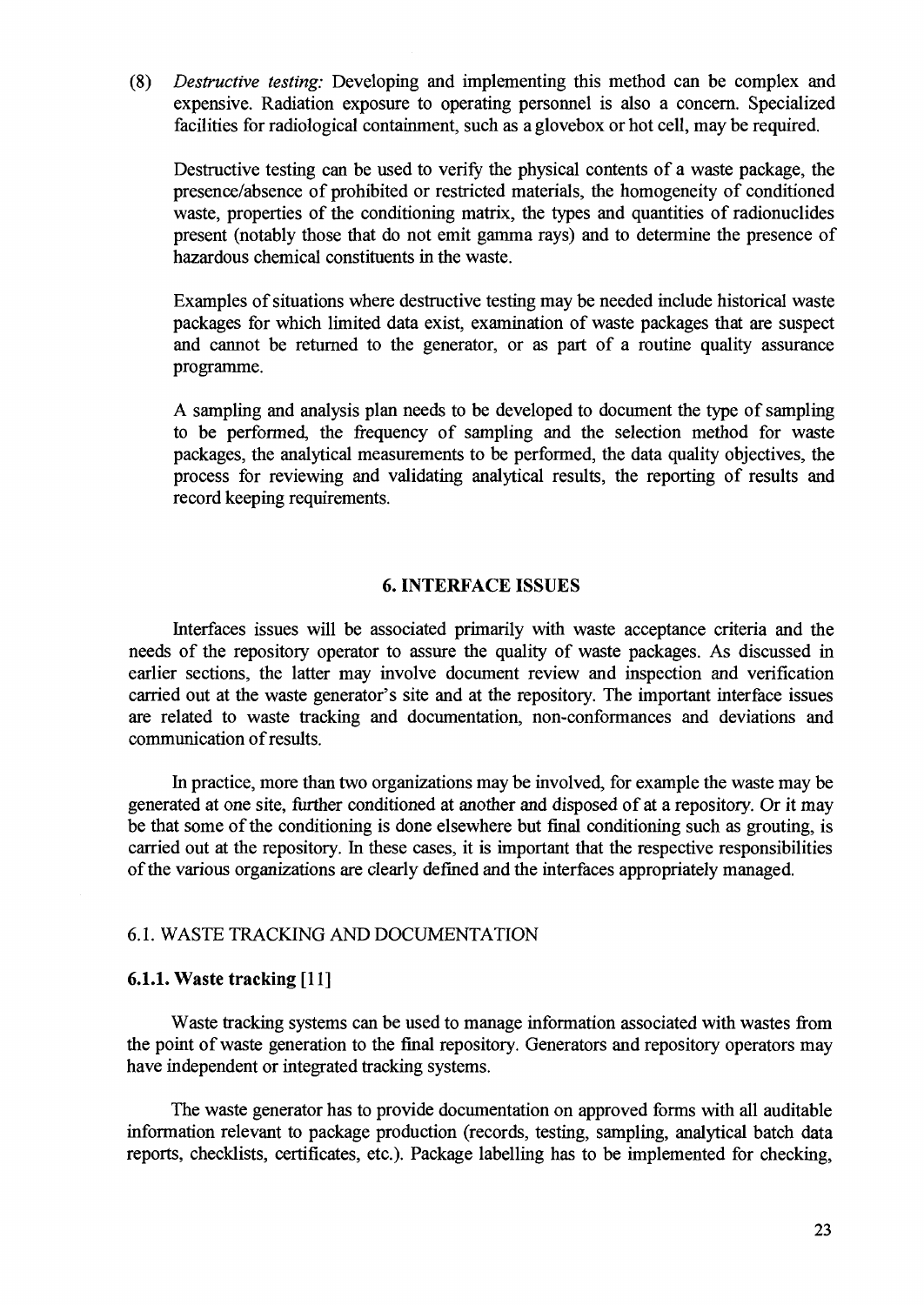control and tracking of all information for the waste package. Transmission of data may be by hard copy or through electronic means supported by a database. The repository operator should manage, according to a quality assurance programme, an auditable system dealing with certification of packages and the tracking of waste received.

#### **6.1.2. Documentation**

A records management system (RMS) has to be defined and implemented by the repository operator. This system must meet the requirements defined by a quality assurance programme implemented for reception, interim storage, if existing, and the disposal of waste packages. It should record package identifiers and locations and it should be designed to effectively manage the transfer of wastes to and from storage facilities and to final disposal.

The RMS has to provide adequate control and retention for all the information. Records inventory, retention, changes and disposition, should be specified by an authority responsible for records administration.

Data and related information need to be maintained in a central file. Records have to be clearly identified, and secured within a controlled access facility. Data relevant to the electronic tracking system have to be formatted in accordance with the repository operator's computer system, including internal network requirements.

All data defined in the RMS need to be traceable to the original raw data records, of which some are the responsibility of the waste generator.

The RMS has to include all information relevant to inspection and verification, nonconformance and corrective action performed both at the waste generator's site and at the repository.

The flow of data and records has to be defined in written form with supporting diagrams. Persons in charge of data/record validation and verification have to be identified.

Finally, waste generators must be notified of the acceptability of their waste after standard waste shipments have been verified against acceptance criteria, for non-standard shipments such as historical wastes and for cases were treatments were carried out to correct non-conformances. Validation could be transmitted using hard copy or by using electronic transmittal of data against reference quality assurance parameters to ensure validation of:

- reference data for calculation,
- control parameters,
- compatible format with data generation.

#### 6.2. NON-CONFORMANCES AND DEVIATIONS

A system has to be established for reporting changes and deficiencies in processes affecting the quality of final waste packages, identified during either waste generation or during repository operator inspection and verification. A non-conformance report needs to be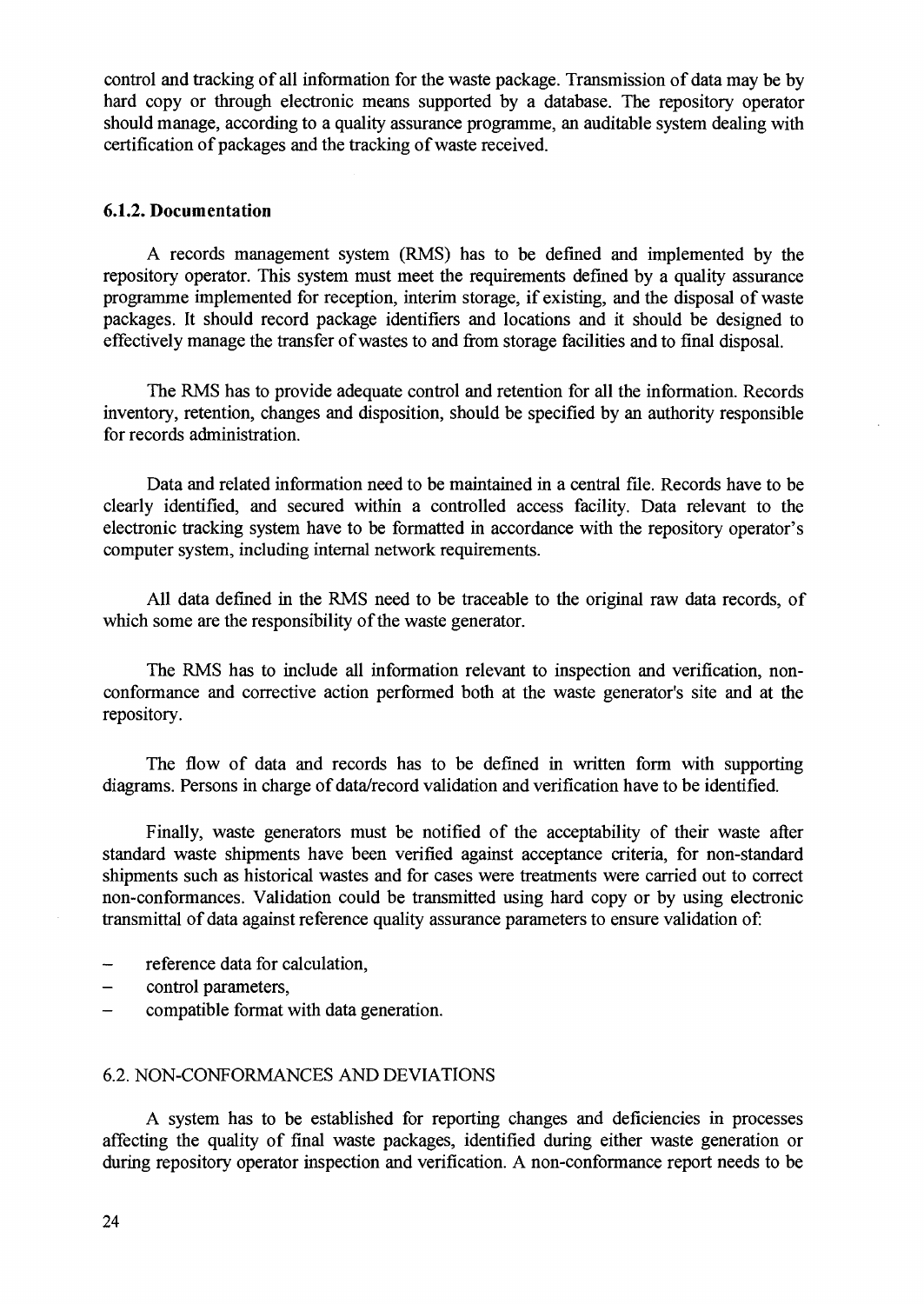prepared for each uncontrolled and unapproved deviation from an approved plan, procedure, or expected result identified during inspections. The non-conformance report needs to provide the following minimum data:

- identification of person highlighting the non-conformance,
- description of the non-conformance and identification of waste package,
- $method(s)$  or suggestion(s) for correcting the non-conformance (i.e. corrective action),
- schedule for completing the corrective action,
- assessment of the impact of the non-conformance on the quality of the waste package,
- inspector's signature.

The non-conformance report has to refer to completion of the corrective action and subsequent acceptance.

The corrective action needs to address (a) returning a particular non-conforming package to an acceptable condition for disposal, and (b) adjusting the process that generated the defective package so that more non-conforming packages are not generated due to the same cause if it is left uncorrected.

The management of non-conforming waste packages received at the repository is itself an important issue. Much will depend on the nature and significance of the non-conformance. It may be that remedial work can easily be carried out on the waste package to ensure its conformity, e.g. by removal of minor contamination on the external surface of the package. It may be that a non-conforming item can be removed and either treated so as to make it safe for disposal or return it to the waste generator. In other more significant cases where remedial work cannot be carried out, the waste package may have to be returned to the generator. If this is so, particular attention must be paid to its acceptability for transport. In all cases of nonconformance, the measures taken need to be clearly agreed with the waste generator, and with the regulator as appropriate under licence conditions, and suitably documented.

Deviations from standard operating procedure must be approved and such changes incorporated into approved plans and procedures. The need for a deviation may be caused by identification of a process improvement opportunity or due to unusual or non-routine occurrences that affect the operation, but must not be related to an inability to comply with repository waste acceptance criteria or other established requirements.

When a deviation is required, it has to be recorded and approved by appropriate management, including the repository operator if applicable, before initiating the activity or operation that deviates from normal, approved procedures. The record needs to provide the following minimum data:

- identification of affected process, operation or procedure,
- reason for deviation from existing procedures,
- description of the planned deviation,
- description of special equipment or personnel required,
- appropriate signatures.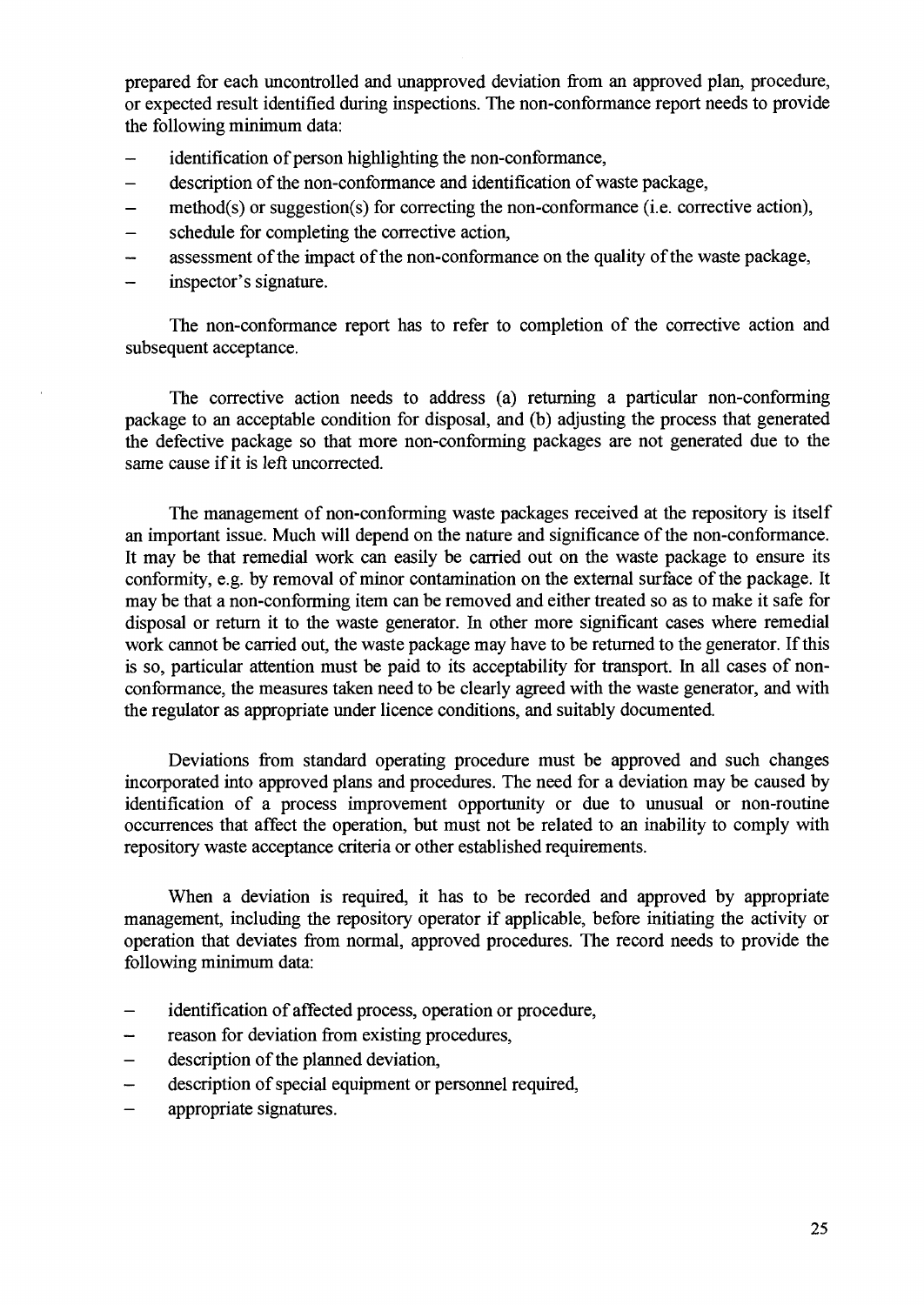#### 6.3. COMMUNICATION OF RESULTS

Inspections, verifications, and audits must be documented. Adequate documentation and proper record keeping and retention of results provide a mechanism to demonstrate to the regulatory body that the waste management system is monitored and controlled. A well managed system increases the confidence of the regulatory body, the repository operator and the public.

Results of inspections, verifications, and audits should be reported quickly to appropriate management and operations personnel, to ensure that corrective actions are identified and implemented according to an agreed schedule and to minimize the production of non-conforming waste packages.

A process for documenting results, completing reports, and implementing corrective actions has to be established and scheduled. A typical process may include:

- immediate notification of results to the affected operators, management and staff (also referred to as a close-out meeting),
- formal preparation and issue of the report within a reasonable period of time.
- formal response by affected operators with planned corrective actions and completion schedule,
- acceptance of proposed corrective actions by the originator of the report,
- follow-up and verification to confirm that corrective action has been implemented.

Non-conformances must be categorized and corrective action implemented in accordance with their nature and with the importance of possible consequences.

#### 7. CONCLUSIONS

This report provides an overview of commonly used procedures and practices for inspection and verification of waste packages to be disposed of at near surface repositories. In general, there is a common approach in many countries on this issue and many of the practices can also be found in many national programmes. This is encouraging and adds confidence to the methods being adopted.

It must be recognized that the extent of inspection and verification will vary depending on the number of waste packages, the nature of the waste and their radioactivity and the potential for deviations from the acceptance criteria. While the approaches and practices may be common in many countries, and for many near surface repositories, the extent of waste package inspection and verification can only be established on a country-by-country basis.

A quality assurance programme of inspection and verification activities must be sufficient to ensure a high degree of confidence in the acceptability of waste for disposal. While the quality programme has to be acceptable to the waste generator, it is essential that it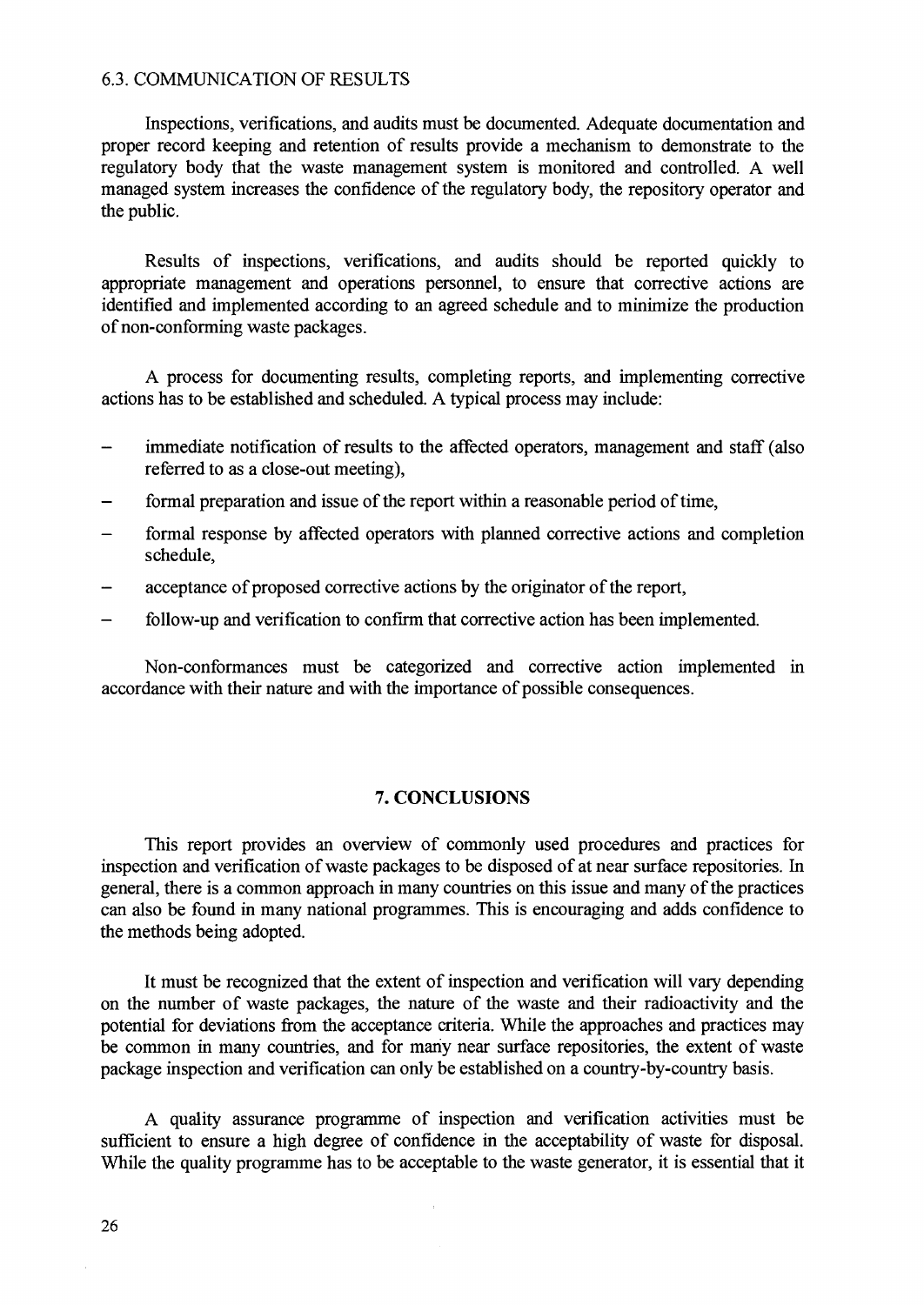addresses the needs of the repository operator and the expectations of the regulatory bodies and the general public. The programme must be relevant and, therefore, it has to recognize what is practicable and consider the limitations as to what can be reasonably carried out by way of inspections and verifications. Meeting the reasonable expectations of the various stakeholders is important in ensuring and maintaining overall confidence in a waste management system.

Lastly, it is important that the waste package inspection and verification programme is clearly defined. This will commence with defined waste acceptance criteria and includes a range of activities to be carried out up to, and including, the reporting and management of results. This will avoid surprises, differences of understanding and the need for ad hoc decisions. Only in this way can a systematic approach to inspection and verification be carried out and the necessary confidence be achieved in the acceptability of the waste packages for disposal.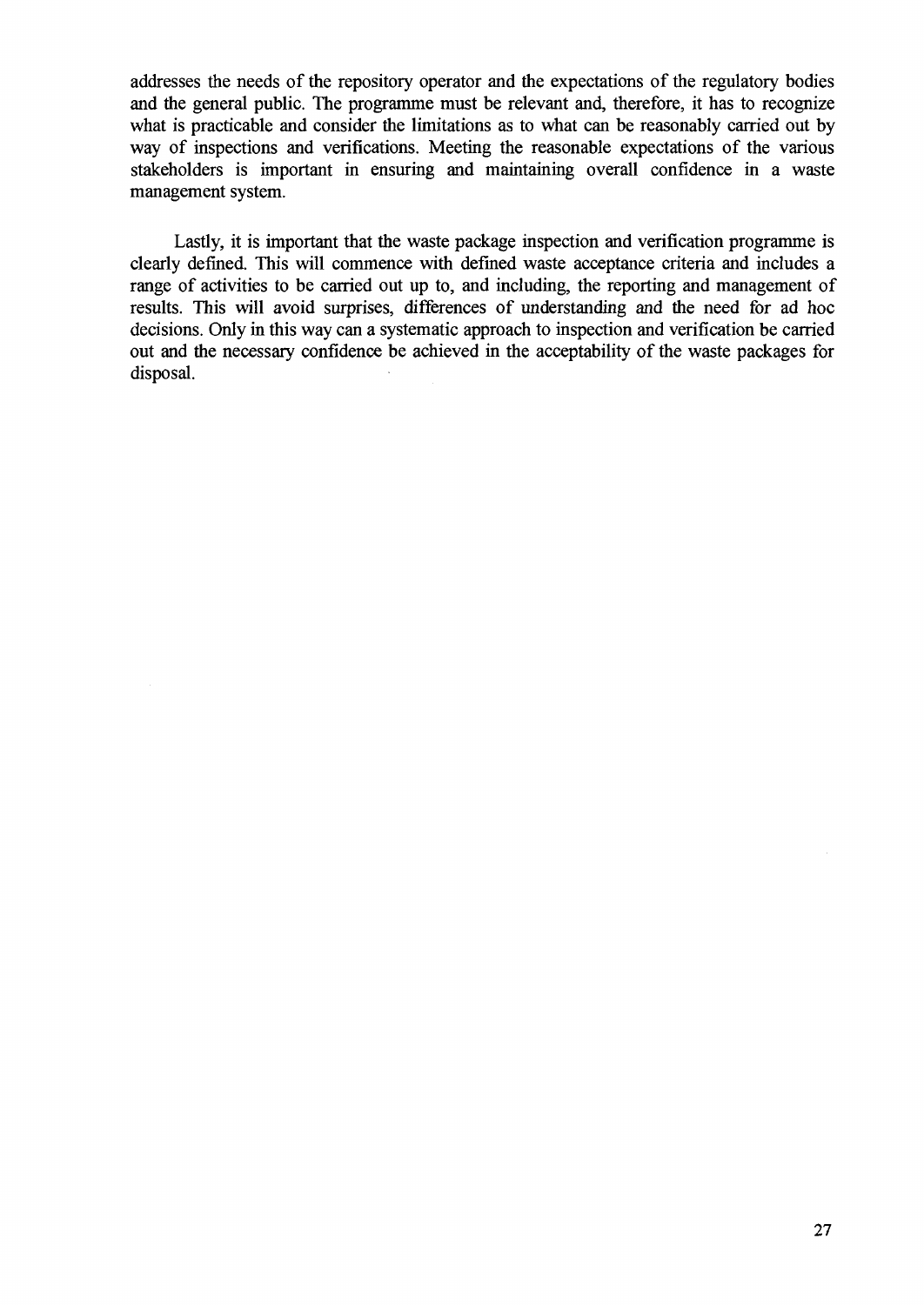#### **REFERENCES**

- [I] INTERNATIONAL ATOMIC ENERGY AGENCY, Characterization of Radioactive Waste Forms and Packages, Technical Reports Series No. 383, IAEA, Vienna (1997).
- [2] INTERNATIONAL ATOMIC ENERGY AGENCY, Quality Assurance for Radioactive Waste Packages, Technical Reports Series No. 376, IAEA, Vienna (1995).
- [3] INTERNATIONAL ATOMIC ENERGY AGENCY, Requirements and Methods for Low and Intermediate Level Waste Package Acceptability, IAEA-TECDOC-864, Vienna (1996).
- [4] INTERNATIONAL ATOMIC ENERGY AGENCY, Near Surface Disposal of Radioactive Waste, Safety Standards Series No. WS-R-1, IAEA, Vienna (1999).
- [5] INTERNATIONAL ATOMIC ENERGY AGENCY, Regulations for the Safe Transport of Radioactive Material 1985 Edition (as amended 1990), Safety Series No. 6, IAEA, Vienna (1990).
- [6] INTERNATIONAL ATOMIC ENERGY AGENCY, Establishing the Quality Assurance Programme for a Nuclear Power Plant Project, Safety Series No. 50-SG-Q1, IAEA, Vienna (1996).
- [7] INTERNATIONAL ATOMIC ENERGY AGENCY, Application of Quality Assurance to Radioactive Waste Disposal Facilities, IAEA-TECDOC-895, Vienna (1996).
- [8] INTERNATIONAL ATOMIC ENERGY AGENCY, Inspection and Testing in Conditioning of Radioactive Waste, IAEA-TECDOC-959, Vienna (1997).
- [9] INTERNATIONAL ATOMIC ENERGY AGENCY, Acceptance Criteria for Disposal of Radioactive Wastes in Shallow Ground and Rock Cavities, Safety Series No. 71, IAEA, Vienna (1985).
- [10] CSULLOG, G.W., The Link Between Performance Assessment and Quality of Data, Atomic Energy of Canada Ltd, AECL-10182 (1990).
- [II] ZULOAGA, P., GUERRA-LIBRERO, A., MORALES, A., "L/ILW disposal experience in Spain after the startup of El Cabril disposal facility", Planning and Operation of Low Level Waste Disposal Facilities (Proc. Symp. Vienna, 1996), IAEA, Vienna (1997) 261.
- [12] WIMMER, H., LIERSE, C., "Quality assurance of radioactive waste by advanced radiometric methods", ICEM '95 (Proc. Fifth Int. Conf. on Radioactive Waste Management and Environmental Remediation) (1995) 941-945.
- [13] ROBERTS, R., "Boxed waste assay system", ICEM '95 (Proc. Fifth Int. Conf. on Radioactive Waste Management and Environmental Remediation) (1995) 989-992.
- [14] ERRERA, J., "Quality assurance program for disposal of low-level radioactive waste", (Proc. 18th US Department of Energy Low-Level Radioactive Waste management Conference, Salt Lake City, 1997)(1997).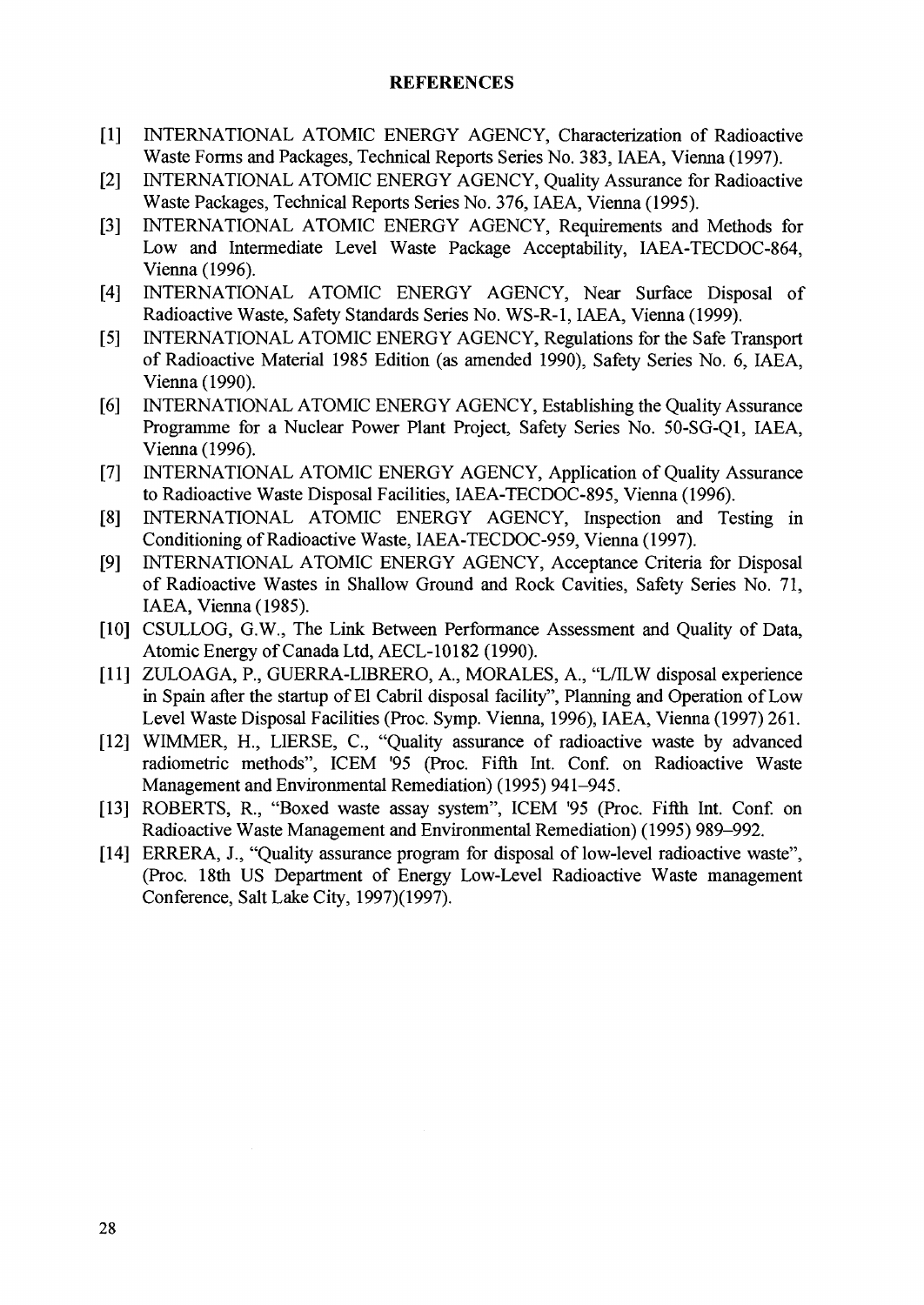Annex POLICIES AND PRACTICES OF MEMBER STATES

 $\sim 10^{-1}$ 

 $\omega = \sqrt{2} \omega$ 

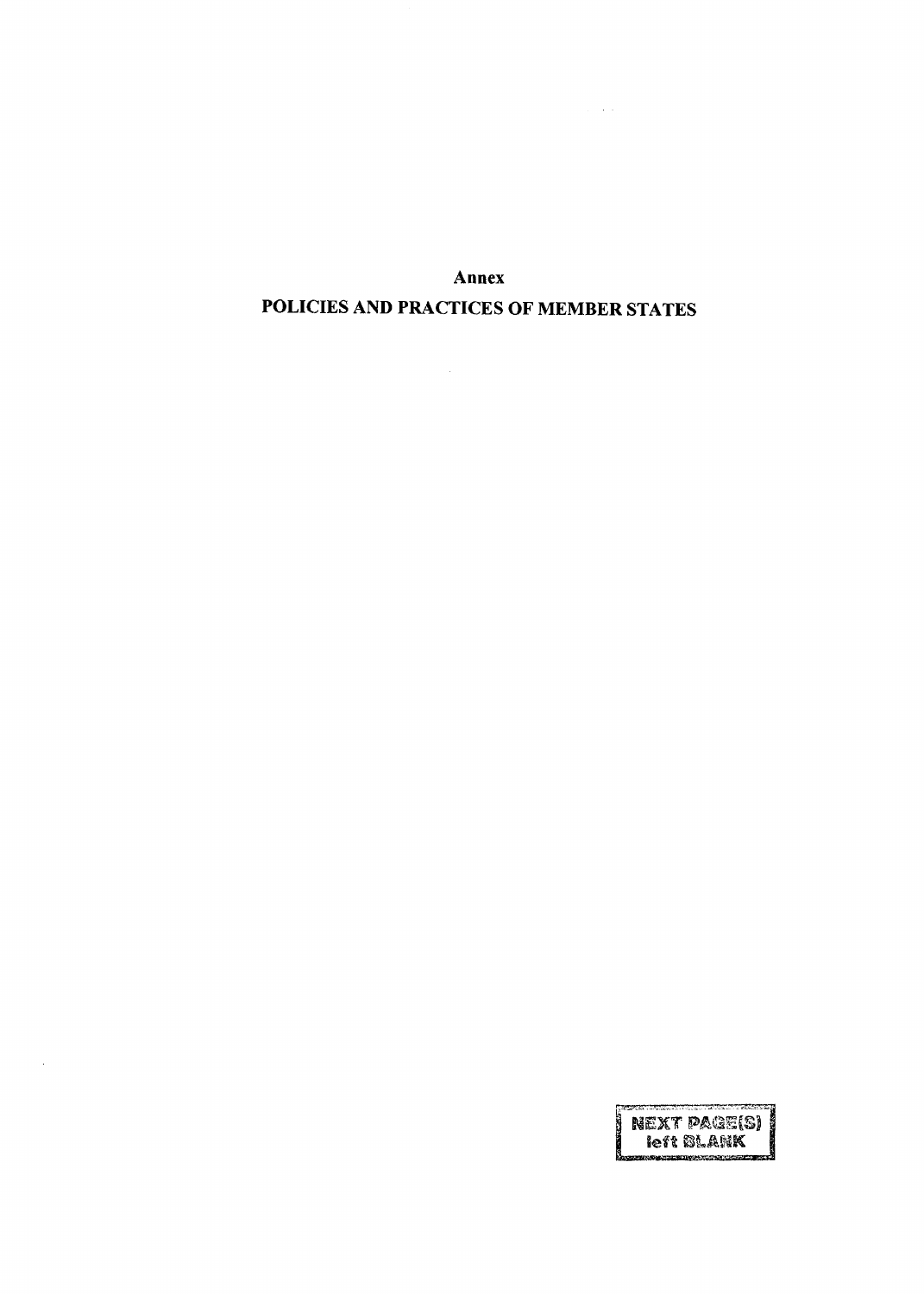#### **CANADA**

#### 1. ACCEPTANCE OF WASTE

Atomic Energy of Canada Ltd (AECL) has been storing radioactive wastes arising from operations at its Chalk River Laboratories (CRL) site along with wastes generated from universities, laboratories and industries across Canada since the mid 1940s. When this IAEA publication was written, efforts were underway to license a prototype, near surface disposal facility. A critical component of the success in implementing the Intrusion Resistant Underground Structure (IRUS) disposal facility is the development of protocols and procedures for waste characterization, classification and processing and conditioning. Acceptance of waste is governed by disposal facility limits established from performance assessments, which determines how much waste might be disposed in a specific engineered disposal facility such as IRUS. The wastes that contain the contaminants that have the most significant impact upon performance assessments must be characterized and monitored adequately.

#### 2. WASTE INVENTORY MANAGEMENT SYSTEM

Wastes are classified for storage and future disposal at CRL based on their radiological properties and according to their processibility. In support of the IRUS disposal facility and for continuing overall operations in the waste management areas at CRL, the Waste Management and Decommissioning Division at CRL has developed a waste inventory management system, WIP-III<sup>1</sup>. The latest version of WIP-III integrates waste inventory management with a variety of day-to-day waste management operations. The acceptance of waste is governed by the Waste Identification Program<sup>2</sup>, which requires generators to apply process knowledge to infer the radiological and hazardous properties of their waste. Generators must develop waste management plans, provide facility maps and process waste flow sheets and assess the characteristics of their processes and the routine waste blocks that are generated.

The management functions integrated within WIP-III include: waste inspection and compliance monitoring; the ability to categorize, accept, track and route wastes; maintenance of facility inventories and inventory reporting; generation of invoices for services; the recording of non-conformances and corrective actions, and non-conformance and corrective action reporting. Information about waste characteristics, which includes package and waste form details along with contaminant concentrations and accumulation rates and volumes, is linked to supporting documentation. The implementation of the WIP-III has streamlined waste acceptance, improved package tracking, provided a mechanism for qualifying waste characterization, facilitated package inspection and compliance monitoring and provided the tools needed to manage the transfer of waste packages from storage to disposal.

TerHuurne, M.A., Csullog, G.W., Dunford, S.M., Hulley, V.R., Martin, J.D.M., Miller, M.T., "WIP-III: The waste operations data management system at AECL's Chalk River Laboratories", Waste Management 97 (Proc. Conf. Tucson, 1997).

Csullog, G.W., Edwards, N.W., terHuurne, M.A., "The waste identification program at Atomic Energy of Canada Ltd's Chalk River Laboratories", (Proc. 3rd Int. Seminar on Radioactive Waste Products, Wurzburg, 1997).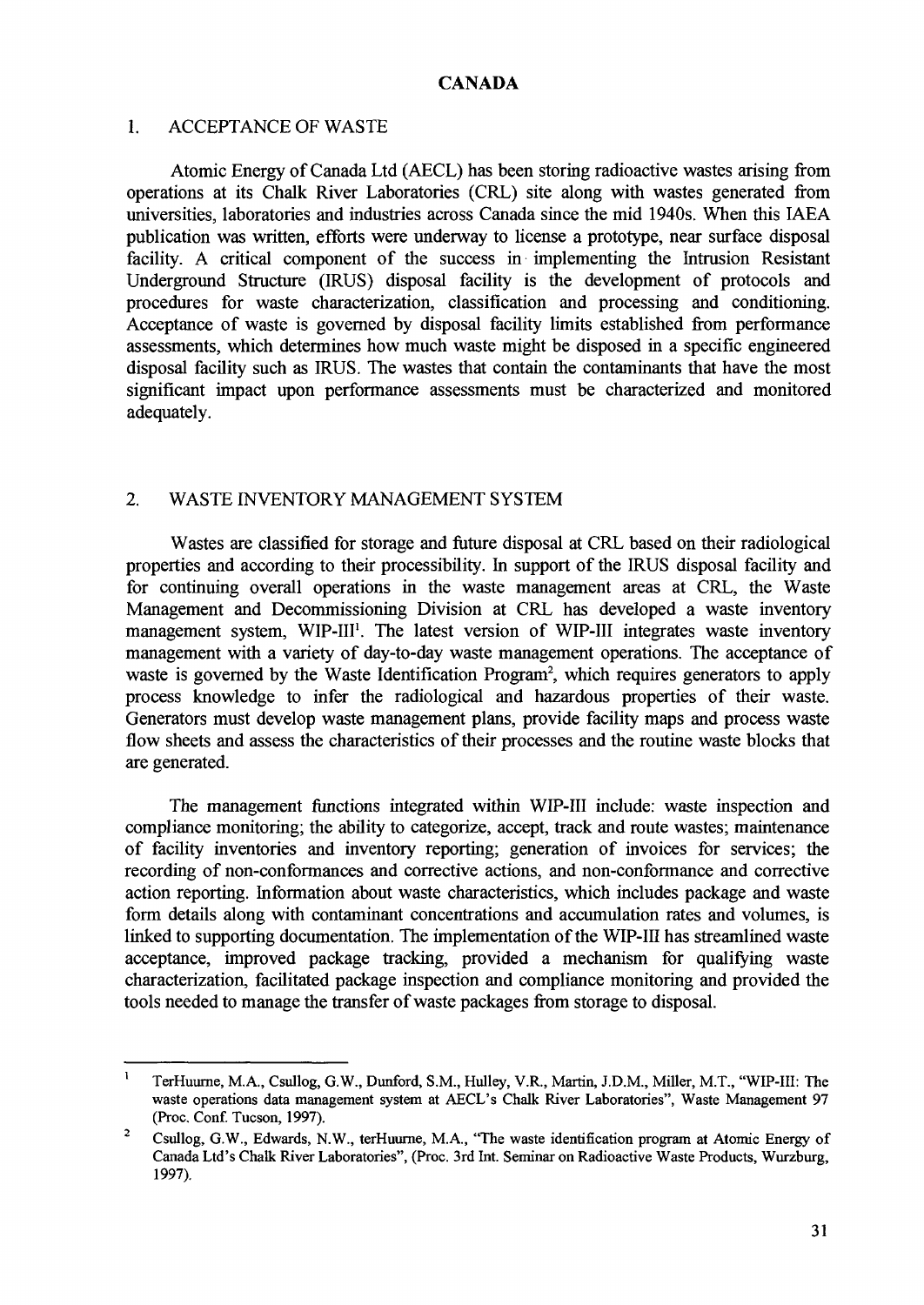#### 3. CONTROL OF WASTE PACKAGES

A dedicated waste reception centre has been implemented to receive, record and inspect radioactive wastes generated at Chalk River and from off-site generators; to select wastes for compliance monitoring to determine if they meet the waste acceptance criteria; and, to segregate and route wastes for processing, storage or disposal. Verification of package contents is performed with both destructive and non-destructive analytical methods. Nondestructive compliance monitoring of the large dynamic range of waste package activities is achieved using gamma ray spectroscopy which employs a combination of collimation, detector volume and distance from source. Destructive compliance monitoring involves following sampling protocols to obtain representative samples which are then analyzed with qualified, documented radiochemical and chemical analytical techniques.

Waste acceptance for disposal is linked to the quality of characterization data available<sup>3</sup> The verification of data is achieved by periodic inspections at generator facilities and by inspections of selected packages that are received by Waste Management and Decommissioning. A number of general operating procedures have been introduced to assist generators compliance with requirements for the safe handling, storage and disposal of wastes.

#### 4. HISTORIC WASTES

Historic wastes require special consideration for their transfer to a disposal facility because they were not managed and documented according to today's methods. AECL-CRL has developed a novel method to assess its historic radioactive wastes, based on a logical extension its Waste Identification Program (see above) for current wastes<sup>4</sup>

Historic records are entered into WIP-III "as-is". Next, using additional data entry screens, expert interpretation is used to identify historic wastes as similar to a current waste or similar to a mixture of current wastes. Next, the historic waste is assigned the characteristics of a current waste or of a mixture of current wastes, using a "warehouse of information" derived from the Waste Identification Program. Finally, a "validation" of the interpretation is performed.

The interpretation process improves the quality of historic waste inventory records, which will allow AECL-CRL to provide defensible estimates of the characteristics of its historic wastes. The estimates are needed to plan and implement the disposal of historic waste.

 $\overline{3}$ Csullog, G.W. "The link between performance assessment and quality of data", (presented at  $2<sup>nd</sup>$  Int. Seminar on Radioactive Waste Products, 1990), Atomic Energy of Canada Ltd document AECL-10182, November 1990.

 $\overline{4}$ Csullog, G.W., ter Huurne, M.A., Miller, M.T., Edwards, N.W., Hulley, V.R., McCann, D.J., "Assessing inventories of paste waste arisings at Chalk River Laboratories", Waste Management 98 (Proc. Conf. Tucson, 1998).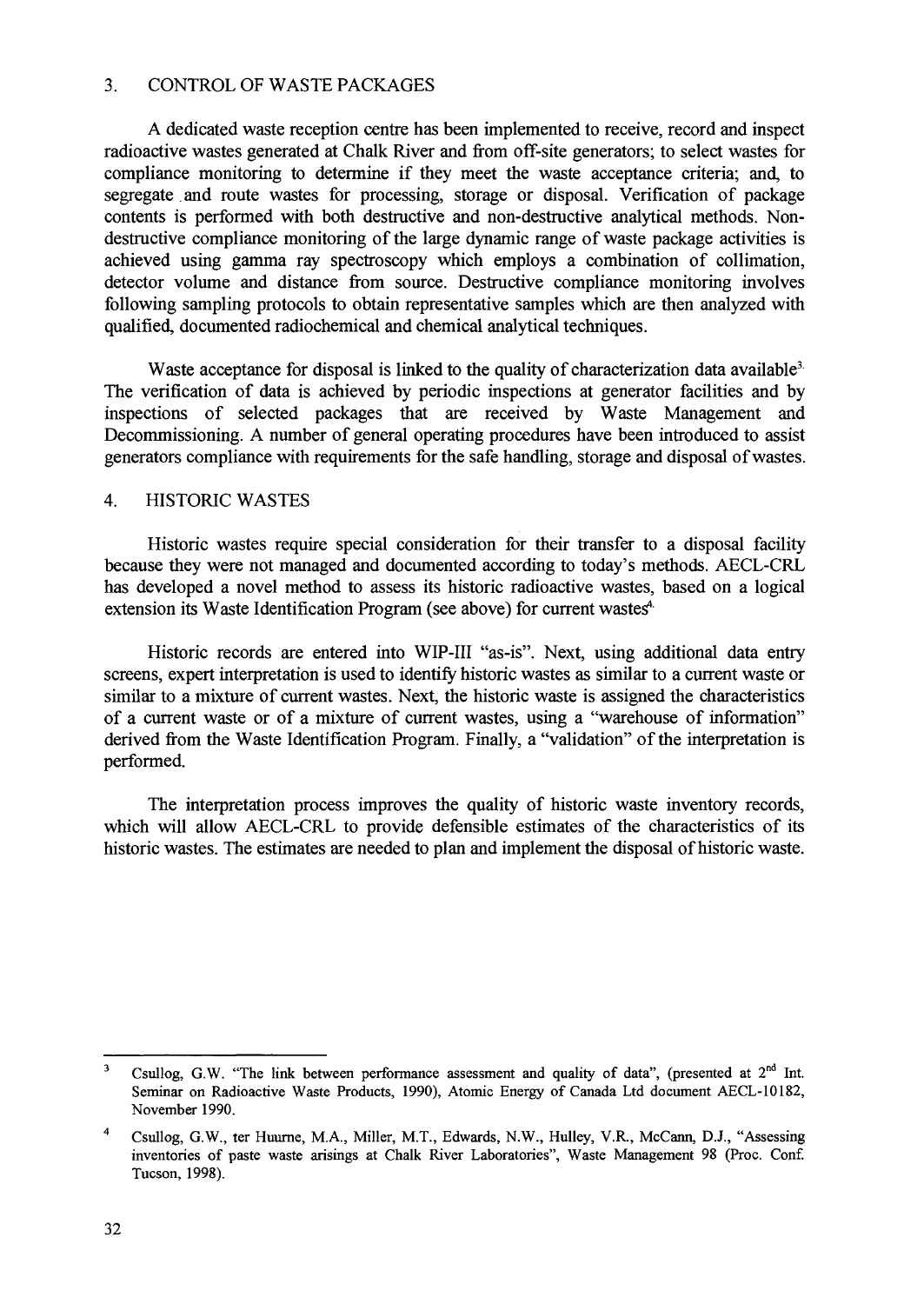#### **FINLAND**

#### **1.** GENERAL

In Finland, four nuclear power units have been in operation for 15-20 years and generated more than 5,000 m3 of low and intermediate level waste (LILW). The accumulation of LILW from other sources is only about one percent of that from the NPPs.

The Finnish waste management policy is based on disposal of LILW into rock cavity repositories located at the NPP sites. The repository at the Olkiluoto NPP site has been in operation since 1992. The repository at the Loviisa NPP site is under construction and is scheduled to be commissioned in 1998.

This on-site repository approach involves some exceptional features in comparison with central repositories. The design of the repositories has, to certain extent, been "tailored" to the main waste types coming from the host NPP, enabling relatively broad waste acceptance requirements. There is no clear separation between the waste generator and the repository operator but the NPP organisation is in charge of both duties. Consequently the verification of waste package suitability cannot be performed by the disposal facility operator but it is the duty of the regulatory body.

#### 2. WASTE PACKAGE REQUIREMENTS

General requirements for waste package acceptance are included in the regulatory guide issued by the Finnish Centre for Radiation and Nuclear Safety. The repository specific waste package requirements, so called waste type descriptions, are included in the Final Safety Analysis Report of the particular repository and approved by the regulator. They address the type of waste and its conditioning and packaging method, its radiological properties (dose rates, nuclide specific activities) and its potential adverse characteristics (e.g. flammability, swelling capacity, gas generation potential, concentrations of chemically aggressive substances). Some of the requirements are waste package specific (e.g. each waste package should comply with the dose rate constraint) while the others are specific to a waste emplacement room (e.g. the average of gas generation potential should comply with the constraint for a particular emplacement silo).

#### 3. CONTROL OF WASTE PACKAGES

The design of the repositories was started a few years later than the commissioning of the NPPs, enabling an iterative process between the development of the conditioning and packaging methods and the disposal concept. Some adverse properties of wastes, such as swelling of bituminized resins and gas generation of trash waste, were taken into account in the design of the waste container and the repository. The database concerning the physical and chemical properties of waste types was obtained through analysis of test samples taken during commissioning and the early stages of operation of conditioning processes. The control of most of the relevant properties of waste packages is based on this database and on the control of the parameters of conditioning processes.

Some waste package properties, mainly the radiological ones, must be determined on individual package basis. This is done through dose rate and gammaspectrometric measurements with complementary methods, such as the use of scaling factors.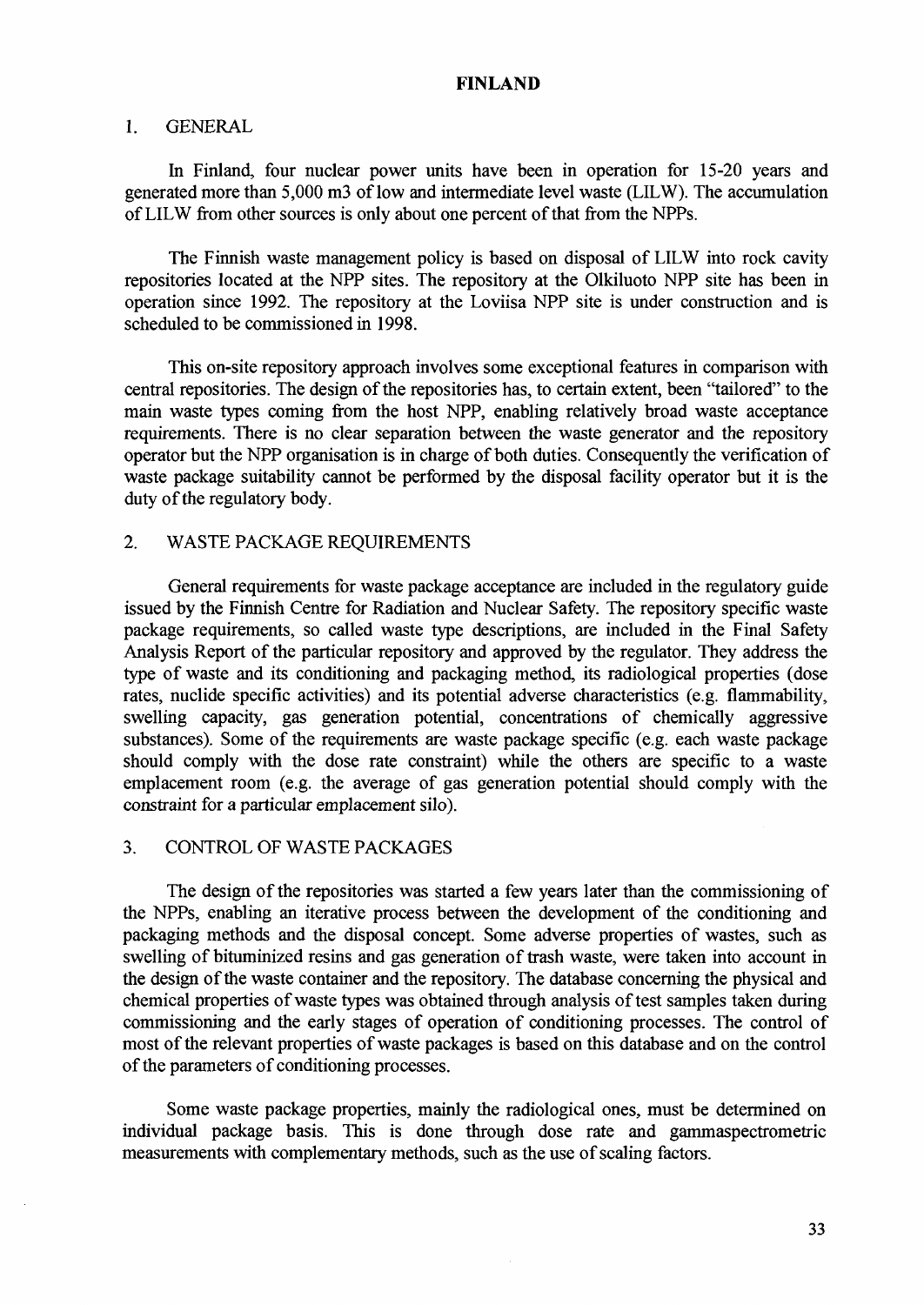There is a computer-based record keeping system that contains the relevant information for each waste package, including its management history. These records together with the waste type descriptions contain the information needed to deem the suitability of waste packages for disposal. As the waste generator and the repository operator belong to the same organisational unit, all the records and other documentation created in the various waste management stages are available to both of them.

All waste management activities are subject to the quality assurance programme of the NPP and to a similar regulatory control as other activities at the NPP. This regulatory control includes review of relevant documents and inspection tours to the waste management facilities.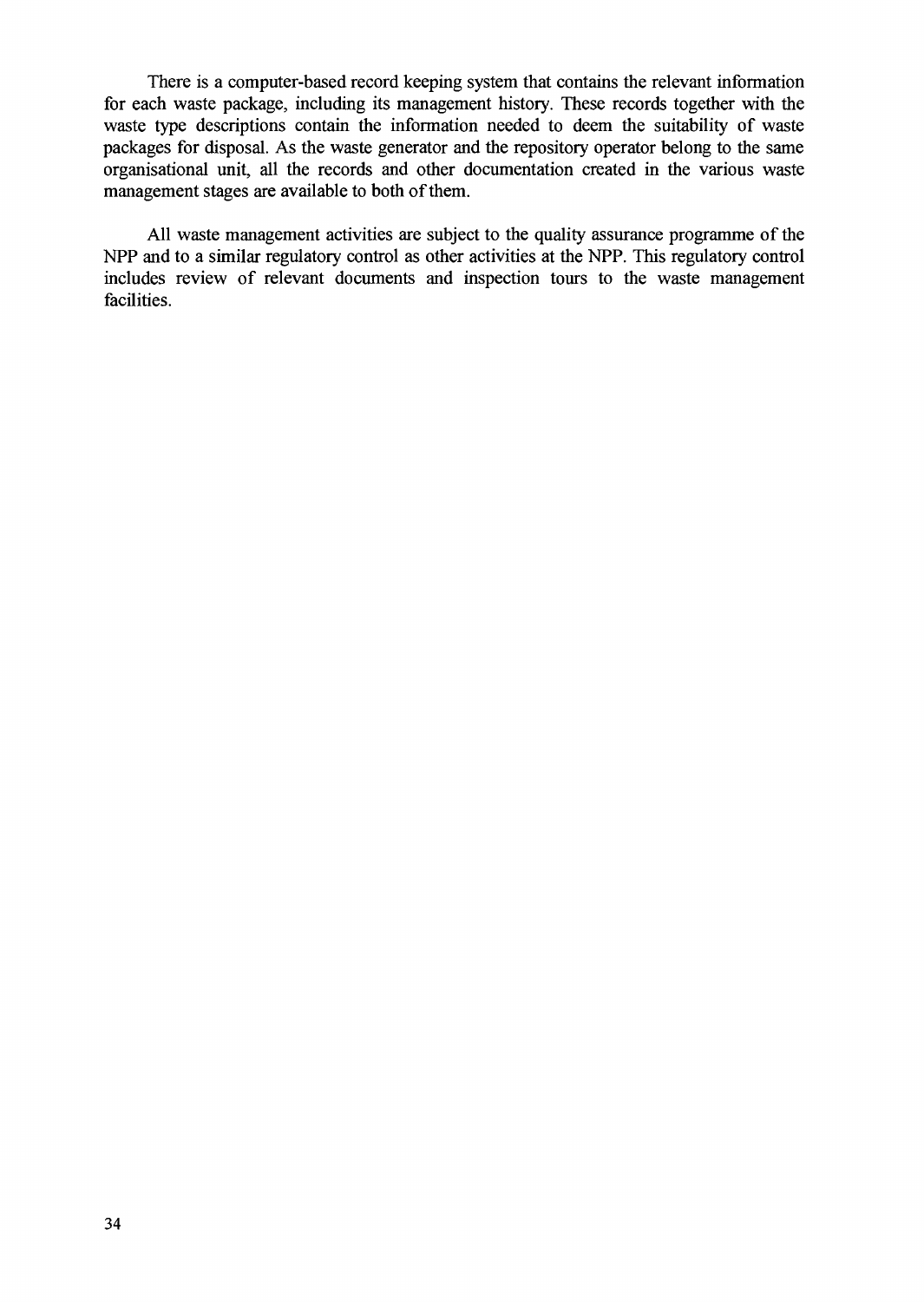#### FRANCE

#### 1. INTRODUCTION

ANDRA, Agence Nationale pour la Gestion des Déchets Radioactifs (National Radioactive Waste Management Agency) was created in 1979 within the French Atomic Energy Commission. It became independent with the French Act dated 30 December 1991. ANDRA has operated the "Centre de l'Aube" (C.S.A.) near surface disposal facility since January 1992. Its capacity is  $1.000.000 \text{ m}^3$ , and will handle waste produced in France for a period of about 50 years. The first disposal facility of "Centre de la Manche" was operational from 1969 to 1994.

Missions of ANDRA relevant to low and medium level waste, accepted in near surface disposal facility, are mainly the following ones: determination of waste acceptance criteria (WAC); verification of compliance to specifications of waste packages; operation of disposal sites. Involved parties' activities and responsibilities are described in figure 1. Waste generators retain, as for other countries, the primary responsibility for meeting WAC and meeting transportation system requirements. ANDRA may, sometimes, perform final conditioning such as compaction and/or grouting at the disposal, for some waste packages preconditioned at generator' sites.

By Executive Order dated August 10, 1984, a special quality assurance (QA) regulation applicable to licensed nuclear facilities, the government defined quality requirements applicable to disposal sites and to any component important to site safety, particularly the first safety-related component, i.e. waste package. To be in compliance with this publication, ANDRA defined a quality assurance program for waste management, which is based on:

- - **Definition of quality:** WAC relevant to waste packages received at CSA disposal are defined in general terms in Fundamental Safety Rule No. Ill 2e, and in detailed ANDRA specifications, which refer to various kinds of wastes, containers and activity levels. General criteria are stabilization of waste form; containment of radionuclides; limitation of specific activities in waste packages; control of chemical species (toxics, chelating agents, liquids, etc.).
- - **Achievement of quality:** Acceptance process of waste packages is firstly based on review of files, including process report (detailed description of conditioning), activity evaluation report, characterization program and results. Secondly, a quality evaluation audit is performed as to check procedures and QA system of the generator. Formal approval is then delivered.
- - **Verification of quality,** which occurs itself by three ways, during production: inspections at waste generator sites; periodical survey audits of their QA organization; non destructive and destructive examinations of randomly selected waste packages, generally subcontracted to external laboratories. ANDRA has also defined waste tracking system targets, as illustrated in figure 2. The system manage information provided by the waste generator to the repository operator for each individual package, and is based on electronic transmittal of data against reference catalogues.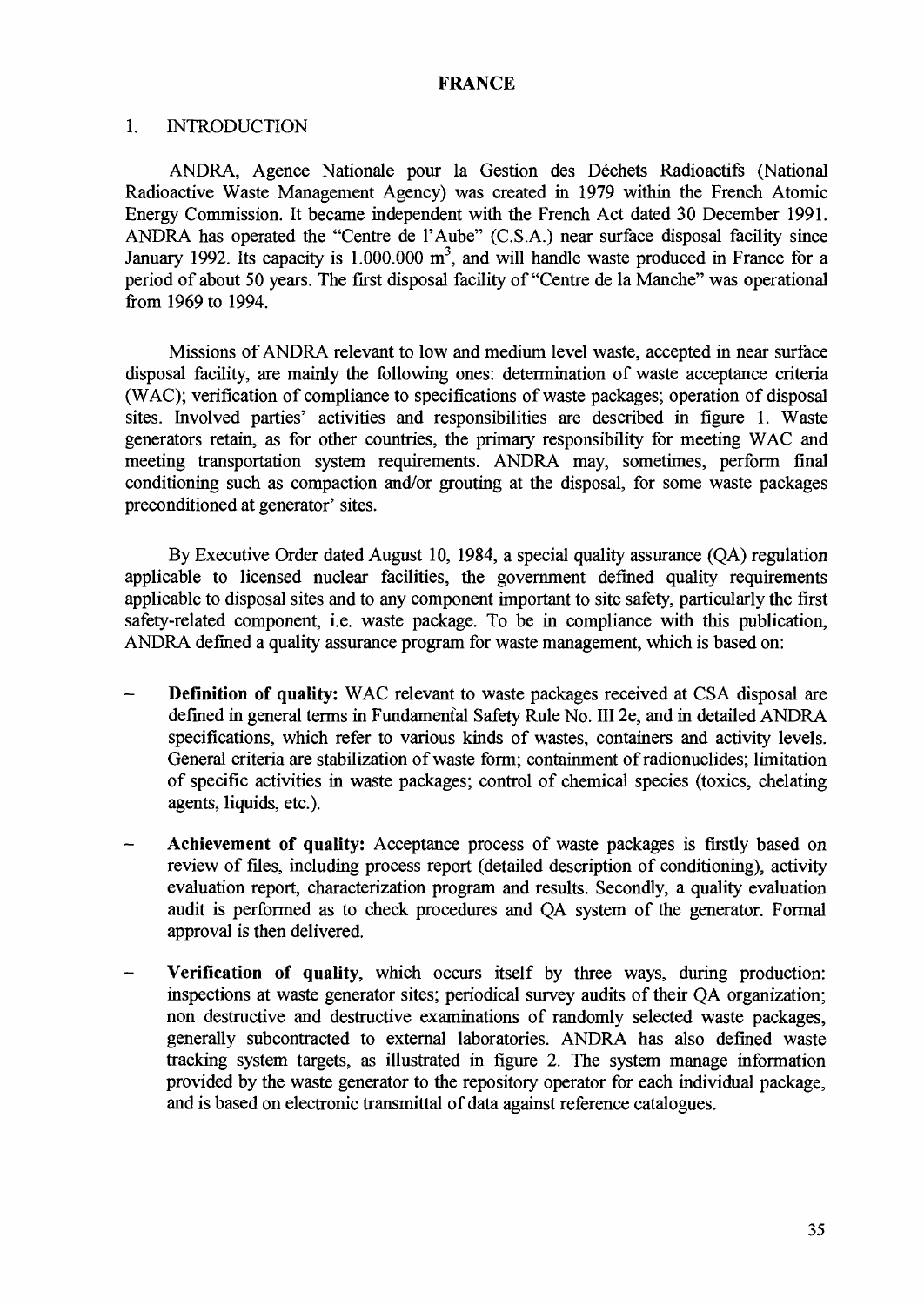

*FIG. 1. Near surface disposal regulations and waste acceptance rules in France.*

#### 2. INSPECTIONS AT THE WASTE GENERATOR'S SITE

ANDRA inspects the waste generator's site one to three times per year on a randomly selected waste packages in compliance with its own inspection procedure. The information are performed by qualified personnel familiar with the relevant waste package and with ANDRA requirements.

Purpose of inspections is to verify that: produced waste packages meet the requirements defined in ANDRA specifications and all reference documents; procedures defined in files of acceptance process agreed by ANDRA are correctly implemented; produced waste packages meet the requirements defined in waste generator technical documents, i.e. fabrication process parameters, sampling and analysis methods, radioactivity measurements and any other activity pertaining to the waste management process; and data of waste packages given to ANDRA (characteristics, activities, etc.) are correct.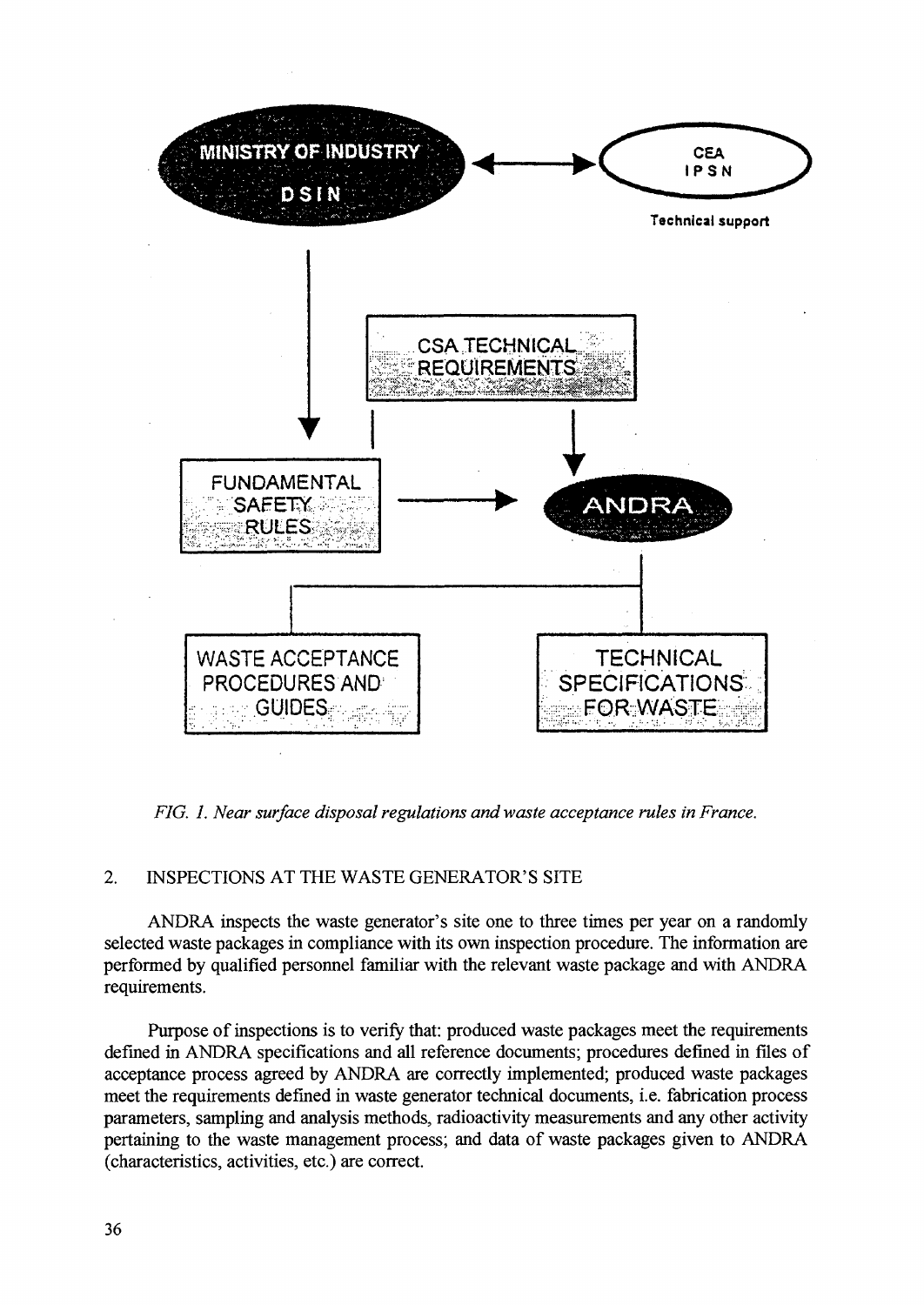# **WASTE GENERATOR**



*FIG. 2. Waste tracking system inANDRA.*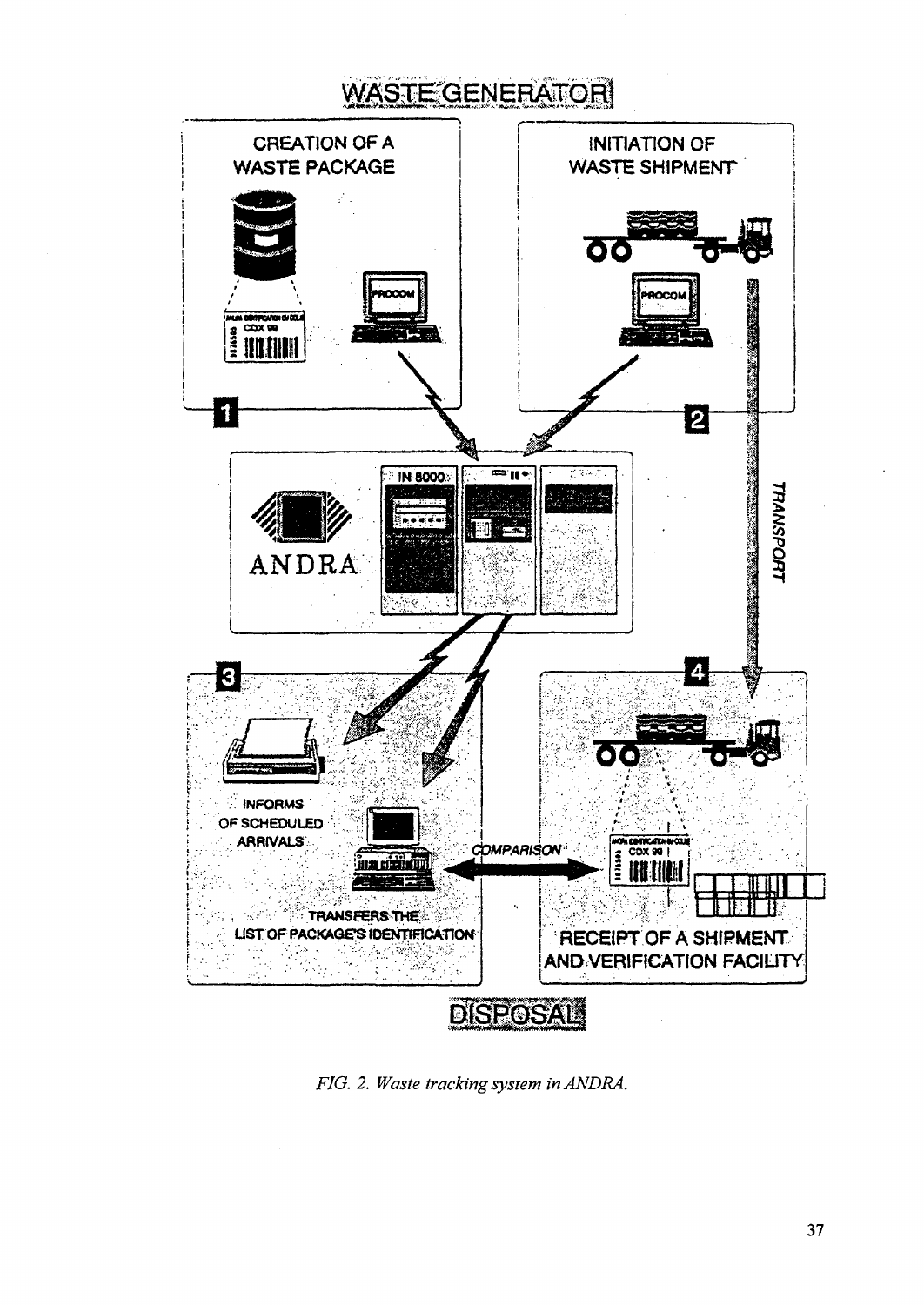ANDRA inspections are based on pre-established inspection plans, taking the form of tables describing the sequence of operations, from waste collection to waste package fabrication; the requirements for each operation; and the reference documentation.

The inspections may be broken in two phases, which are document review and direct inspection. Document review concerns all data relevant to:

- raw waste general characteristics (absence of forbidden species), verification of calculated activity reported by the generator, collection procedure, and pre-treatment if any;
- documentation for containers (dimensional, manufacturing data if requires, etc.);
- documentation for process (quality control of constituent materials, formulation for immobilizing matrix and for any encapsulation layer, conditioning parameters, etc.);
- control files relevant to waste packages (reporting of characteristics, particularly specific activity, control sheets giving package weight, radiological control, etc.);
- calibration certificates for all measurement equipments, used in fabrication and control.

Direct inspection concerns complete package manufacture from raw waste, including:

- checking of waste package content, with control of forbidden materials (oils, free water, etc.);
- dimensional control of waste package (ANDRA inspectors are using specific forms, as illustrated in figure 3 for dimensional control);
- weighing control;
- visual inspection of containers, and specially of their integrity (cracks, rust, leakage, etc.)
- radiation dose survey.

Table 1 provides an example of inspection results in terms of non-conformance discovered.

TABLE 1. NON-CONFORMANCES DISCOVERED DURING INSPECTIONS (FIGURES FOR 1994)

| <b>WASTE PACKAGE</b>           |                     | <b>FILE</b>                    |                     | <b>CALIBRATION</b>      |                            | <b>TOTAL</b>                   |                     |
|--------------------------------|---------------------|--------------------------------|---------------------|-------------------------|----------------------------|--------------------------------|---------------------|
| <b>NB</b><br>items<br>inspect. | NB<br>items<br>N.C. | <b>NB</b><br>items<br>inspect. | NB<br>items<br>N.C. | NB<br>items<br>inspect. | <b>NB</b><br>items<br>N.C. | <b>NB</b><br>items<br>inspect. | NB<br>items<br>N.C. |
| 1662                           | $6\% (99)$          | 1397                           | 26% (366)           | 305                     | $7\%$ (20)                 | 3364                           | 14%<br>(485)        |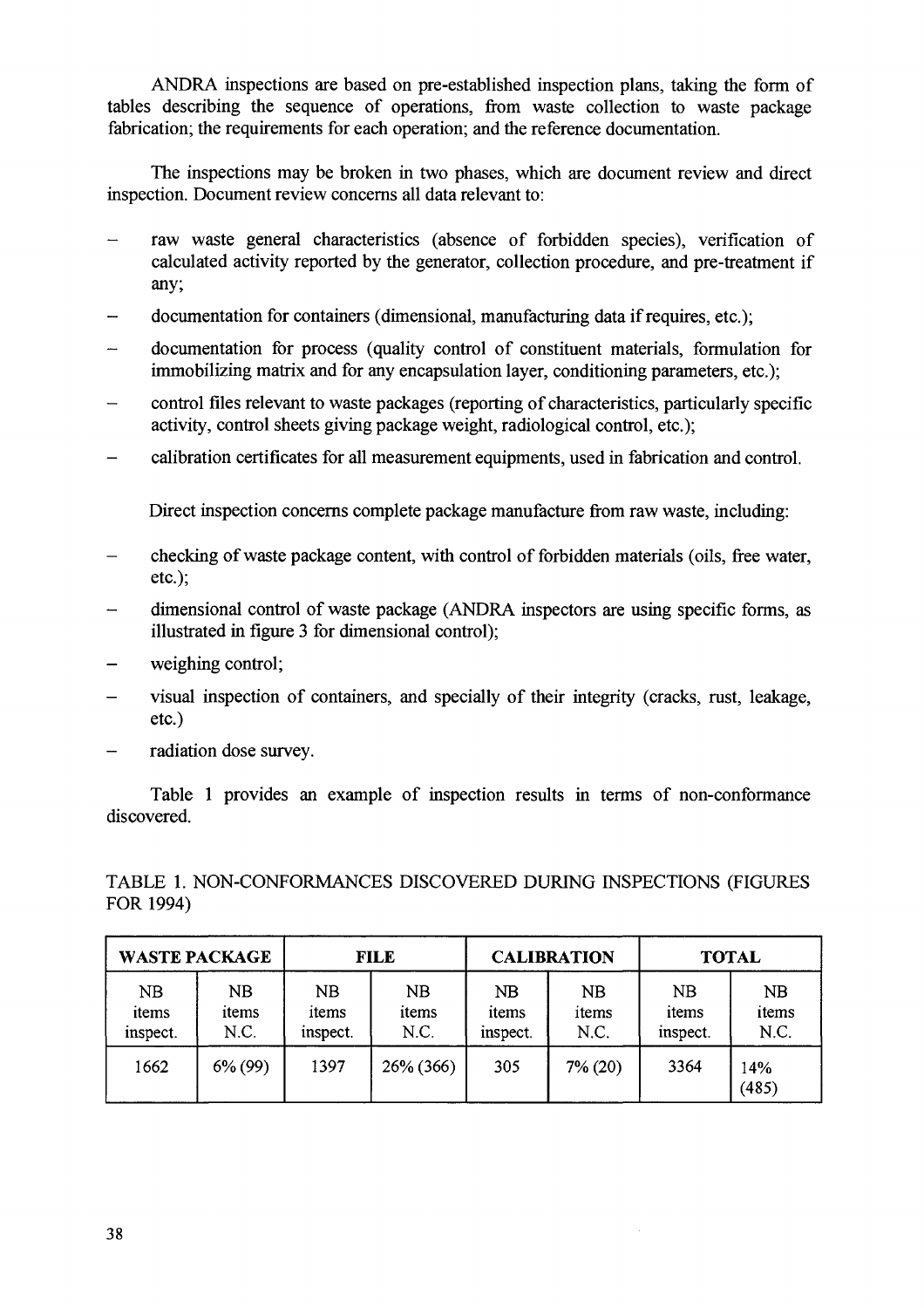|                   |                                |                                                                                                                   |                                                                                                                           | 312 RP 93  - Annexe III - (Sauvegarde : A:\ .XLS) - Page / <br>312 PC 08-65 - Indice B - (Fichler source : A:\10AIBP54.XLS) - Page 54/74 |
|-------------------|--------------------------------|-------------------------------------------------------------------------------------------------------------------|---------------------------------------------------------------------------------------------------------------------------|------------------------------------------------------------------------------------------------------------------------------------------|
|                   |                                |                                                                                                                   | AU STOCKAGE AU CSA                                                                                                        | FICHE DE CONTROLE-COLIS 10AI<br><b>VERIFICATION DIMENSIONNELLE DES COQUES BETON DESTINEES</b>                                            |
|                   | Date de l'inspection :         | Fabricant de l'emballage :                                                                                        |                                                                                                                           | Etablissement:<br>Ficha da Constat d'Ecart<br>éventuelle :                                                                               |
| Réf.<br>Cotes     | Cotes  <br>(mm)<br>EDF.<br>(a) | <b>Cotes</b><br>(mm)<br><b>ANDRA</b><br>(b)                                                                       | <b>Mesures</b><br>effectuées<br>(mm)(c)                                                                                   | Commentaires                                                                                                                             |
| ß                 |                                | 80                                                                                                                |                                                                                                                           |                                                                                                                                          |
| c                 | - 5<br>180<br>$\cdot$ $\alpha$ |                                                                                                                   |                                                                                                                           |                                                                                                                                          |
| o                 |                                | $1300 \pm 2$                                                                                                      |                                                                                                                           |                                                                                                                                          |
| Φε                |                                | $1100 \pm 2$                                                                                                      |                                                                                                                           |                                                                                                                                          |
| F                 |                                | 150                                                                                                               |                                                                                                                           |                                                                                                                                          |
| G                 |                                | 160                                                                                                               |                                                                                                                           |                                                                                                                                          |
| (a)<br>(b)<br>(c) |                                | Référence EDF<br>Référence ANDRA<br>d'un mètre ruban.                                                             | : D-585-SRE/GD-89/813 - Ind. 3<br>: SAK 80 WA 0004<br>En tenant compte des éventuelles imprécisions liées à l'utilisation |                                                                                                                                          |
|                   |                                | - A Poutrelle UAP de 20<br>- B Cote de largeur poutrelle<br>- C Position de la poutrelle<br>- D Hauteur hors tout | - E Diamètre extérieur hors tout                                                                                          |                                                                                                                                          |
|                   |                                | - F Epaisseur protection fond<br>- G Epaisseur protection virole                                                  |                                                                                                                           |                                                                                                                                          |



*FIG. 3. Forms for the inspection of LILW packages (ANDRA).*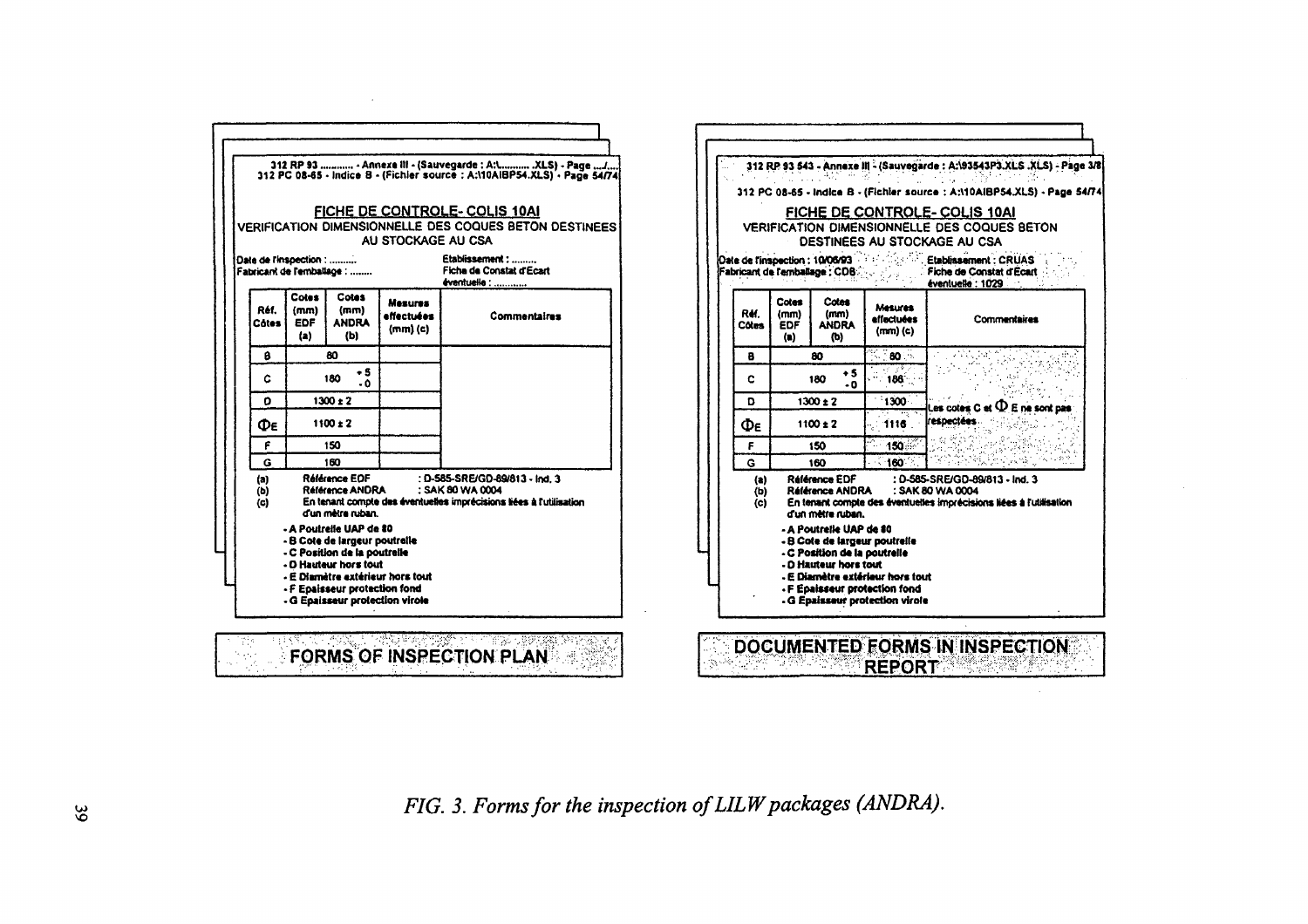#### 3. INSPECTION REPORT AND FOLLOW-UP

Each inspection report describes verifications performed during the inspection, deviations noted affecting waste package quality, and corrective actions to be taken by the generator. The generator's appropriate implementation of requested corrective actions is reviewed during the following inspection.

In this report, ANDRA reviews all deviations and may make a finding of nonconformance. The waste package may be accepted after it has been reworked or reconditioned to comply with requirements or after the deviation has been accepted, or the waste package may be rejected.

#### 4. Q.A. SURVEY AUDITS

Q. A. survey audits are scheduled at regular intervals of approximately once every three years. The purpose of Q.A. survey audits performed after waste package acceptance is: verification of effective and satisfactory implementation of Q.A. requirements established prior to waste package acceptance; and review of any changes to the requirements and assessment of changes. Audits are based on ISO 9002 and on the generator's Q.A. documentation, which has been provided as part of the acceptance process file.

#### 5. CONCLUSION

The inspection and Q.A. audit system implemented in France satisfy stringent French Safety requirements. This system and ANDRA's independence allow a better control of waste package quality.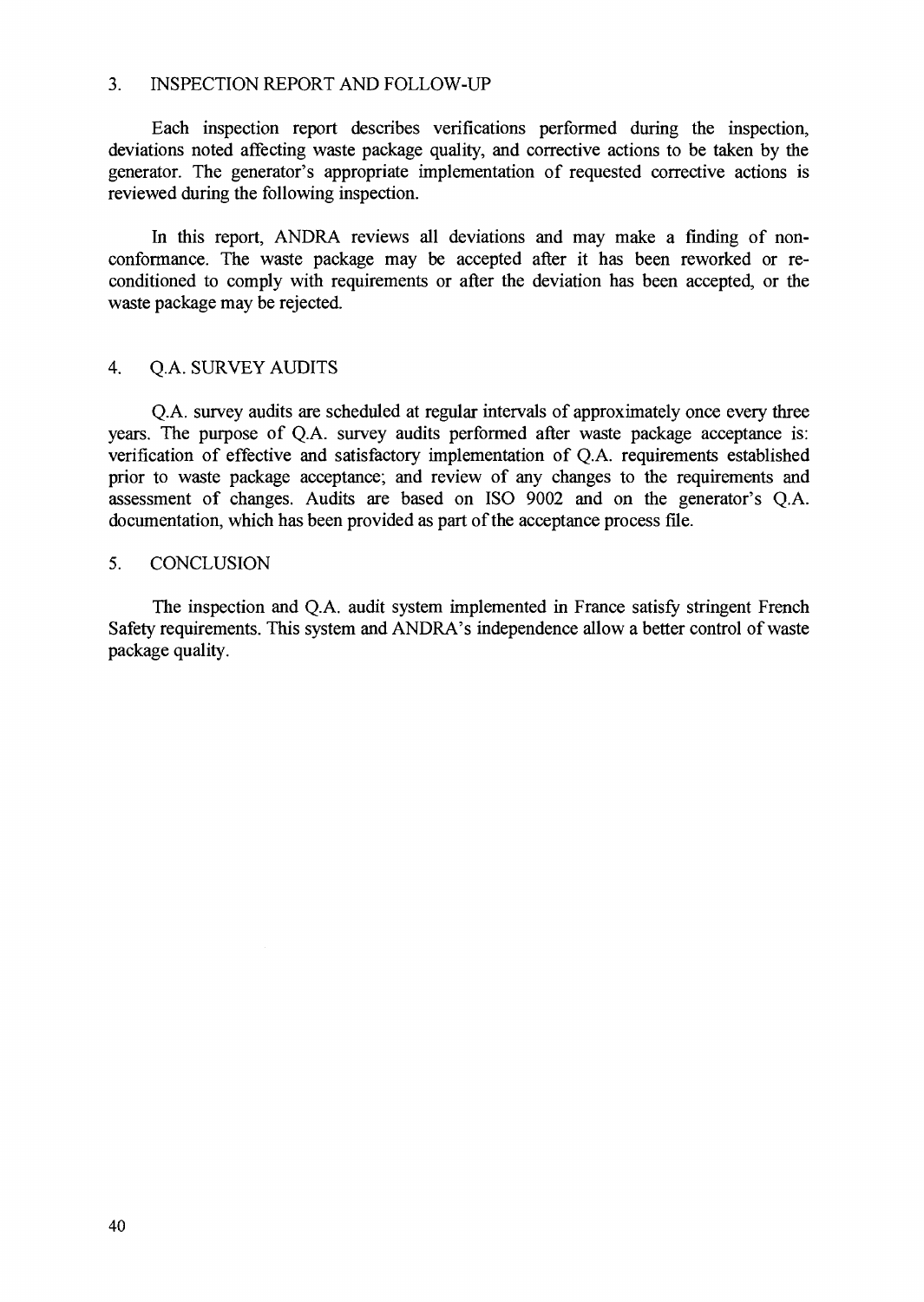#### **INDIA**

#### 1. INTRODUCTION

The low and intermediate level solid waste in India gets generated during nuclear power production, other nuclear fuel cycle operations such as fuel fabrication, spent fuel reprocessing, operation of research reactors in R&D institutions and use of radioisotopes in industry, hospital, etc. The management of radioactive waste is primarily with two governmental organisations, i.e. Bhabha Atomic Research Centre (BARC) and Nuclear Power Corporation (NPC). Regulatory function is overseen by an independent agency, Atomic Energy Regulatory Board (AERB).

The near surface disposal facilities are co-located with waste generating centres such as nuclear power plants and research institutes due to the long distances involved in India and to avoid movement of radioactive waste through public domain.

The overall safety in disposal of radioactive waste is ensured by multi-barrier approach, i.e. waste form, engineered barriers and geo-hydrology of the site. Waste packaging is very important component in the safety assessment of a near surface disposal facility (NSDF) to act as barrier as well as to facilitate handling. The AERB provides general requirements for the control of exposures to the members of public and occupational workers as a result of operation of NSDF. For a specific site detailed licensing procedure involves clearances during site selection, design, construction, commissioning through operation and post-operation phases.

#### 2. WASTE ACCEPTANCE CRITERIA

A typical authorisation from AERB for transfer of waste from waste generator to waste disposal operator includes guidelines for compliance in respect of quantity of waste handled annually, radioactivity content and types of radionuclides in a package. Waste acceptance criteria for a particular disposal facility requires verification of various parameters before a waste package is accepted for disposal. Some of the important considerations are radionuclide type and content, surface dose rate, contamination, structural stability, leachability from the waste form, corrosive nature of the content and environment, combustibility, gas generation, pyrophoricity, dimensions, weight, handling provisions, etc.

#### 3. IMPLEMENTATION OF WASTE ACCEPTANCE CRITERIA AND WASTE PACKAGE INSPECTION PROGRAMME

Waste acceptance criteria is implemented by interfacing between waste generator and disposal facility operator by having mutually agreed delineation of responsibility. Safety authorities such as radiation hazard control unit, safety and operation review committees, inspectors and expert committees of AERB provide effective mechanism for adherence to the criteria through inspection visits and reviews.

The waste package inspection system is implemented from design through construction and operation by adopting a well defined quality assurance (QA) programme as applicable to other activities in the nuclear programme in India. For various raw material testing procedures as prescribed by Indian Bureau of Standards are followed during construction/manufacturing stage. Strict technical specifications are adhered during the conversion of waste to a particular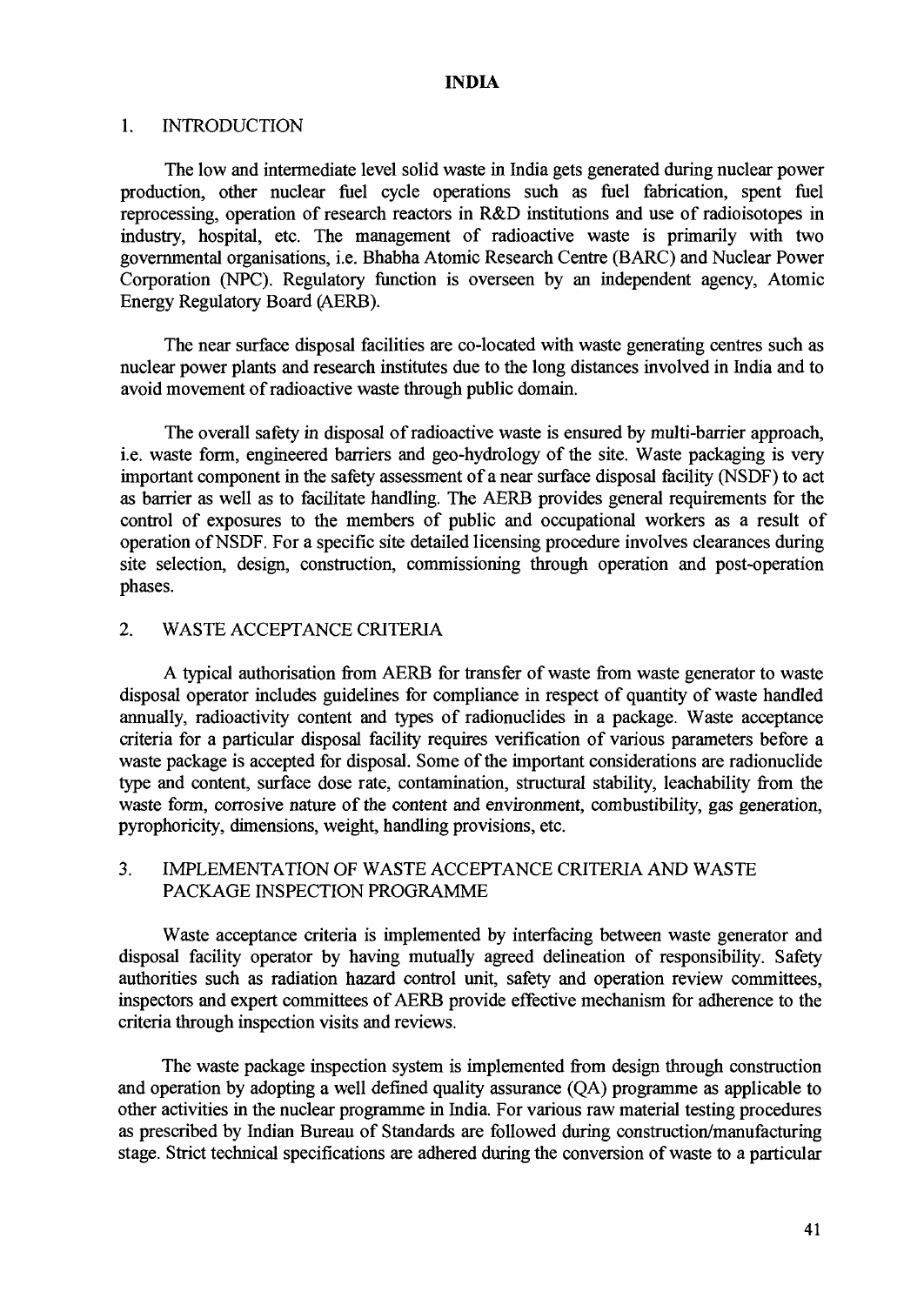waste form. Services of specialised laboratories are availed to control various operational parameters and characterisation of waste product such as leaching, assaying, compression strength, etc.

For different waste streams, conditioning processes are standardised by laboratory/pilot studies before putting up plant scale facilities. Few packages are type tested for verification purpose and, at times, under simulated conditions. The records of waste handled, treated, stored or disposed are meticulously documented and maintained by the waste generator and disposal facility operator. These documents provide information on source of waste, radiochemical characteristics, radioactivity content, radio-isotope, radiation field, presence of toxic, pyrophoric and flammable material if any and quantity (volume or weight). Each waste package has its identification number and its location in disposal facility is recorded.

The waste generator and disposal facility operator are required to send periodic returns to AERB showing compliance with the licence. If there are any variations as compared with licence in specific cases, due approval is required from AERB.

In order to assess the impact of waste disposal at a site a well formulated environmental monitoring and surveillance programme is followed. This programme covers monitoring of condition of engineered structures(barriers), ground water, soil, vegetation and radiation field on the disposal systems and at the fence of disposal facility. Occupational workers are covered by routine and special radiation exposure control programme.

Important factors/requirements influencing the decisions to choose a particular type of packaging in India are summarised below:

- Dimensions, weight, density of waste to be packed.
- Material of construction:
	- compatibility with waste,
	- corrosion consideration during storage/disposal, painting or coating,<br>• decontamination need for outer surface.
	-
- Provision for handling, transport (lifting lugs, tie down arrangements, etc.), stackability.
- Radioactivity considerations:
	- assaying of waste, radioactivity content, radionuclides,
	- chemical nature, leaching rate,
	- containment during normal and accidental condition,
	- surface contamination status, shielding, radiation field on contact with container.
- Hazardous properties:
	- explosiveness,
	- flammability,
	- pyrophoricity,
	- chemical toxicity.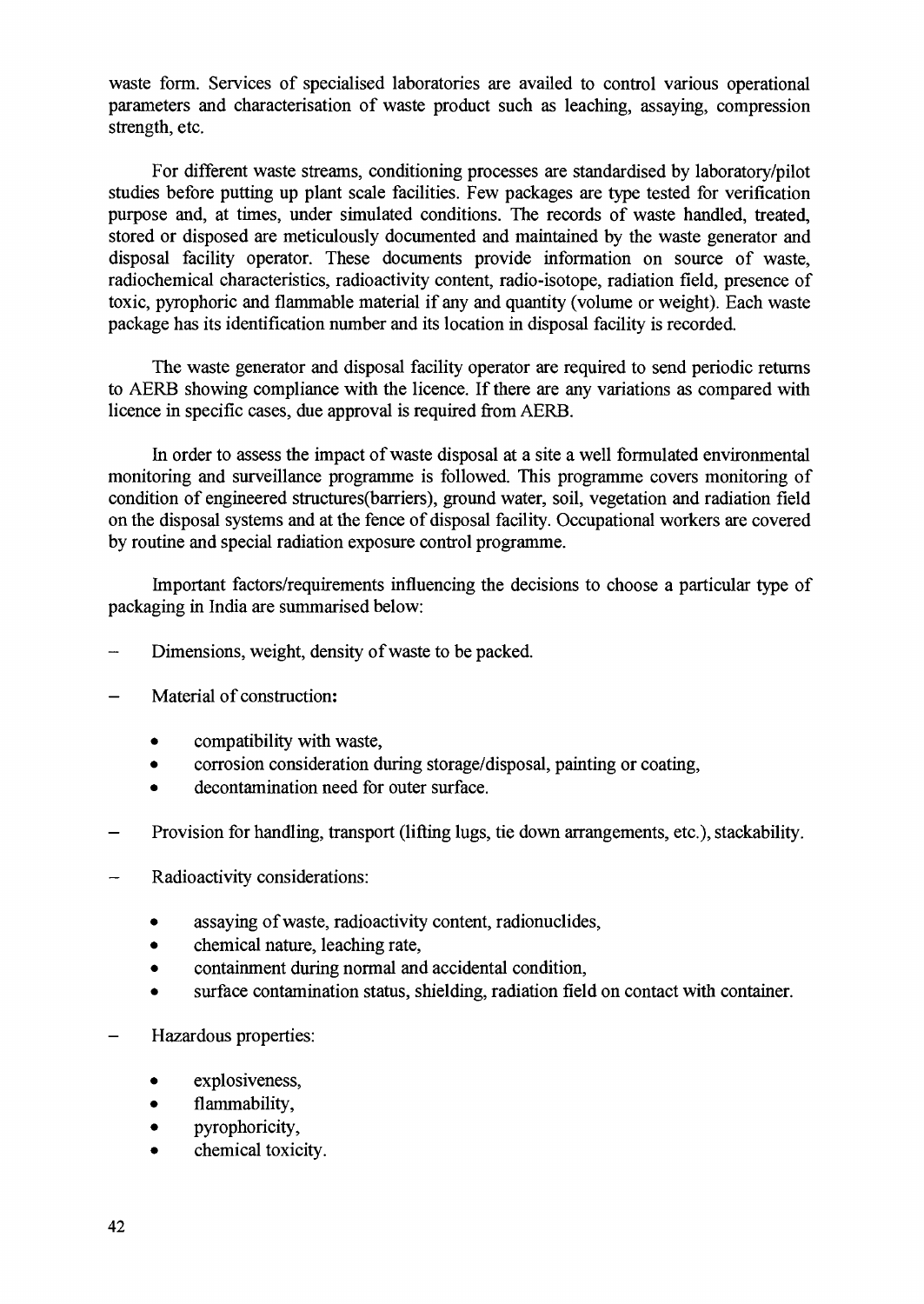#### - Site Evaluation:

- geohydrology of site,
- containment provided by civil structures,
- enviromental monitoring/surveillance features.

- Documentation.

- radiation field,
- radionuclide content,
- chemical nature,
- volume,
- shielding,
- presence of any toxic, pyrophoric and flammable material,
- marking, labelling and placarding,
- emergency procedures while handling radioactive consignment/package.

l,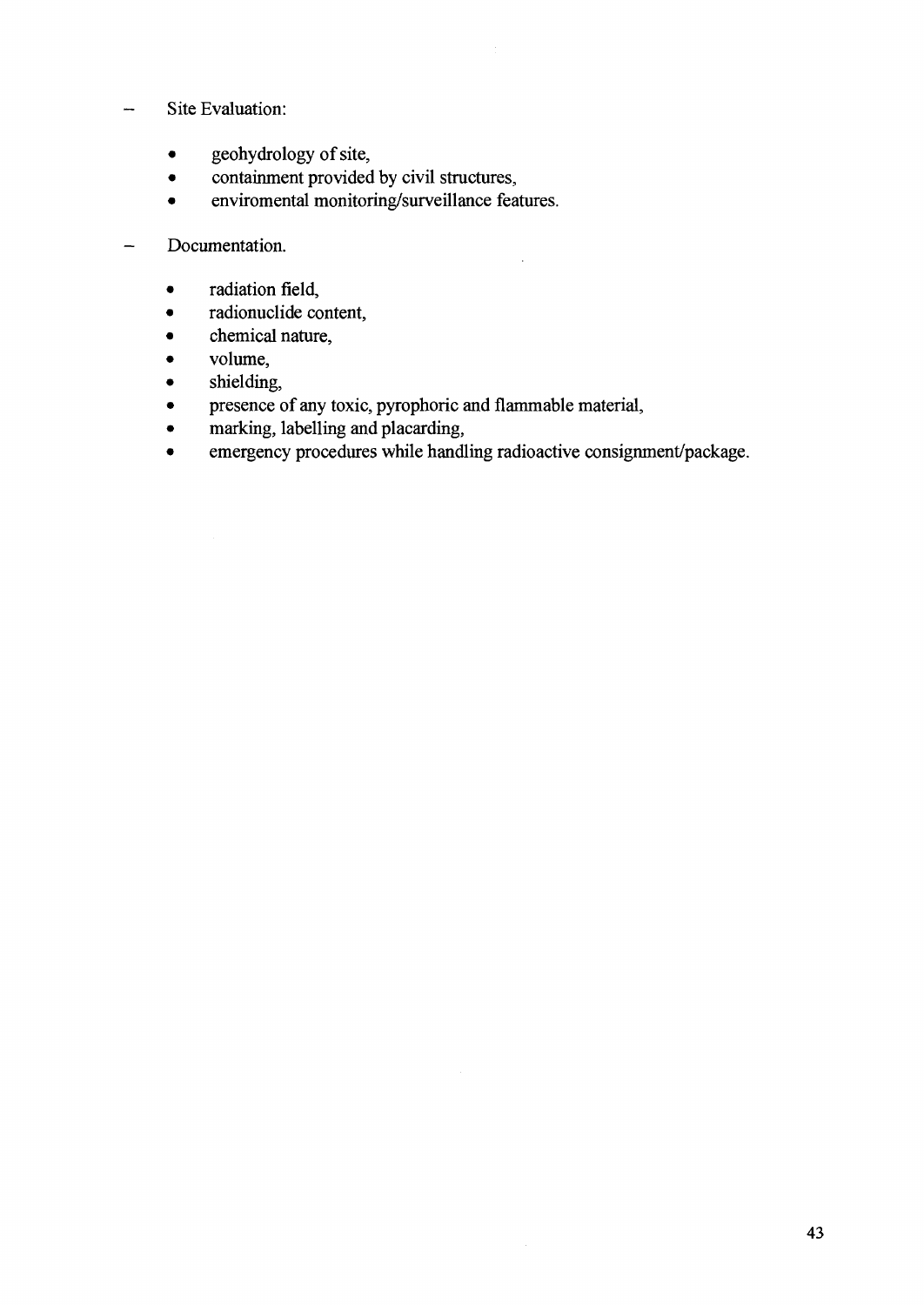#### **UNITED KINGDOM (I) (Quality management systems for waste management in BNFL)<sup>5</sup>**

#### 1. INTRODUCTION

During the early stages of development of the BNFL specifications for low and intermediate level waste there was agreement between BNFL and their customers that quality assurance would play an important role in the operation of plants producing waste. Although working procedures and instructions have always been available they have not always been formalised or controlled.

In most industries the emphasis, originally, is to ensure product quality through inspection, which simply results in the detection of rejects. No matter how good the inspectors and inspection activities are the production of rejects is still not prevented. Quality control is a development of inspection where the results of inspection activities are used to modify the process. The introduction of quality assurance however was a major improvement and is applied to all aspects of operations from the design stage through to decommissioning. Quality is built into the plant or process ensuring the correct equipment and materials are used, that personnel are suitably trained for their tasks and have the correct information available. Verification of product quality is recognised as an important activity as is the review of the quality assurance or quality management system.

Implementation of quality management systems has resulted in demonstrable control of operations and improved product quality.

#### 2. SELF REGULATING SYSTEMS

Through review and modification the initial quality systems have been improved. The importance of review has been recognised, not only reviews of documentation but reviews of business processes. Effective contract review, self audit and management review ensure that the right activities are carried out, carried out effectively and that overall results are used to improve the process. A typical system is shown in figure 1.

Current systems are being kept up to date by the people who use them, they also feel increased ownership of them. Records are available to demonstrate that operations are being carried out effectively and safely.

#### 3. QUALITY MANAGEMENT SYSTEMS IN WASTE TREATMENT AND PACKAGING PLANTS

#### 3.1. Purpose

The purpose of these systems is to ensure that all activities which may have an effect on product quality are carried out under agreed and verified Quality assurance arrangements.

This paper was contributed by D. Jackman of British Nuclear Fuels pic.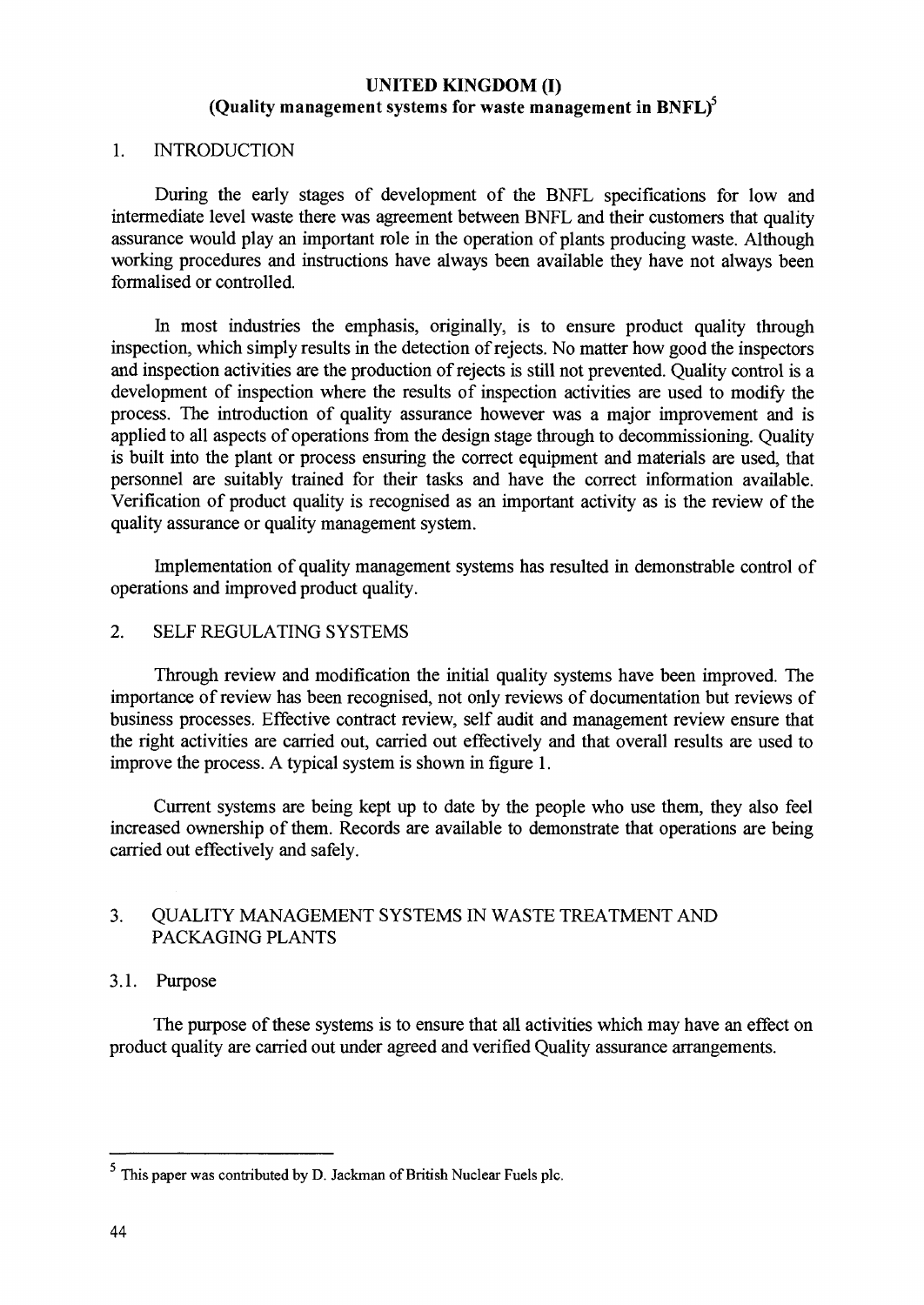

*Fig. 1. The document management system.*



*Fig. 2. Product quality strategy.*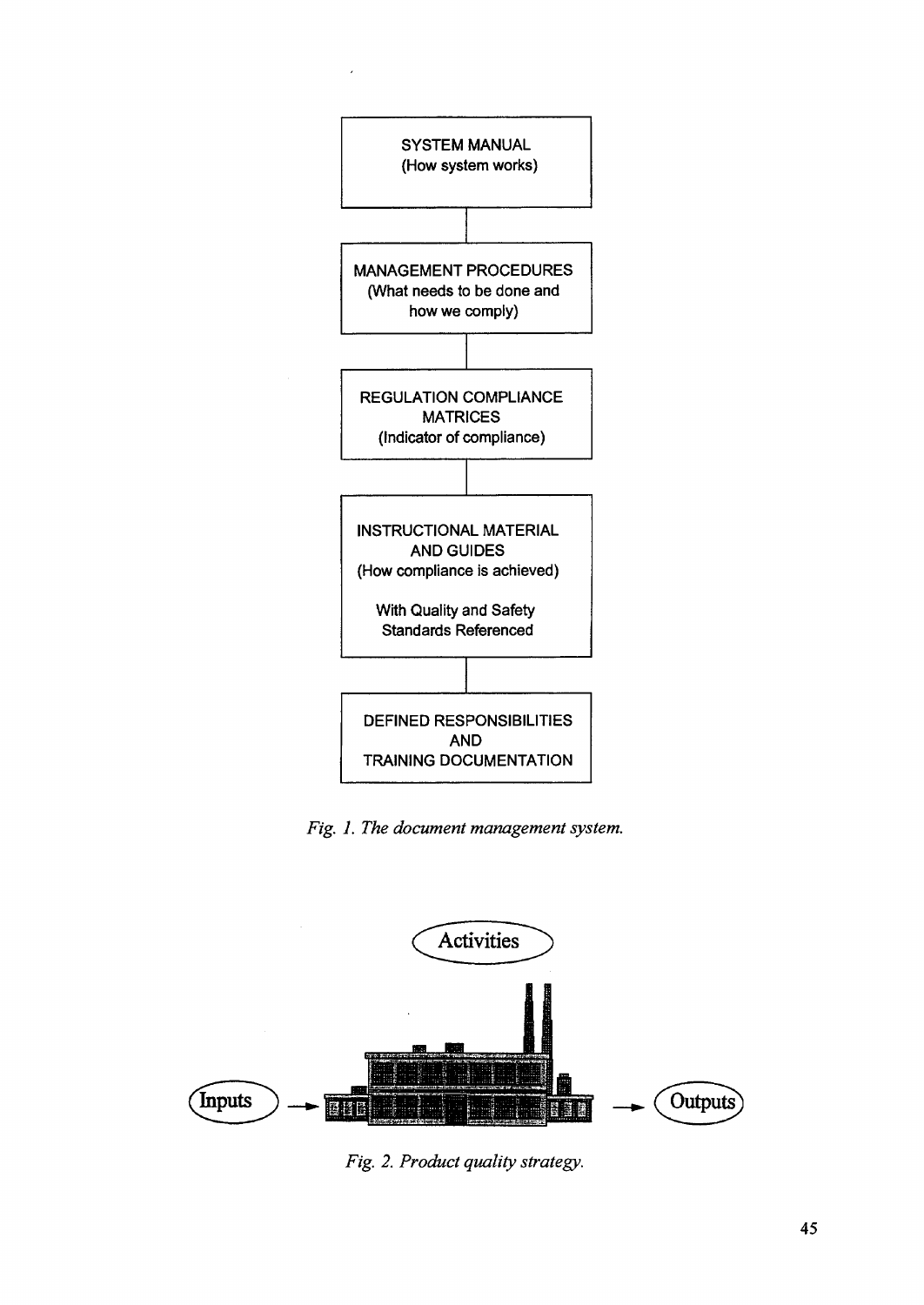#### 3.2. Strategy

In the majority of industries confirmation of product quality is normally achieved through testing of the items. Due to the nature of the nuclear industry it is accepted that this is not practical for the product of the waste treatment and conditioning plants.

As an alternative the strategy adopted by BNFL is to control the process which produces the waste package. Any process basically comprises three elements as shown in Fig. 2.

#### 3.3. Inputs

There are two major inputs to the plants which could have an effect on product quality, a) the raw waste and b) the services used within the process, which are bought in from other departments.

- a) The raw waste is controlled through "conditions for acceptance" (CFA), these are defined by the waste treatment or packaging plant and are part of their quality management system. The waste producer is responsible for implementing his own arrangements to ensure compliance with CFA. Confirmation of the management and control of CFA and compliance with them is through self audit, which is carried out by the plants themselves, and internal audit, which is carried out by the QA department.
- b) The services provided to the waste treatment or packaging plant are also controlled by a quality management system developed and implemented by the service provider. Initial confirmation that services meet the required standard can be provided by an independent third party certification body as part of the initial assessment of the project. Ongoing confirmation is through internal audit.

#### 3.4. Activities

There are several levels of control for plant or process activities:

- 1st party product certification is carried out by a nominated person against a product specification using authorised procedures. Non conformances raised as a result of this control are assessed by a committee which includes independent specialists, e.g. QA, safety, research and development and in some cases are independently chaired.
- 2nd party verification is carried out by Company personnel independent of the plant,  $\overline{\phantom{0}}$ on a sample inspection of product records. Reports of these sample inspections are also submitted to the above committee for assessment.
- 2nd party review and audit  $-$  is carried out by the Company QA department to confirm the implementation and effectiveness of the plants quality management system and where appropriate compliance with site licence conditions.
- 3rd party independent certification by a body totally independent of the Company, accredited under nationally sponsored Accreditation Services (this role is explained in more detail below).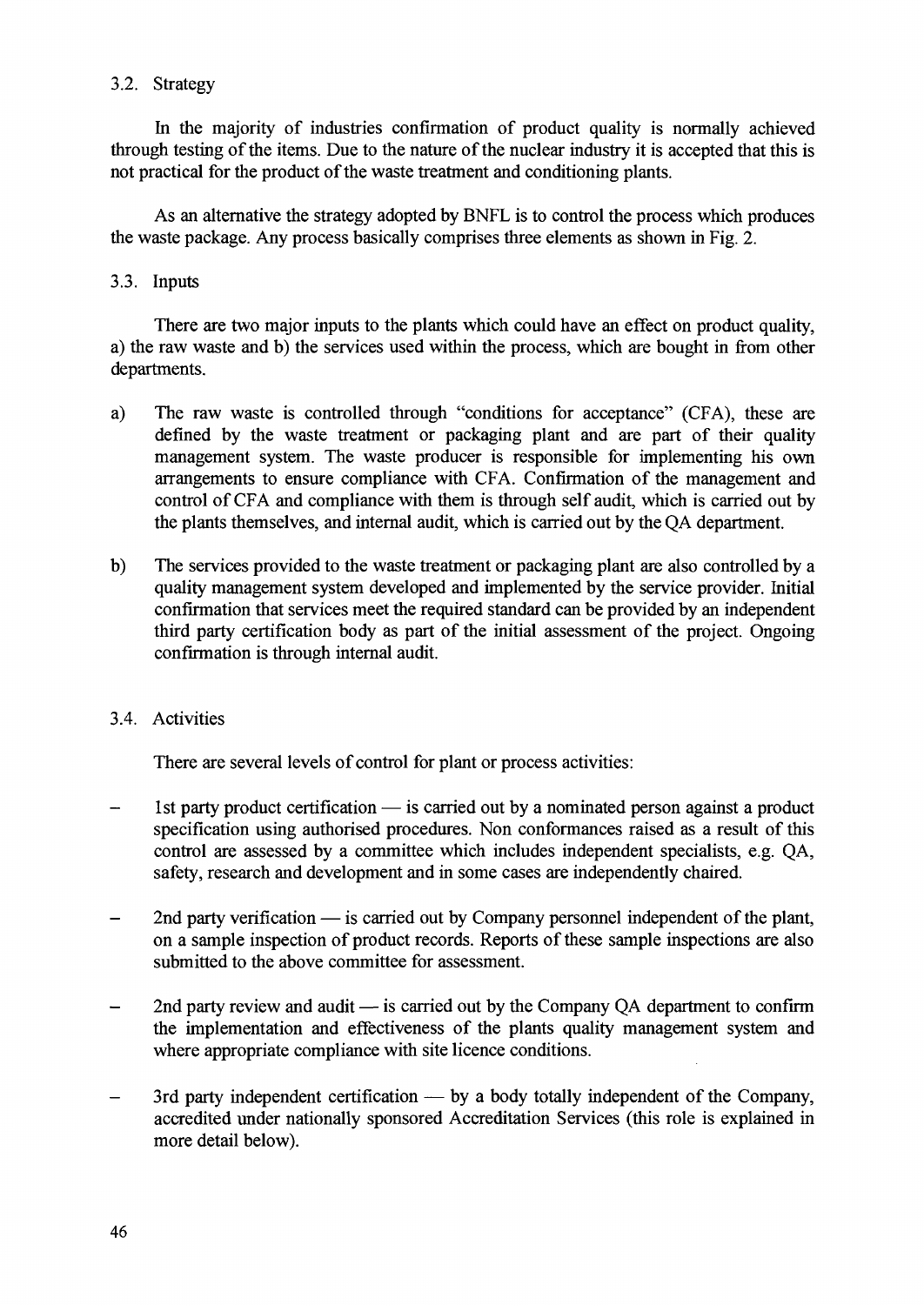#### 3.5. Outputs

Effective implementation of the above controls will ensure a product which complies with the specification or customer requirements and provide verified records which are able to demonstrate this.

#### 4. INDEPENDENT CERTIFICATION

To further demonstrate that waste treatment and packaging plants are achieving the relevant standards it is BNFL's policy that the management systems of these plants should be independently certified. Lloyds Register Quality Assurance, a respected company and leaders in the field of certifying nuclear plants, were chosen for this role.

Assessment or audit is carried out against BS 5882 [1] British Standard for the Nuclear Industry and ISO 9002 [2] an International Standard for Quality Systems. There are three stages of the assessment process:

- Document Review when the documented quality management system, usually quality manual, procedures and working instructions, are assessed against the requirements of the relevant standards.
- Commissioning Assessment when actual commissioning activities are assessed to confirm they comply with procedures and that the plant itself complies with the design intent.
- Operational Assessment when active plant operations are assessed to confirm they comply with written procedures.

On completion of a satisfactory assessment, a certificate of approval is issued, which is valid for three years subject to satisfactory maintenance of the system. To ensure the system is maintained to the agreed standard the certifying body carry out six monthly surveillance audits. Every three years the entire system is reviewed to verify that procedures continue to be implemented adequately and are in accordance with the approval standards. A successful review results in the issue of a new certificate for a further three year period and so the process carries on.

#### **REFERENCES**

- [1] British Standard BS5882:1990 "Specification for a total quality assurance programme for nuclear installations".
- [2] British Standard BS EN ISO 9002:1994 "Quality systems Model for quality assurance in production, installation and servicing" — Formerly BS5750: Part 2.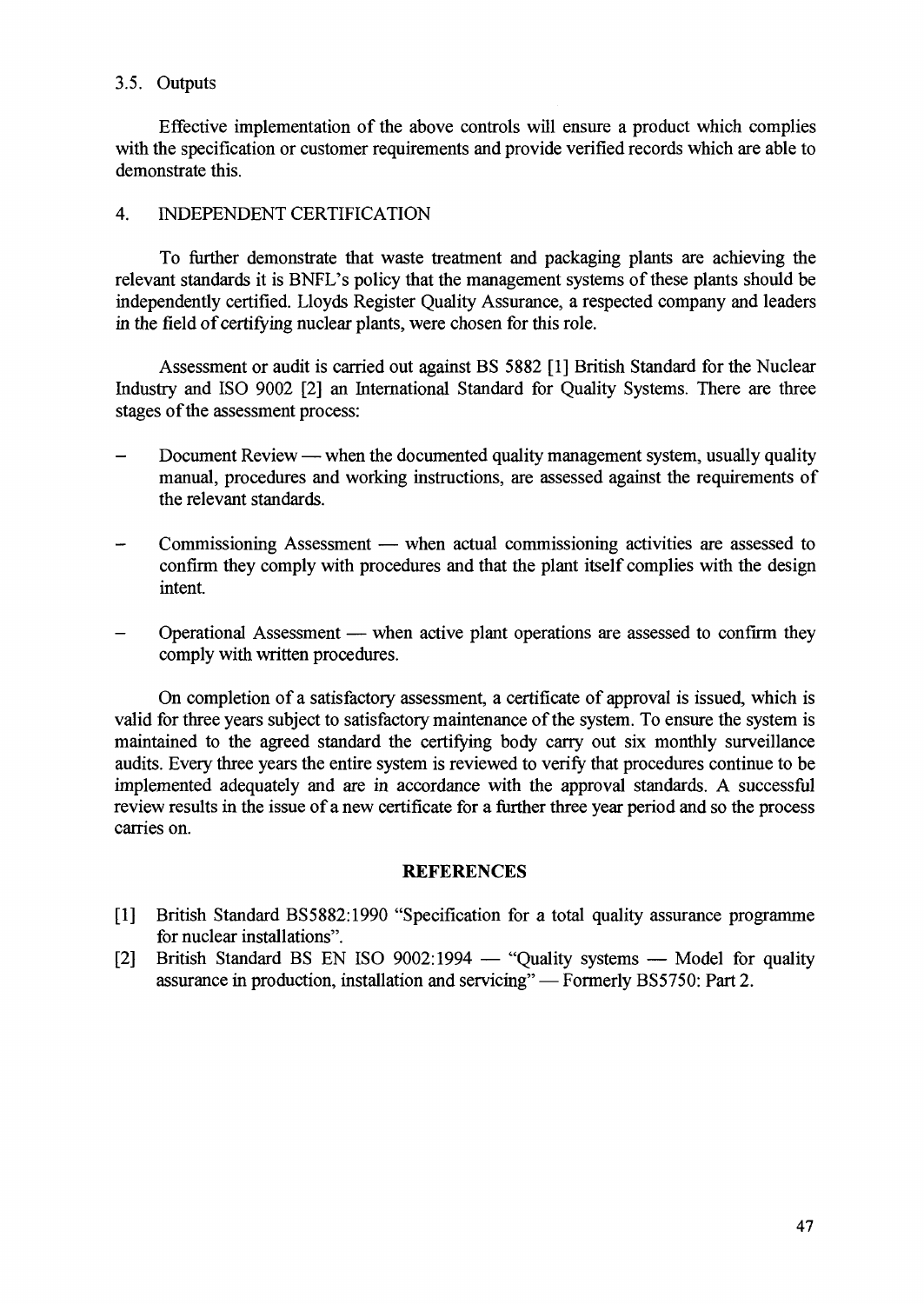#### **UNITED KINGDOM (II) (Waste control arrangements associated with the Drigg low level radioactive waste disposal site)<sup>5</sup>**

#### **1.** INTRODUCTION

British Nuclear Fuels Ltd (BNFL) operates the UK's principal disposal site for solid radioactive low level waste (LLW) at Drigg. Disposals are from a wide range of sources including nuclear power stations, nuclear fuel cycle facilities including the nearby Sellafield site, isotope manufacturing sites, universities, general industry and clean-up of historically contaminated sites. BNFL also operates a high force compaction and grouting service for LLW prior to disposal at Drigg. In support of these operations, BNFL has in place a comprehensive system of waste controls, part of which is a programme of verification monitoring.

#### 2. DISPOSAL CONSTRAINTS

The main disposal constraints are based on regulatory limits and operational requirements to maintain safety, minimise costs and efficiently utilise the volumetric and radiological capacity of the disposal site.

Consignments of LLW to Drigg are accepted under the terms of an authorisation issued by the Environment Agency under the Radioactive Substances Act. Included in the authorisation are radionuclide activity limits — both in terms of waste specific activity and annual disposal totals (see Table 1). Records must be kept of each consignment disposed of at Drigg. These must include the nature, weight, volume and radioactive content of the waste, with the radionuclide content meaning the activity of the radionuclide or group of radionuclides specified in Table 1.

The annual authorisation limits are based upon a radiological assessment of the Drigg Site which assesses the projected Drigg inventory under closure conditions and places a radioactivity inventory capacity on the site. The present authorisation divides the site capacity by an assumed Drigg lifetime to give the radionuclide annual limits. The authorisation is subject to periodic review to incorporate relevant additional information.

In addition to the authorisation requirements, operational criticality control requires that activity information is provided on the following listed twenty seven fissile radionuclides:

|  | Th-228 U-235 Pu-239 Pa-231 Am-243 Cm-246 Cf-251 |  |  |
|--|-------------------------------------------------|--|--|
|  | U-232 U-236 Pu-240 Pa-232 Cm-243 Cm-247 Cf-252  |  |  |
|  | U-233 Np-237 Pu-241 Am-241 Cm-244 Cf-249 Es-254 |  |  |
|  | U-234 Pu-238 Pu-242 Am-242m Cm-245 Cf-250       |  |  |

This paper was contributed by P.D. Grimwood and K.G. Elgie of British Nuclear Fuels pic.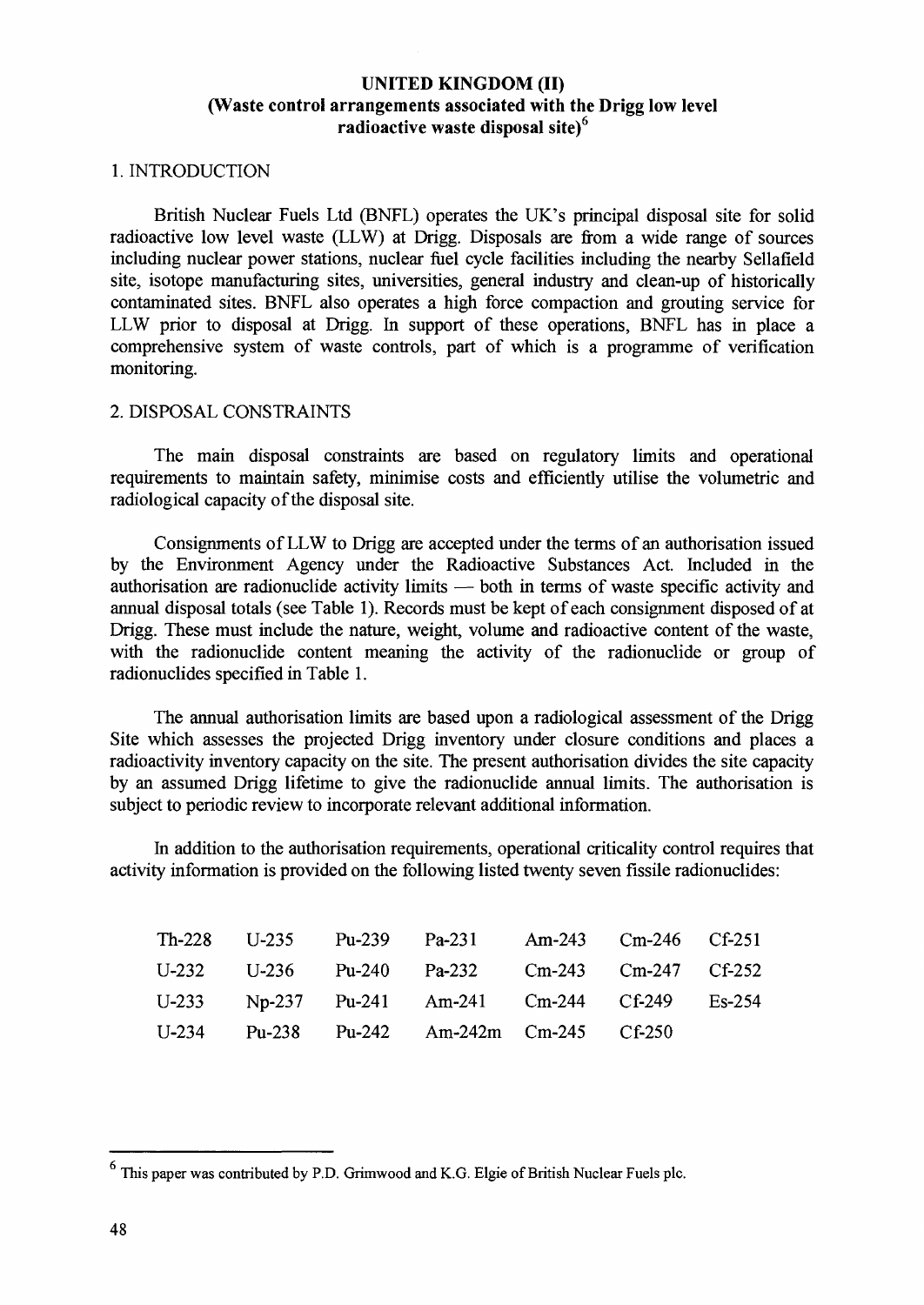#### TABLE 1. AUTHORISATION DRIGG DISPOSAL LIMITS

| Alpha emitting radionuclides consignment limit | 4 GBq per tonne    |  |  |
|------------------------------------------------|--------------------|--|--|
| Other radionuclides consignment limit          | 12 GBq per tonne   |  |  |
|                                                |                    |  |  |
| Uranium                                        | 0.30 TBq per year  |  |  |
| Radium 226 + Thorium 232                       | 0.03 TBq per year  |  |  |
| Other Alpha <sup>(1)</sup>                     | 0.30 TBq per year  |  |  |
| Carbon 14                                      | 0.05 TBq per year  |  |  |
| Iodine 129                                     | 0.05 TBq per year  |  |  |
| Tritium                                        | 10.00 TBq per year |  |  |
| Others <sup><math>(2)</math></sup>             | 15.00 TBq per year |  |  |

(1) "Other Alpha" means alpha emitting radionuclides with half-lives greater than three months excluding uranium, radium 226 and thorium 232.

- (2) "Others" means the sum of:
	- (a) beta emitting radionuclides with half-lives greater than three months excluding carbon 14, iodine 129 and tritium. The cobalt 60 content of "others" should not exceed 2 TBq per year.
	- (b) iron 55.

The operational acceptance specific activity limits for these range from 1 MBq per tonne to 12 GBq per tonne, depending on the radionuclide. Information on the physical and chemical composition of the waste is required to ensure that only relevant waste as defined in the authorisation, i.e. "solid radioactive waste which has been treated or packaged in such a way to render it so far as is reasonably practicable insoluble in water and not readily flammable" is disposed of at Drigg. The waste has also to meet operational requirements in terms of waste form and packaging for the service(s) required (high force compaction/grouting/disposal) and materials to be excluded or prepared and made safe, e.g. hazardous wastes, complexing agents.

#### 3. WASTE CONTROLS SYSTEM

A three tier system of controls consisting of specification, qualification and verification has been developed relating to disposals at the Drigg site:

- (a) Specification All LLW accepted for disposal must comply with the wasteform and procedural specification produced by BNFL as the disposal site operator. This specification has been developed so that all waste consignments, as well as meeting the regulatory requirements, are controlled to ensure operational and long term safety objectives are addressed;
- (b) Qualification All LLW has to be produced under approved waste generator quality assurance arrangements which detail the effective management and control of the waste from its generation to its acceptance by BNFL for disposal at Drigg;
- (c) Verification All waste generators are subject to a programme of audit and waste receipt monitoring which confirm the implementation of the quality assurance arrangements.

#### 4. WASTE SPECIFICATION

The waste specification is a key document as it will include all the technical and operational requirements which the waste generator will have to comply with for their waste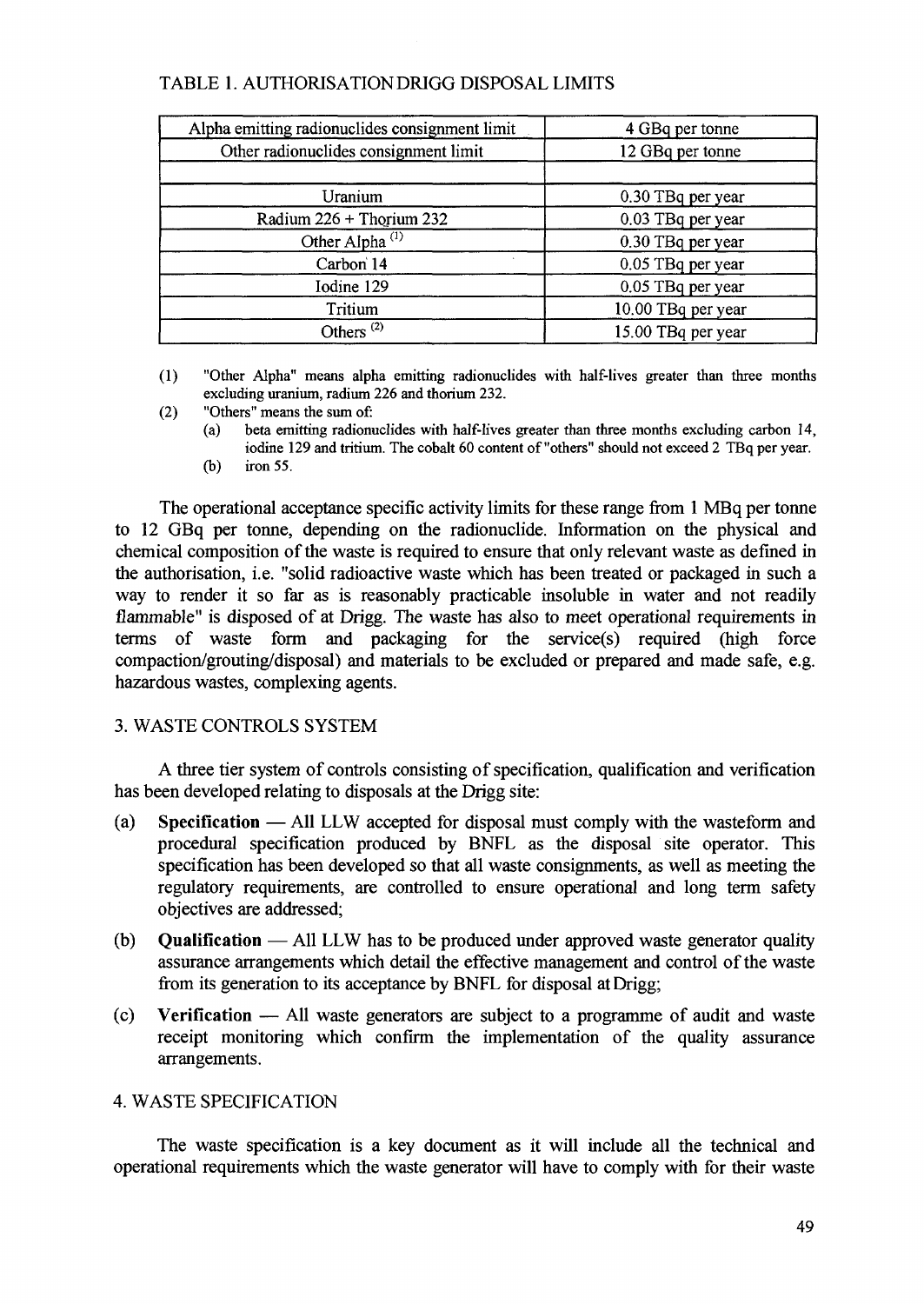to be accepted for disposal. LLW accepted for disposal at Drigg must conform to the "Conditions for Acceptance by British Nuclear Fuels pic of Radioactive Wastes for Disposal at Drigg" and these requirements are also included in the contractual arrangements for LLW disposals. It contains:

- a definition of LLW,
- radioactivity limits,
- prohibited materials listing (i.e. those materials which cannot be accepted as LLW or that need special treatment prior to acceptance),
- waste conditioning requirements,
- waste packaging and labelling requirements,
- quality assurance requirements,
- procedural and documentation requirements.

#### 5. QUALIFICATION

BNFL as the disposal site operator needs to be assured that there is effective management and control of the LLW from its generation to its acceptance by them. Therefore the consignor is required to have in place a quality assurance (QA) system detailing these arrangements, including waste characterisation aspects. The QA documentation is approved by BNFL before wastes can be consigned. Periodic reviews of the QA documentation are required to ensure that any revisions in the waste specification and consignor operational practices are incorporated.

Most LLW can be readily grouped by the waste generator into wastestreams, where the waste in each particular wastestream has similar characteristics. The characteristics on which to base the wastestreaming system can either be physical (e.g. combustibility, compactibility) or radionuclide composition, i.e. the waste "fingerprint". This system is used for both the disposals at Drigg and also for the UK Radioactive Waste Inventory.

For LLW disposals to Drigg, before the first consignment of any wastestream (or changed wastestream) is accepted, the consignor provides information to BNFL on the physical, chemical and radiochemical composition of the waste in that stream in the form of a "wastestream characterization". This can be either included with or separate from the general description of the QA arrangements. The information which needs to be in the wastestream characterisation, or referenced from it, includes:

- Wastestream number and name;
- Description of the process giving rise to the LLW;
- Physical and chemical composition of the LLW including how prohibited materials are either excluded or made safe;
- Details of the conditioning and packaging of the LLW;
- Method of activity assessment:
	- basis e.g. dose rate conversion,
	- fully referenced derivation,
	- limitations and how non-conforming wastes are assessed,
	- consideration of potential uncertainties.
- Radionuclide fingerprint;
	- how determined e.g. by sampling and analysis,
	- consideration of possible uncertainties,
	- individual radionuclides to be recorded,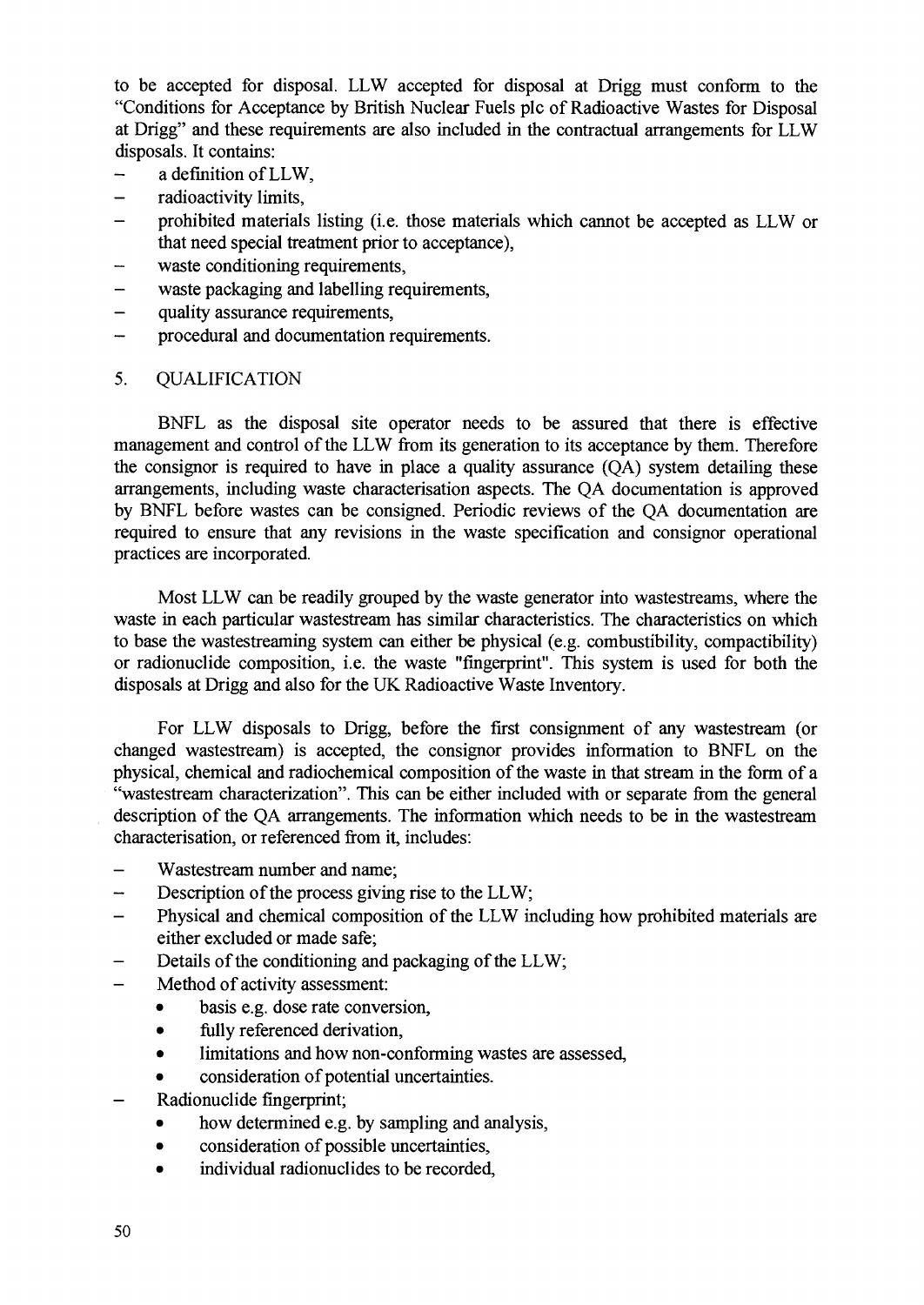- short lived radionuclides excluded unless not in equilibrium,
- justification for radionuclides not included e.g. below de minimis levels.
- 6. VERIFICATION

Verification is the method by which BNFL as the waste disposal site operator confirms that the waste specification has been complied with and that the waste has been managed by the generator as detailed in their QA arrangements. It is done by a number of means:

- Consignment documentation checking
- $\overline{\phantom{a}}$ Audit
- Waste receipt monitoring.

For LLW disposals at Drigg, the following verifications are carried out.

6.1. Consignment document checking

Each waste consignment from a generator is accompanied by a disposal form which includes the following sections:

- consignment identification
- consignment information
- description of waste
- description of package  $\overline{\phantom{a}}$
- radioactivity
- fissile content
- monitoring information
- certification.

For each waste consignment, this data is manually checked for completeness and entered on a computer system which checks a number of factors including that relevant consignor approvals are in place and that radioactivity and other limits would not be exceeded. If problems are found, the waste consignment is not accepted for disposal until they are resolved.

#### 6.2. Audits

To ensure that the QA arrangements are being complied with, a programme of LLW consignor audits has been established. These audits are carried out by a team of QA, Operations and Technical personnel. Each audit consists of a full documentation review and a "walk-through" of the consignor's LLW management system and will include inspection of wastes. Audits are generally carried out before the first consignment of waste from a new waste generator and at an approximate frequency of three years thereafter. If nonconformances are found during an audit, this is agreed with the waste generator and the action required to be taken is documented and a programme established. If it is considered that further disposals under the existing arrangements would not meet the waste specification, the generator would be suspended from consigning further waste until the action is completed.

#### 6.3. Waste receipt monitoring

Waste receipt monitoring is carried out on all LLW received for disposal at Drigg and is applied to three levels of detail defined as level 1,2 and 3 monitoring: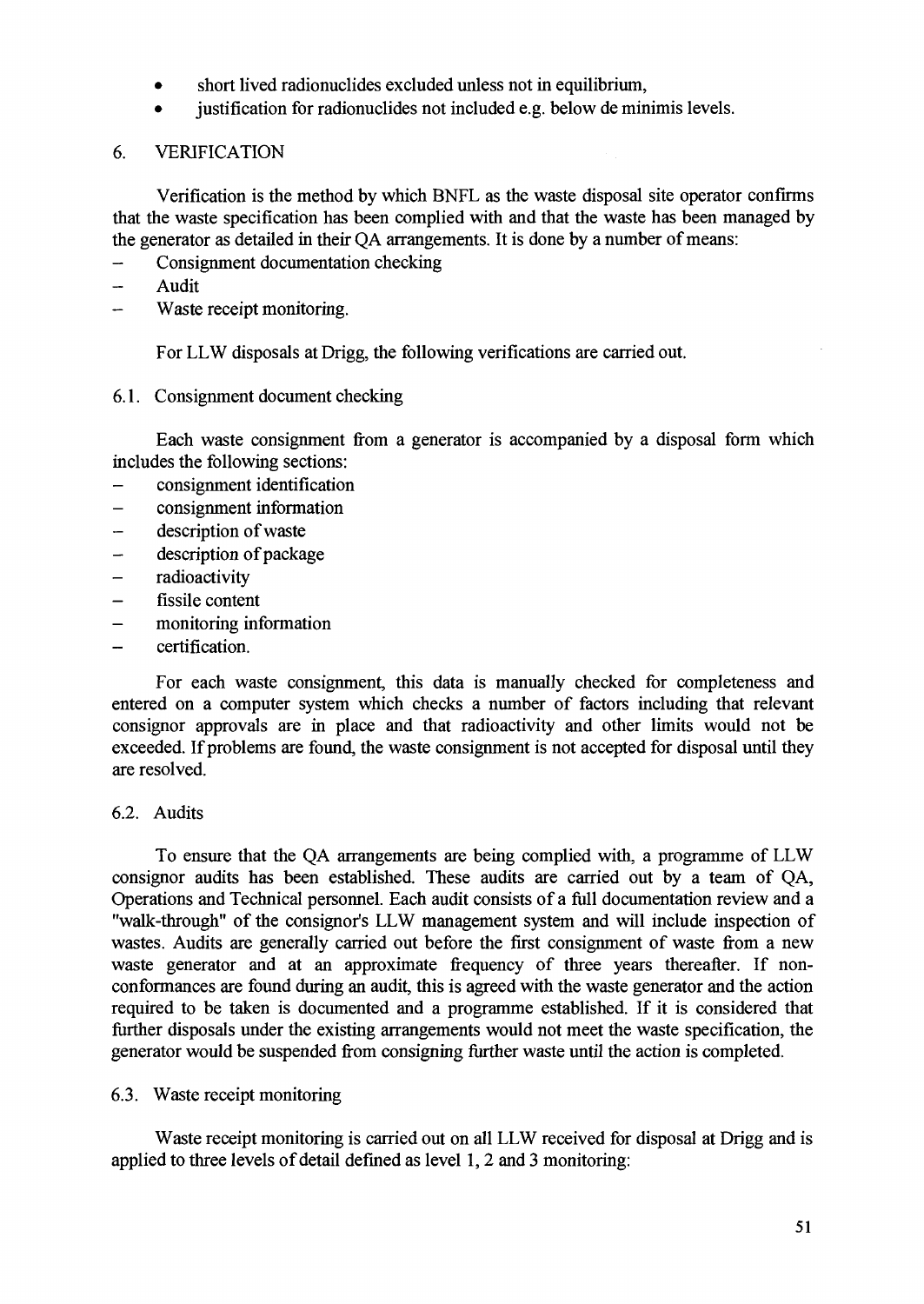- **(a) Level 1 monitoring.** This is the measurement of entire consignments (radiation levels, contamination monitoring and weight) and observations during handling and processing of the waste. All waste consignments undergo level 1 monitoring.
- (b) **Level 2 monitoring.** This is the non-destructive assay of entire consignments on a container by container (200 litre drum or 1 m<sup>3</sup> box) basis by real time radiography, high resolution gamma spectroscopy, passive and active neutron counting. The assay results are then collated for each waste consignment by a computer system and a consignment report produced. A representative programme of consignments from waste consignors undergoes level 2 monitoring. The emphasis for this is directed to wastes from high volume and/or high activity consignors and using feedback from audits. The Level 2 Monitoring is carried out in a purpose built facility in the Waste Monitoring and Compaction (WAMAC) facility on the following basis:
	- In real time radiography, X ray images of the waste drum/box are produced and recorded at a variety of viewing angles to allow identification of waste items contained within them. The waste drum/box can also be gently rocked which allows a view of free liquids (free liquids are a prohibited waste). Very dense materials, such as lead, which could be used as shielding are identified and flagged for special attention.
	- The high resolution gamma scanner is used to identify and quantify gamma emitting radionuclides such as fission products, activation products and some fissile material. A germanium detector scans vertically passed a rotating waste drum/box to obtain the best overall measurements of the contents.
	- The passive neutron counting system measures time correlated neutrons such as those generated by the spontaneous fission of Pu-240, Pu-242, etc.
	- The active neutron counting system measures fissile nuclides, such as U-235 and Pu-239, in a waste drum/box by bombardment by neutrons from a neutron generator and detection of the resultant induced fission neutrons.
- (c) **Level 3 monitoring.** This is the destructive assay of a sample from a waste consignment for physical, chemical and radiochemical determination. A representative programme of consignments from waste consignors undergoes level 3 monitoring, including use of the results from the level 2 inspection.

The waste receipt monitoring results are compared with regulatory limits, the BNFL specification and the consignment declarations to confirm customer conformance. In the event of non-conformance, then discussions are held with the waste consignor and corrective actions sought. In the more significant cases no further consignments are accepted until improvements have been established.

#### 7. CONCLUSIONS

BNFL manages a comprehensive system of controls over wastes being disposed of to the UK's LLW disposal site at Drigg. As part of this system of controls, auditing, inspection and waste receipt monitoring play an important part in ensuring the quality of the waste "product" received for disposal and hence in the overall safety of the disposal system.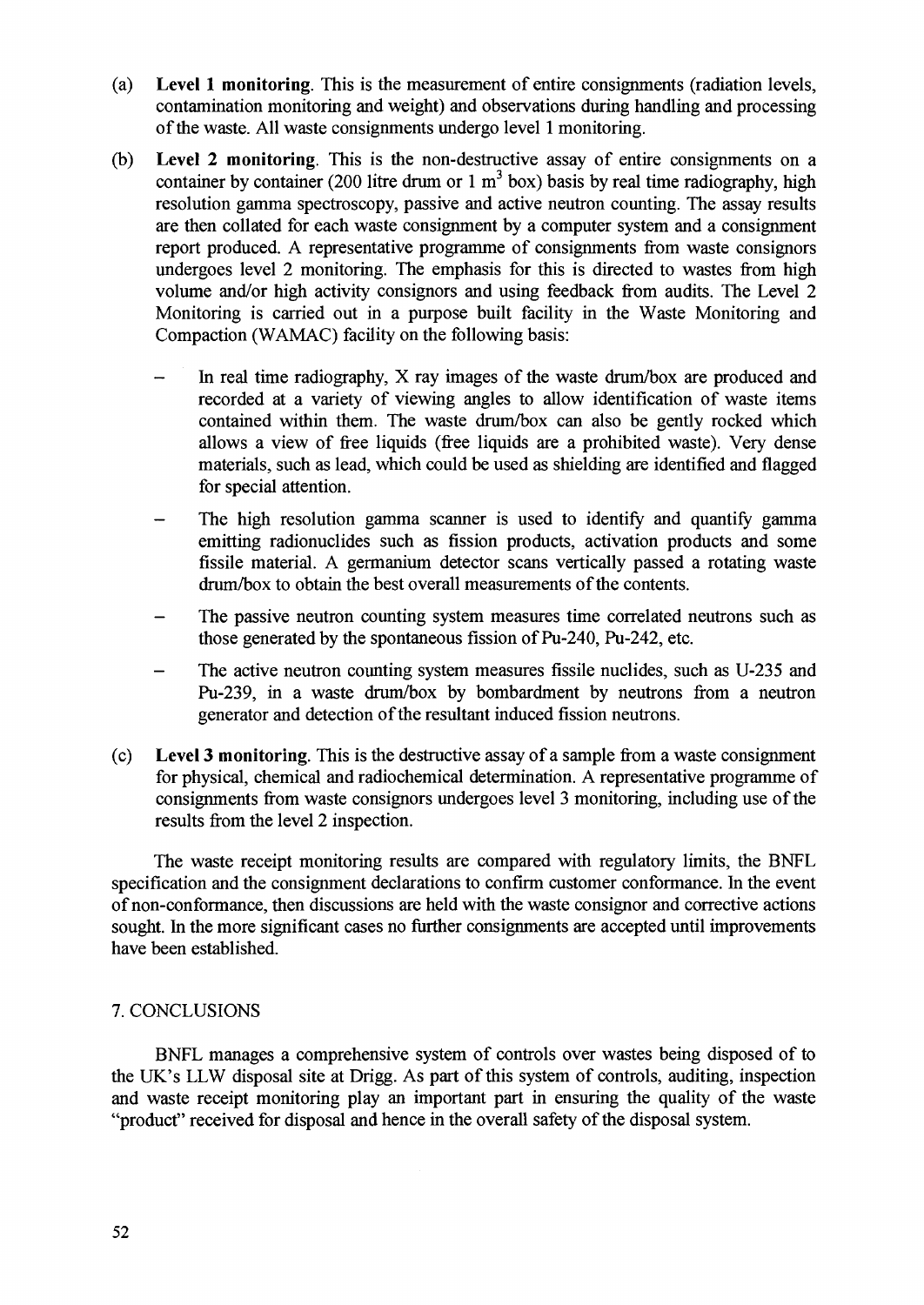#### **GLOSSARY**

- **audit.** A documented activity undertaken to determine by investigation, examination and evaluation of objective evidence that there is adequate adherence to established procedures, instructions, specification, codes, standards, administrative or operational programme requirements, and other applicable documents.
- **conditioning.** Those operations that produce a waste package suitable for handling, transportation, storage and/or disposal. Conditioning may include the conversion of the waste to a solid waste form, enclosure of the waste in containers, and, if necessary, providing an overpack.
- **criteria.** Conditions on which a decision or judgement can be based. They may be qualitative or quantitative and should result from established principles and standards. In radioactive waste management, criteria and requirements are set by a regulatory body and may result from specific application of a more general principle.
- **disposal, near surface.** Disposal of waste, with or without engineered barriers, on or below the ground surface where the final protective covering is of the order of a few metres thick, or in caverns a few tens of metres below the Earth's surface. Typically short lived, low and intermediate level wastes are disposed of in this manner. This term replaces "shallow land/ground disposal".
- **non-conformance** (quality assurance). A deficiency in characteristics, documentation or procedure which renders the quality of an item, process or service unacceptable or indeterminate.
- **operator** (or operating organization). In waste management, the organization (and its contractors) which performs activities to select and investigate the suitability of a site for a nuclear facility, and/or undertakes to design, construct, commission, operate and decommission such a facility. This term is preferred to "implementing organization" which appeared in earlier literature.
- packaging. The preparation of radioactive waste (e.g. spent fuel) for safe handling, transportation, storage and disposal by means of enclosing a conditioned waste form in a suitable container.
- **quality assurance.** All those planned and systematic actions necessary to provide adequate confidence that an item, process or service will satisfy given requirements for quality, for example, those specified in the licence.
- regulatory body. An authority or a system of authorities designated by the government of a country or state as having legal authority for conducting the licensing process, for issuing licenses and thereby for regulating the siting, design, construction, commissioning, operation, closure, closeout, decommissioning and, if required, subsequent institutional control of the nuclear facilities (e.g. near surface repository) or specific aspects thereof. This authority could be a body (existing or to be established) in the field of nuclear related health and safety, mining safety or environmental protection vested and empowered with such legal authority.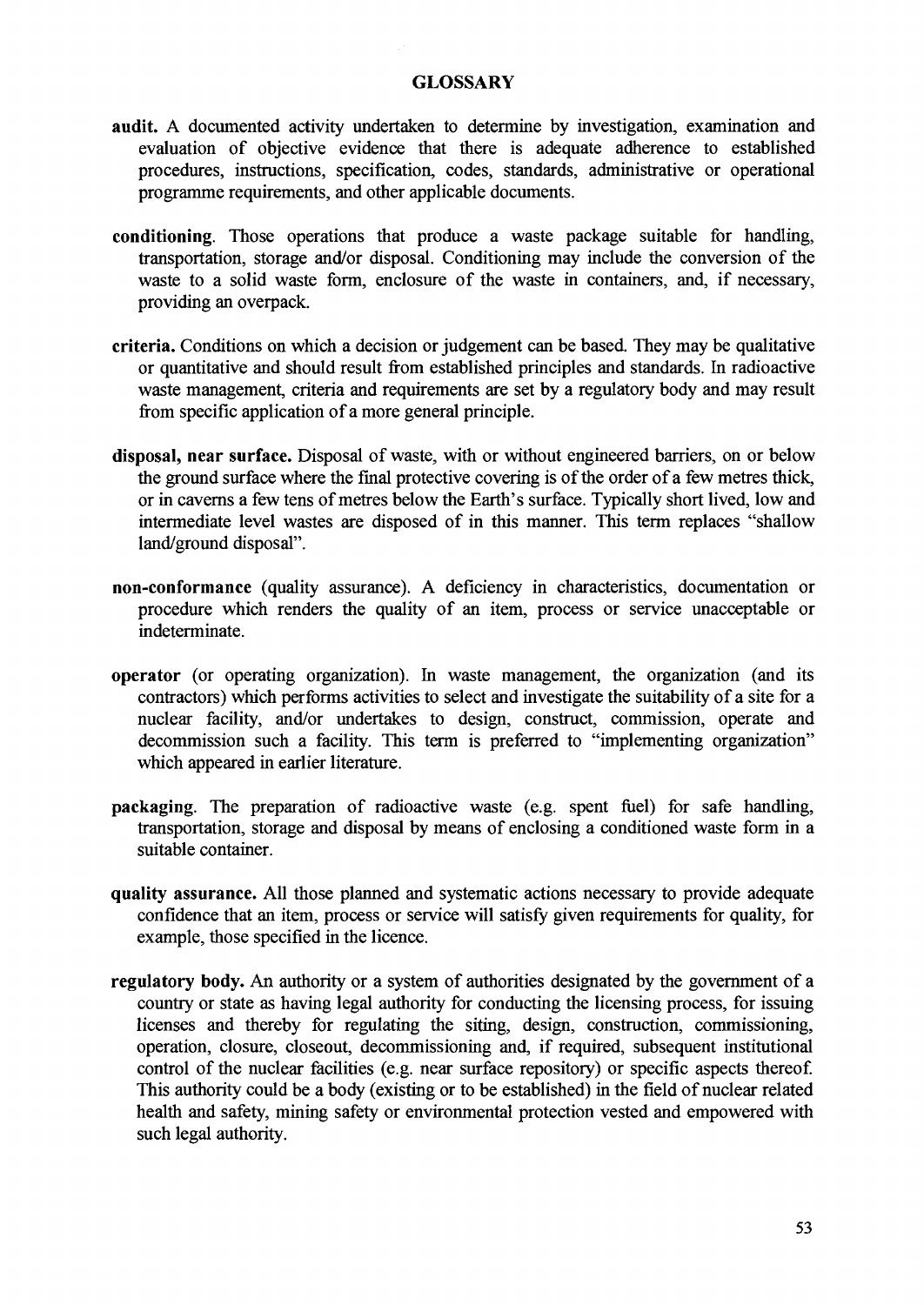- **repository.** A nuclear facility (e.g. geological repository) where waste is emplaced for disposal. Future retrieval of waste from the repository is not intended.
- **verification** (of a model). The process of showing that a mathematical model, or the corresponding computer code, behaves as intended, i.e. that it is a proper mathematical representation of the conceptual model and that the equations are correctly encoded and solved.
- waste form. The waste in its physical and chemical form after treatment and/or conditioning (resulting in a solid product) prior to packaging. The waste form is a component of the waste package.
- **waste generator.** The operating organization of the facility where the waste is generated.
- **waste package.** The product of conditioning that includes the waste form and any container(s) and internal barriers (e.g. absorbing materials and liner), as prepared in accordance with requirements for handling, transportation, storage and/or disposal.